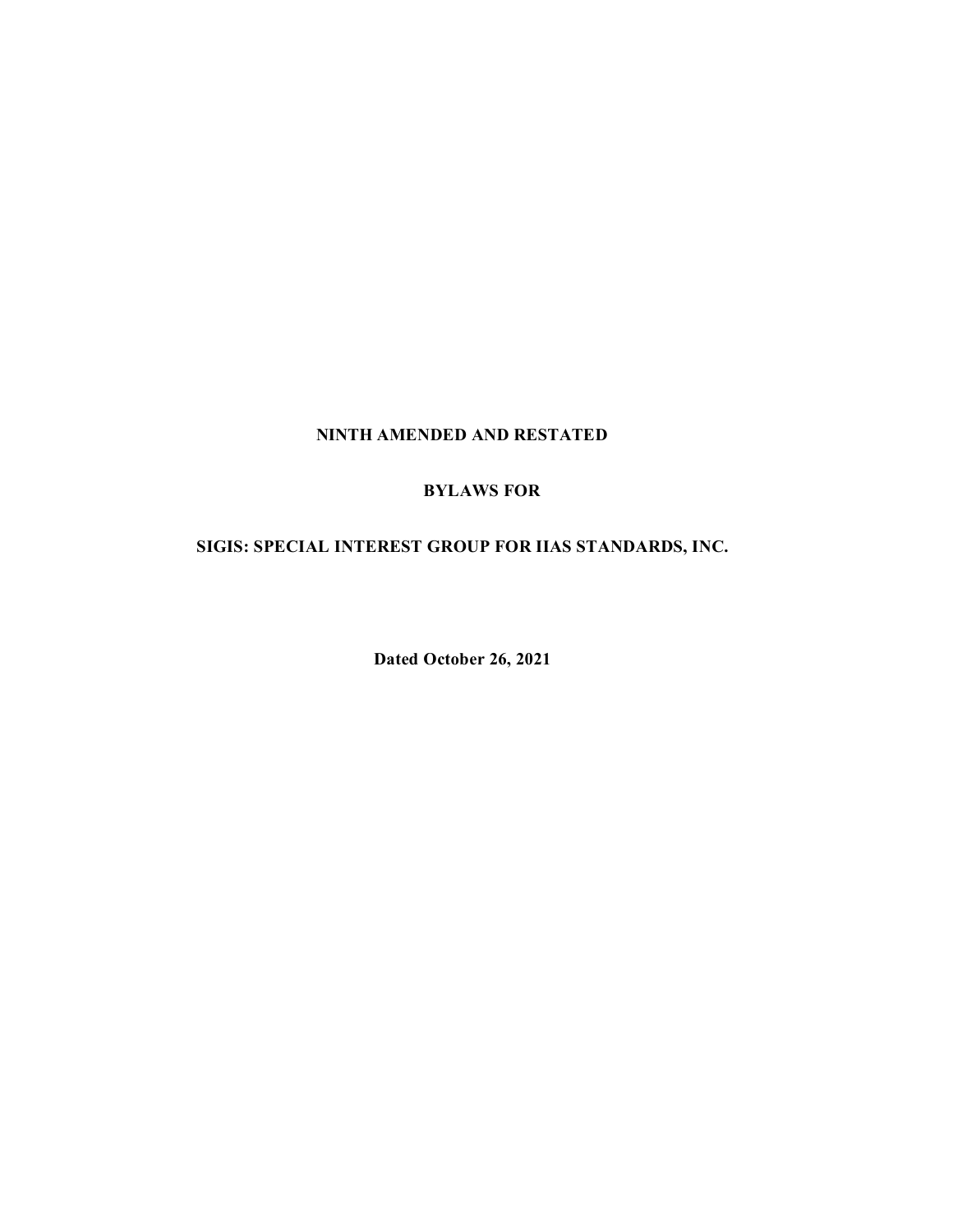# **Contents**

| Section 1.1.  |                                                           |  |
|---------------|-----------------------------------------------------------|--|
| Section 1.2.  |                                                           |  |
| Section 1.3.  |                                                           |  |
| Section 1.4.  |                                                           |  |
| Section 1.5.  |                                                           |  |
| Section 1.6.  |                                                           |  |
|               |                                                           |  |
| Section 2.1.  |                                                           |  |
| Section 2.2.  |                                                           |  |
|               |                                                           |  |
| Section 3.1.  |                                                           |  |
| Section 3.2.  |                                                           |  |
|               |                                                           |  |
| Section 4.1.  |                                                           |  |
| Section 4.2.  |                                                           |  |
| Section 4.3.  |                                                           |  |
| Section 4.4.  |                                                           |  |
| Section 4.5.  |                                                           |  |
| Section 4.6.  |                                                           |  |
| Section 4.7.  |                                                           |  |
| Section 4.8.  |                                                           |  |
| Section 4.9.  |                                                           |  |
| Section 4.10. |                                                           |  |
| Section 4.11. | Processing of Applications and Addition of New Members. 9 |  |
| Section 4.12. |                                                           |  |
| Section 4.13. |                                                           |  |
| Section 4.14. |                                                           |  |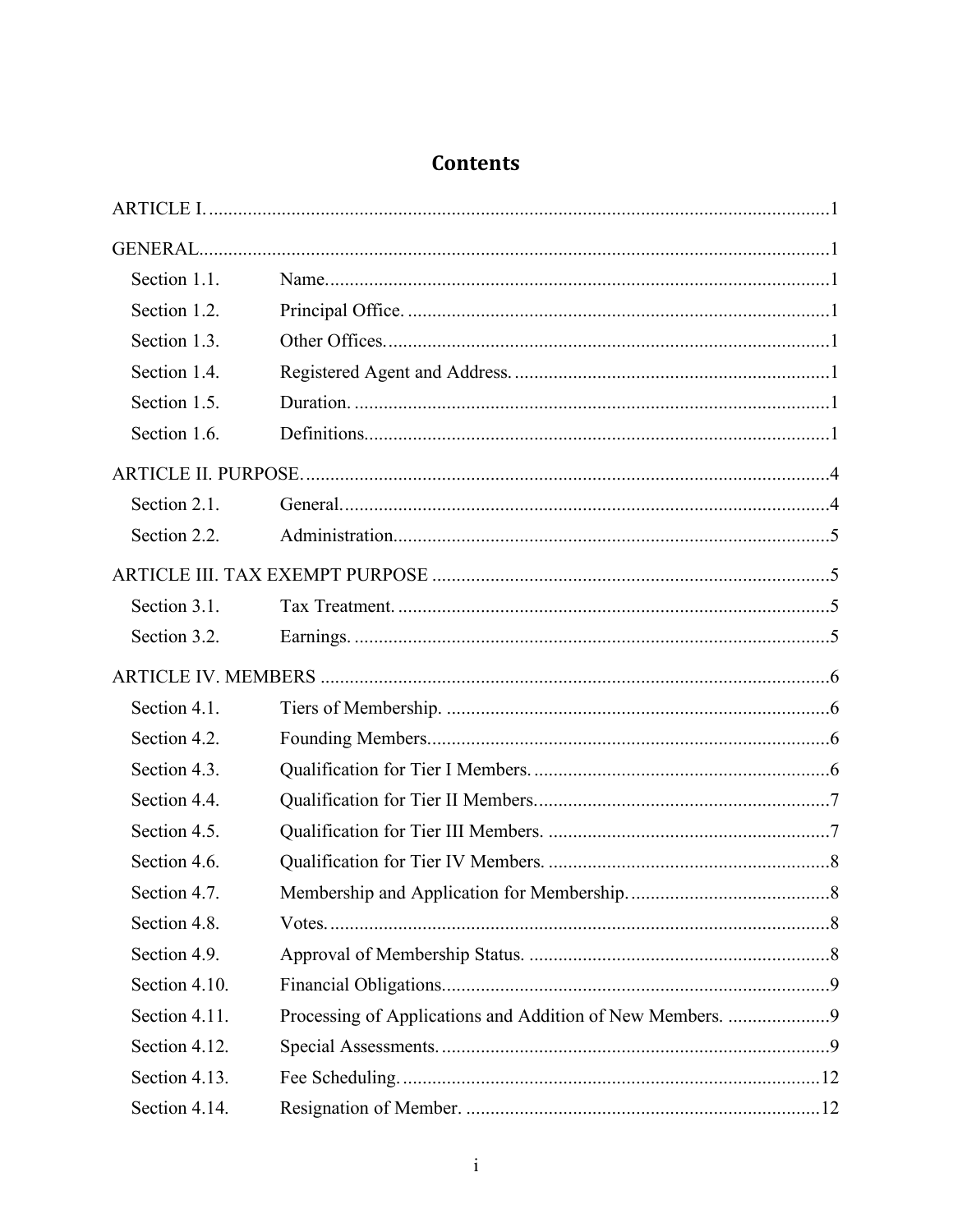| Section 4.15. |  |
|---------------|--|
| Section 4.16. |  |
| Section 4.17. |  |
| Section 4.18. |  |
|               |  |
| Section 5.1.  |  |
| Section 5.2.  |  |
| Section 5.3.  |  |
| Section 5.4.  |  |
| Section 5.5.  |  |
| Section 5.6.  |  |
| Section 5.7.  |  |
| Section 5.8.  |  |
| Section 5.9.  |  |
| Section 5.10. |  |
| Section 5.11. |  |
| Section 5.12. |  |
| Section 5.13. |  |
| Section 5.14. |  |
| Section 5.15. |  |
| Section 5.16. |  |
| Section 5.17. |  |
| Section 5.18. |  |
| Section 5.19. |  |
| Section 5.20. |  |
|               |  |
| Section 6.1.  |  |
| Section 6.2.  |  |
| Section 6.3.  |  |
| Section 6.4.  |  |
| Section 6.5.  |  |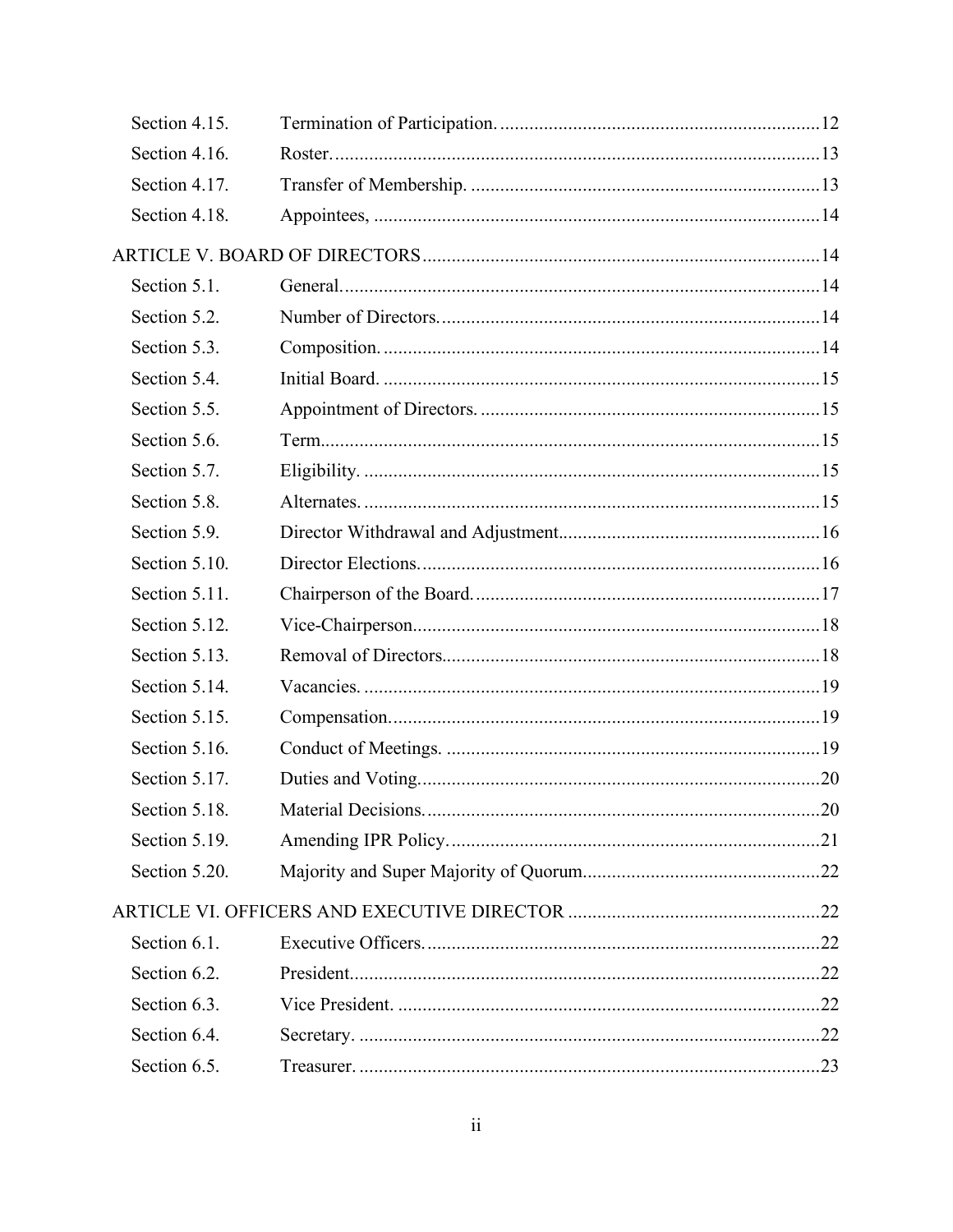| Section 6.6.  |                                                                     |  |
|---------------|---------------------------------------------------------------------|--|
| Section 6.7.  |                                                                     |  |
| Section 6.8.  |                                                                     |  |
| Section 6.9.  |                                                                     |  |
| Section 6.10. |                                                                     |  |
|               |                                                                     |  |
| Section 7.1.  |                                                                     |  |
| Section 7.2.  |                                                                     |  |
| Section 7.3.  |                                                                     |  |
| Section 7.4.  |                                                                     |  |
| Section 7.5.  |                                                                     |  |
| Section 7.6.  |                                                                     |  |
| Section 7.7.  |                                                                     |  |
| Section 7.8.  |                                                                     |  |
| Section 7.9.  |                                                                     |  |
| Section 7.10. |                                                                     |  |
| Section 7.11. |                                                                     |  |
| Section 7.12. |                                                                     |  |
| Section 7.13. |                                                                     |  |
| Section 7.14. |                                                                     |  |
| Section 7.15. | Membership in More than One Working Group and/or Committee29        |  |
| Section 7.16. |                                                                     |  |
|               |                                                                     |  |
| Section 8.1.  |                                                                     |  |
| Section 8.2.  |                                                                     |  |
| Section 8.3.  |                                                                     |  |
| Section 8.4.  |                                                                     |  |
|               | ARTICLE IX. PROCEDURE FOR ADOPTION OF THE COMMITTEE / WORKING GROUP |  |
|               |                                                                     |  |
| Section 9.1.  |                                                                     |  |
| Section 9.2.  |                                                                     |  |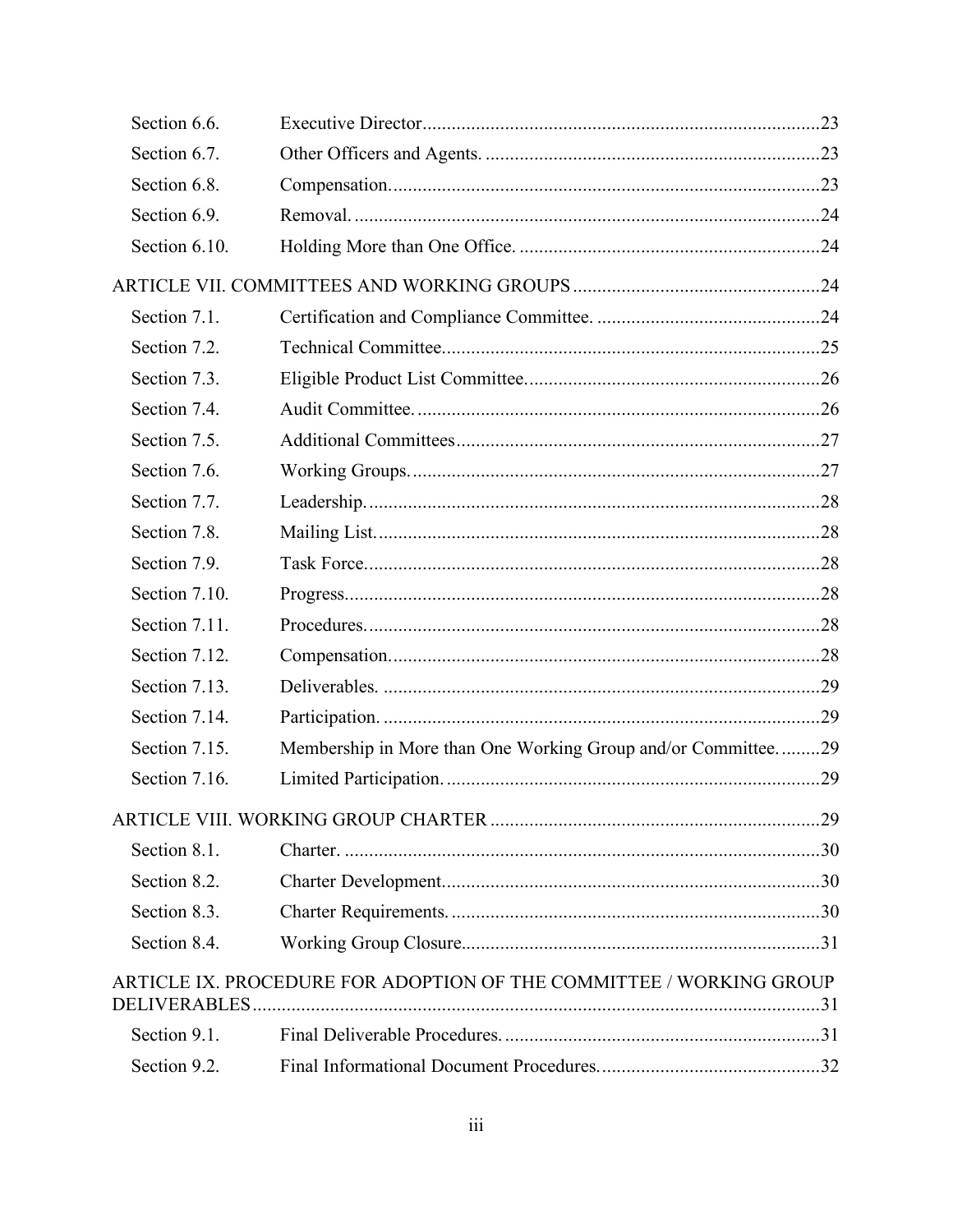| Section 9.3.   |                                                        |  |  |  |
|----------------|--------------------------------------------------------|--|--|--|
|                |                                                        |  |  |  |
| Section 10.1.  |                                                        |  |  |  |
| Section 10.2.  |                                                        |  |  |  |
| Section 10.3.  |                                                        |  |  |  |
| Section 10.4.  |                                                        |  |  |  |
| Section 10.5.  |                                                        |  |  |  |
| Section 10.6.  |                                                        |  |  |  |
| Section 10.7.  |                                                        |  |  |  |
| Section 10.8.  |                                                        |  |  |  |
| Section 10.9.  |                                                        |  |  |  |
| Section 10.10. |                                                        |  |  |  |
| Section 10.11. |                                                        |  |  |  |
| Section 10.12. |                                                        |  |  |  |
| Section 10.13. |                                                        |  |  |  |
| Section 10.14. |                                                        |  |  |  |
| Section 10.15. | Voting Period for Written Ballots to the Corporation37 |  |  |  |
| Section 10.16. |                                                        |  |  |  |
| Section 10.17. |                                                        |  |  |  |
|                |                                                        |  |  |  |
| Section 11.1.  |                                                        |  |  |  |
| Section 11.2.  |                                                        |  |  |  |
| Section 11.3.  |                                                        |  |  |  |
| Section 11.4.  |                                                        |  |  |  |
|                |                                                        |  |  |  |
| Section 12.1.  |                                                        |  |  |  |
| Section 12.2.  |                                                        |  |  |  |
| Section 12.3.  |                                                        |  |  |  |
| Section 12.4.  |                                                        |  |  |  |
| Section 12.5.  |                                                        |  |  |  |
|                |                                                        |  |  |  |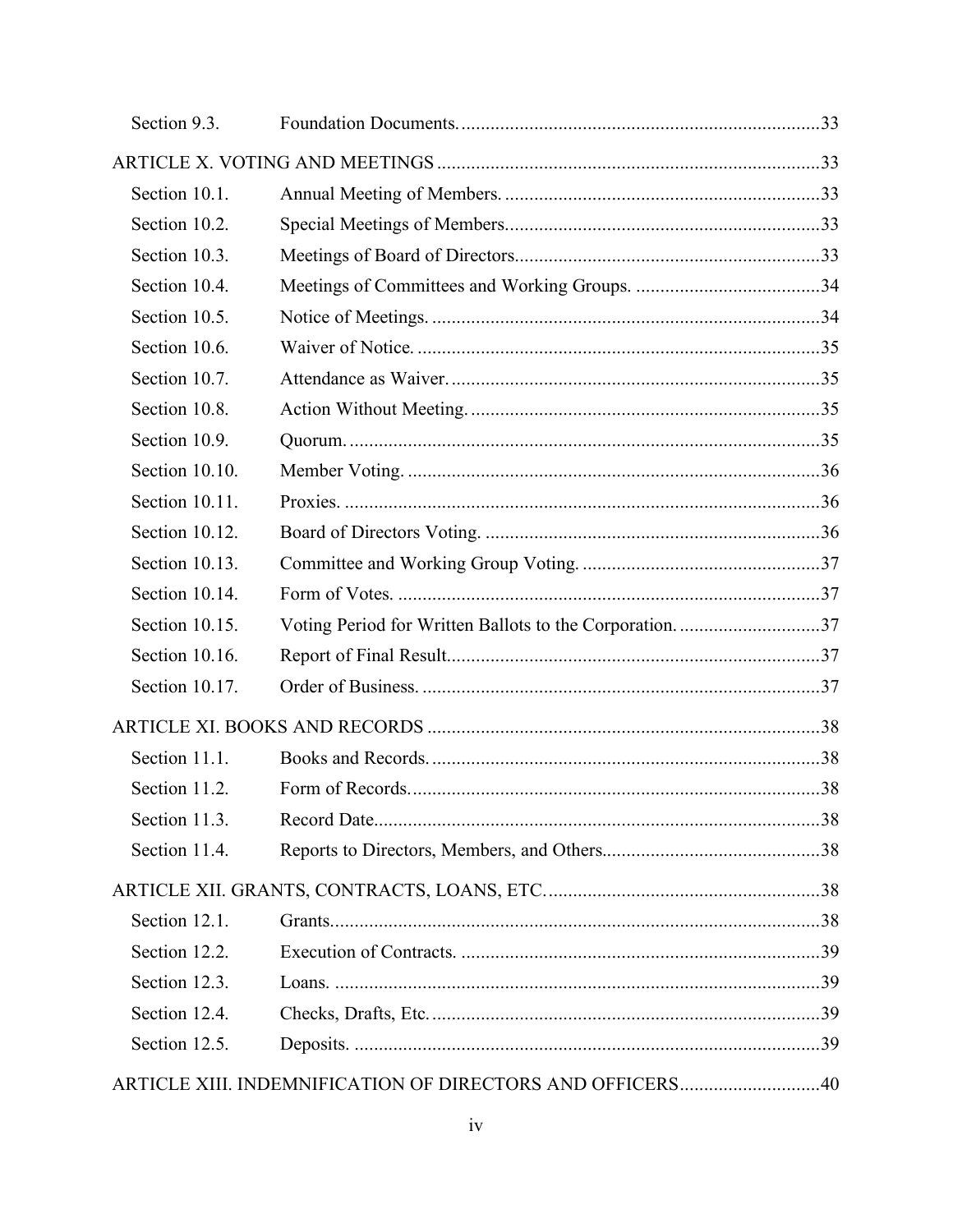| Section 13.1. |  |
|---------------|--|
| Section 13.2. |  |
|               |  |
| Section 14.1. |  |
| Section 14.2. |  |
|               |  |
|               |  |
| Section 16.1. |  |
| Section 16.2. |  |
| Section 16.3. |  |
| Section 16.4. |  |
| Section 16.5. |  |
| Section 16.6. |  |
| Section 16.7. |  |
|               |  |
|               |  |
| Section 18.1. |  |
| Section 18.2. |  |
|               |  |
|               |  |
|               |  |
|               |  |
|               |  |
|               |  |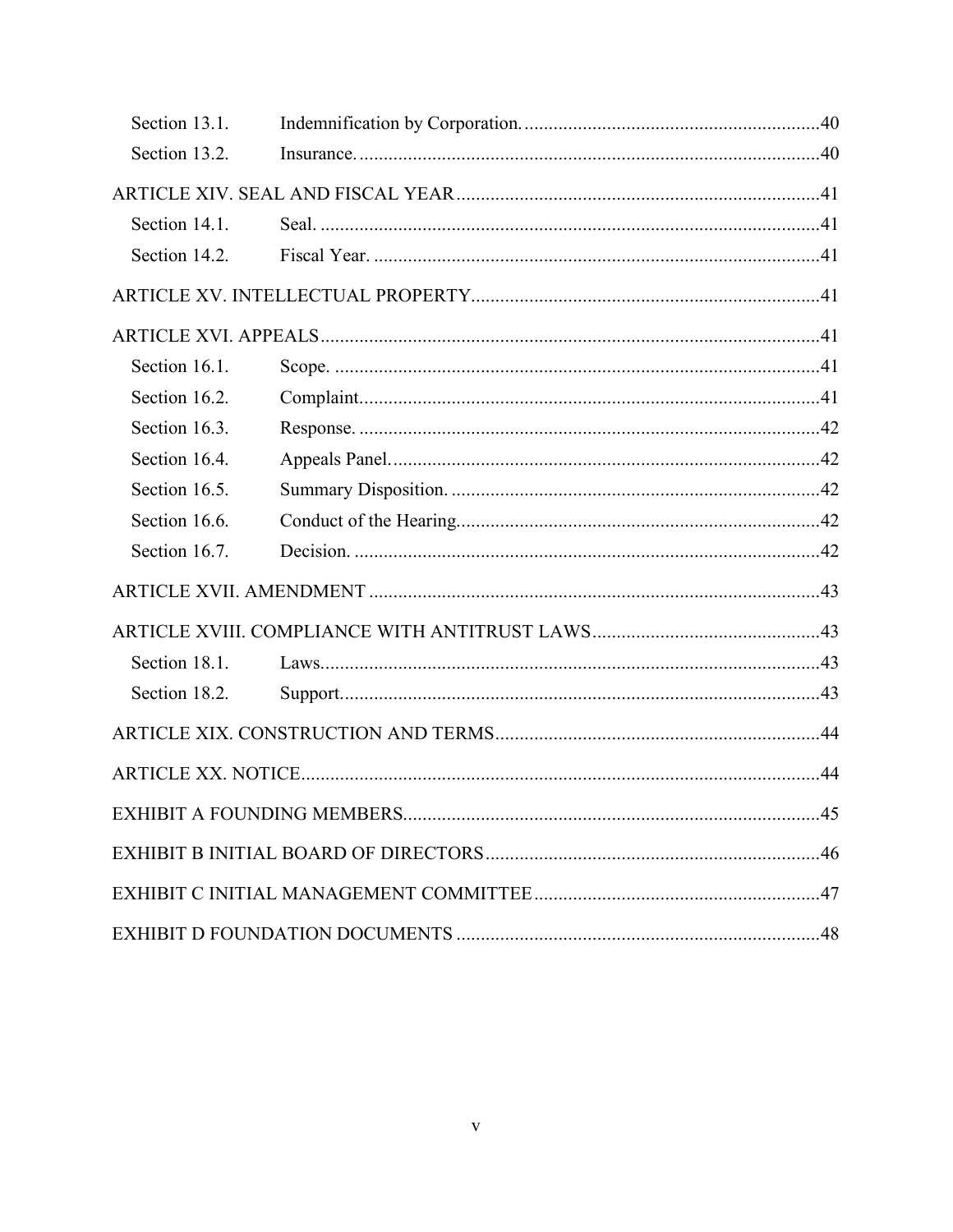## **ARTICLE I. GENERAL**

## <span id="page-6-2"></span><span id="page-6-1"></span><span id="page-6-0"></span>**Section 1.1. Name.**

The name of the organization shall be "SIGIS: Special Interest Group for IIAS Standards, Inc." (hereinafter referred to as the "Corporation").

## <span id="page-6-3"></span>**Section 1.2. Principal Office.**

The principal office of the Corporation shall initially be the address set forth in Section 1.4. The Secretary and Corporation's address, for notice purposes as set forth in Article XX, shall be set forth on the Corporation's website. The designation of the Corporation's principal office may be changed from time to time by the Board of Directors.

## <span id="page-6-4"></span>**Section 1.3. Other Offices.**

The Corporation may also have offices at such other places, within or outside of its state of incorporation, where it is qualified to do business, as its business and activities may require, and as the Board of Directors may, from time to time, designate.

## <span id="page-6-5"></span>**Section 1.4. Registered Agent and Address.**

The name and address of the Corporation's registered agent in the State of Delaware is National Registered Agents Inc., 160 Greentree Drive Suite 101 Dover, DE 19904, County of Kent.

## <span id="page-6-6"></span>**Section 1.5. Duration.**

The duration of the Corporation shall be perpetual, but may be dissolved in accordance with a requirement of law or these Bylaws. Prior to the dissolution of the Corporation or the winding down of its affairs, the Board of Directors shall establish a winding down plan and procedure. Upon dissolution of the Corporation or the winding down of its affairs, the assets of the Corporation shall be distributed exclusively for the common interests of its Members or to organizations which are exempt from federal income tax under Section  $501(c)(6)$  of the Internal Revenue Code of 1986, or corresponding provisions of any subsequent federal tax laws.

## <span id="page-6-7"></span>**Section 1.6. Definitions.**

- (a) "**Affiliate**" means any entity that is directly or indirectly controlled by, under common control with or that controls the subject entity. For purposes of this definition, control means direct or indirect ownership of or the right to exercise (a) more than fifty percent (50%) of the outstanding shares or securities entitled to vote for the election of directors or similar managing authority of the subject entity; or (b) more than fifty percent (50%) of the controlling interest representing the right to make the decisions for the subject entity.
- (b) "**Annual Membership Fee(s)**" shall have the meaning set forth in Section 4.13.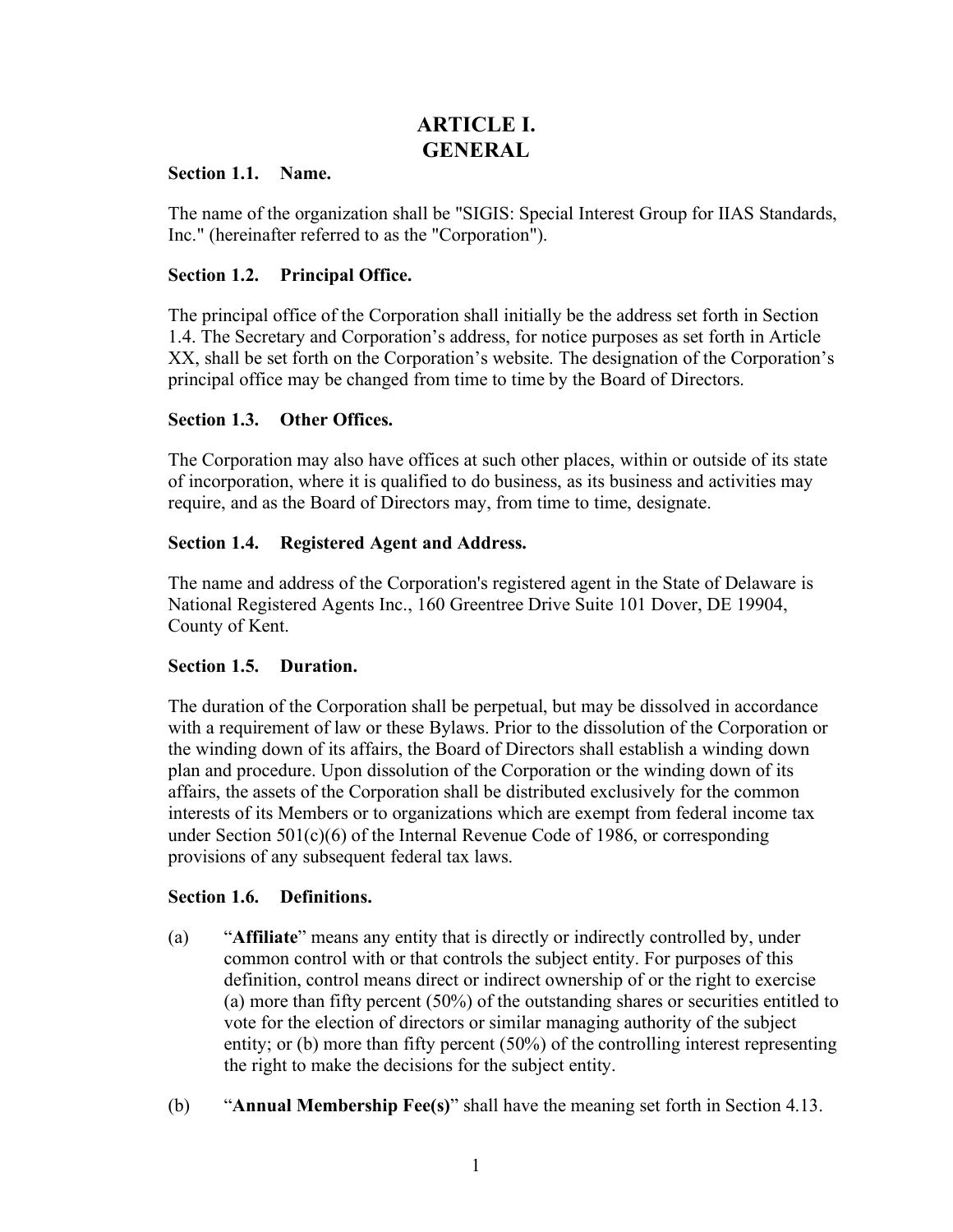- (c) "**Articles of Incorporation**" means those incorporation documents filed on behalf of Corporation in the State of Delaware.
- (d) "**Bylaws**" means this agreement, as amended from time to time in accordance with the terms herein.
- (e) "**Certification and Compliance Program**" means the program for the enforcement and adherence to the Deliverables established by Corporation with regard to transaction specifications, data retention and usage of the industry standard list of qualified medical expenses.
- (f) "**Committee**" means a committee appointed by the Board of Directors pursuant to these Bylaws and includes the Certification and Compliance Committee, the Audit Committee, the Technical Committee, the Eligible Products List Committee and any committee appointed by the Board of Directors pursuant to Section 7.5 of these Bylaws
- (g) "**Corporation**" means IIAS Corporation.
- (h) "**Deliverable**" shall have the meaning set forth in the IPR Policy.
- (i) "**Draft Deliverables**" shall have the meaning set forth in the IPR Policy.
- (j) "**Draft Informational Documents**" shall have the meaning set forth in the IPR Policy.
- (k) "**Final Deliverable**" shall have the meaning set forth in the IPR Policy.
- (l) "**Final Informational Document**" shall have the meaning set forth in the IPR Policy.
- (m) "**Financial Obligation**" means collectively: (i) all of the Initial Financial Obligations including Initial Special Assessments (applicable only to Tier I Members) and (ii) all of the Future Financial Obligations including but not limited to Special Assessments (applicable only to Tier I Members).
- (n) "**Foundation Documents**" shall have the meaning set forth in Section 9.3.
- (o) "**Founding Members**" means those Members listed on Exhibit A.
- (p) "**Future Financial Obligations**" means
	- (i) with respect to any Tier I Member, the amount of any Additional Special Assessment as defined in Section 4.12(b); and
	- (ii) with regard to all Members, any and all participation fees (if applicable), Annual Membership Fees (which may include license fees), certification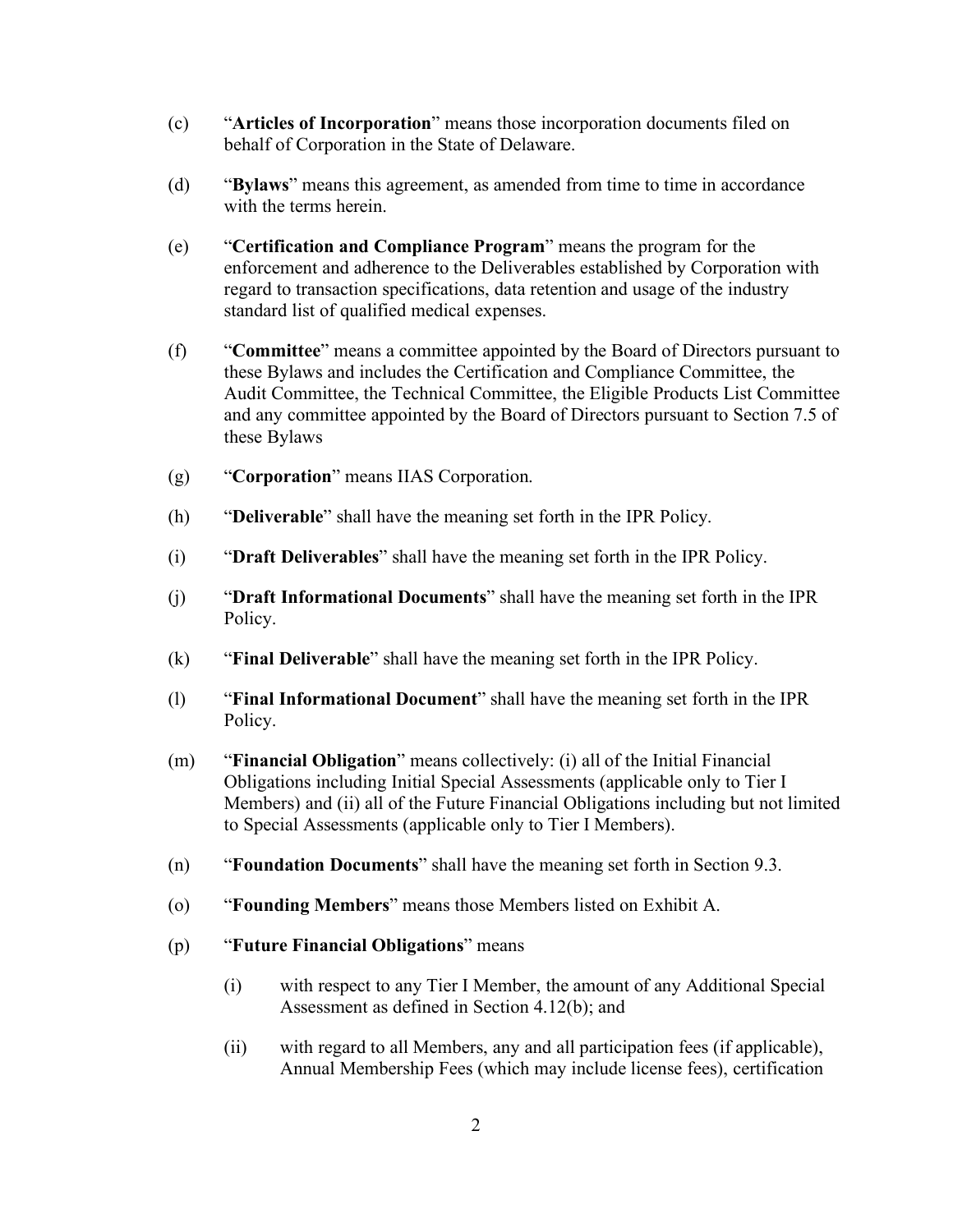fees, as well as other amounts that are due from a Member as determined by the Board of Directors at any time from time to time.

(q) "**Governance Documents**" means the Corporation's Articles of Incorporation, Bylaws, IPR Policy, and Membership Agreement as well as any guidelines, policies or procedures in effect from time to time, including any rules or directives adopted and published by the Board of Directors.

(r) "Government Sponsored Health Account Program" shall have the meaning set forth in the IPR Policy.

- (s) "**HSA**" shall have the meaning set forth in the IPR Policy.
- (t) "**Identified BIN**" shall have the meaning set forth in the IPR Policy.
- (u) "**IIAS Data**" shall have the meaning set forth in the IPR Policy.
- (v) "**Initial Financial Obligations**" means (i) with respect to any Tier I Member, the amount of any Initial Special Assessment as defined in Section 4.12(a), and, if applicable, any Additional Special Assessment pursuant to Section 4.12(b); and (ii) with respect to all Members, the Initial Participation Fees (if applicable), Annual Membership Fees (which may include license fees), certification fees and other initial amounts that are due from a Member as determined by the Board of Directors.
- (w) "**Initial Participation Fee(s)**" shall have the meaning set forth in Section 4.13.
- (x) "**Inventory Information Approval System**" or "**IIAS**" shall have the meaning set forth in the IPR Policy.
- (y) "**IPR Policy**" means the intellectual rights policy adopted by the Corporation.
- (z) "**IPR Review Period**" shall have the meaning set forth in the IPR Policy.
- (aa) "**Member Agreement**" means the membership agreement applicable to all Members.
- (bb) "**Member(s)**" means the entity Member representatives described in Article IV.
- (cc) "**Necessary Claims**" shall have the meaning set forth in the IPR Policy.
- (dd) "**Scope**" shall have the meaning set forth in the IPR Policy.
- (ee) "**Special Assessment**" means, with respect to any Tier I Member, the amount of money contributed to the Corporation as an Initial Special Assessment as defined in Section 4.12(a) or as an Additional Special Assessment as defined in Section 4.12(b).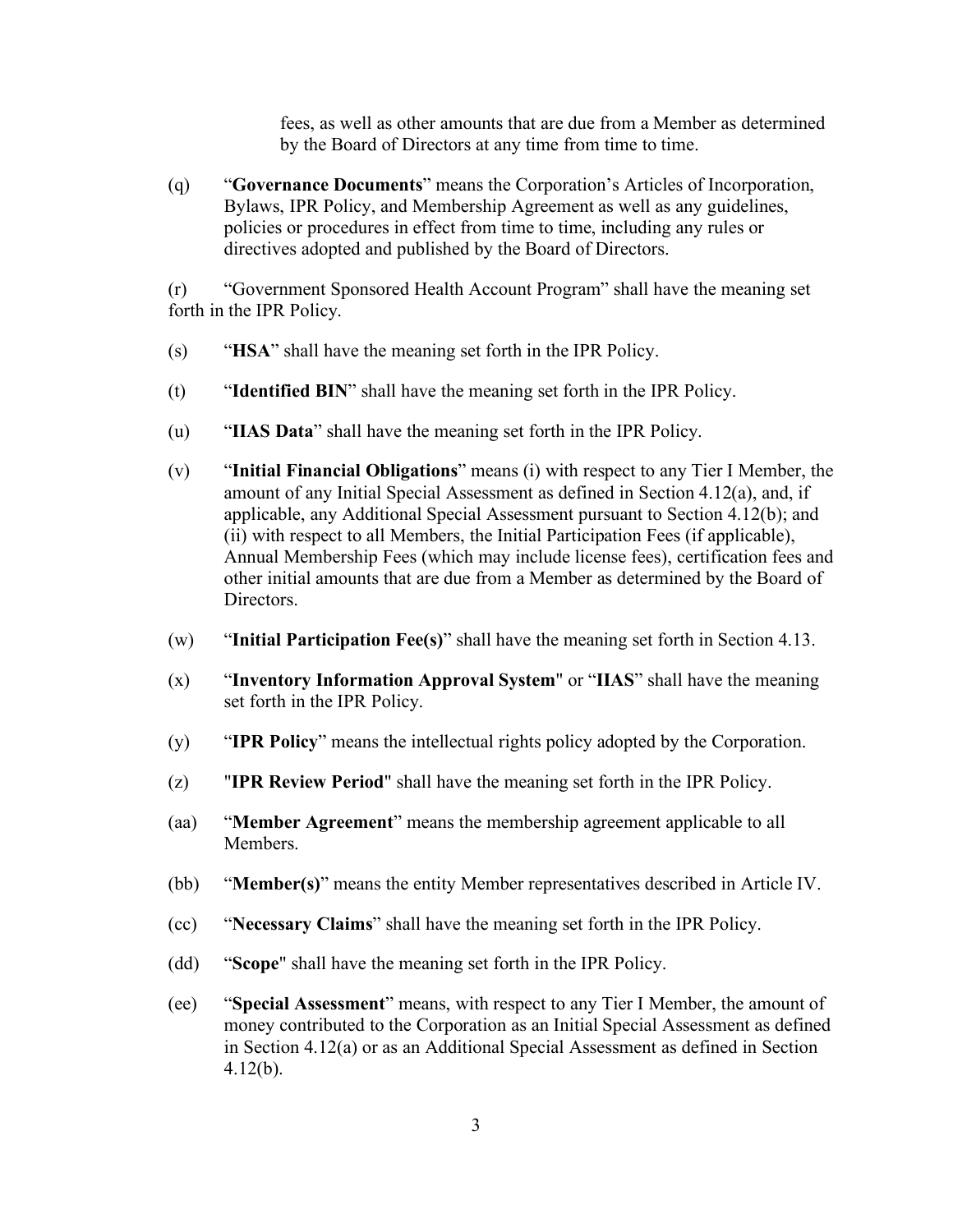- (ff) "**Super Majority**" means seventy-five percent (75%) of the eligible voting representatives serving on the Working Group, Board of Directors, Committee, Tier, Founding Members, and/or task force.
- (gg) "**Working Group**" means those groups set forth in Section 7.6.

## ARTICLE II. **PURPOSE.**

## <span id="page-9-1"></span><span id="page-9-0"></span>**Section 2.1. General.**

United States Federal Laws (including the laws of US Territories conforming to Federal Law) and Internal Revenue Service ("IRS") Notices and other agency guidance that describe processes for IRS-compliant merchant-based adjudication of health benefit claims for transactions by merchants participating in an inventory information approval system or at stores where 90 percent of the gross receipts qualify as expenses for medical care. Compliant implementation of these processes require close coordination between merchants, payment card companies, card issuers, card processors, and plan administrators. The purpose of the Corporation is to engage in any lawful act or activity that facilitates this cooperation. In addition, the purpose of the Corporation shall include HSAs and Government Sponsored Health Account Programs with respect to IIAS capabilities within the bounds of the Scope. Without limiting the generality of the forgoing, the specific purposes of this Corporation include the following:

- (a) The Corporation shall manage, maintain, update, expand, promote, foster broad adoption of and administer the Deliverables, developed for or by the Corporation, including but not limited to, specifications, product lists and certification processes;
- (b) The Corporation will be responsible for developing, maintaining, and updating transaction standards;
- (c) The Corporation may grant licenses to its Deliverables and terminate said licenses, including licenses for the use of the Deliverables for applications to search the eligible products list by users;
- (d) If needed, develop compliance certification criteria for any vendor(s) authorized by the Corporation to perform such certifications;
- (e) Develop, publish and distribute all Deliverables;
- (f) Take any and all actions and conduct all businesses related or incidental to or complementary to the development, publication, update, revision and distribution of the Deliverables;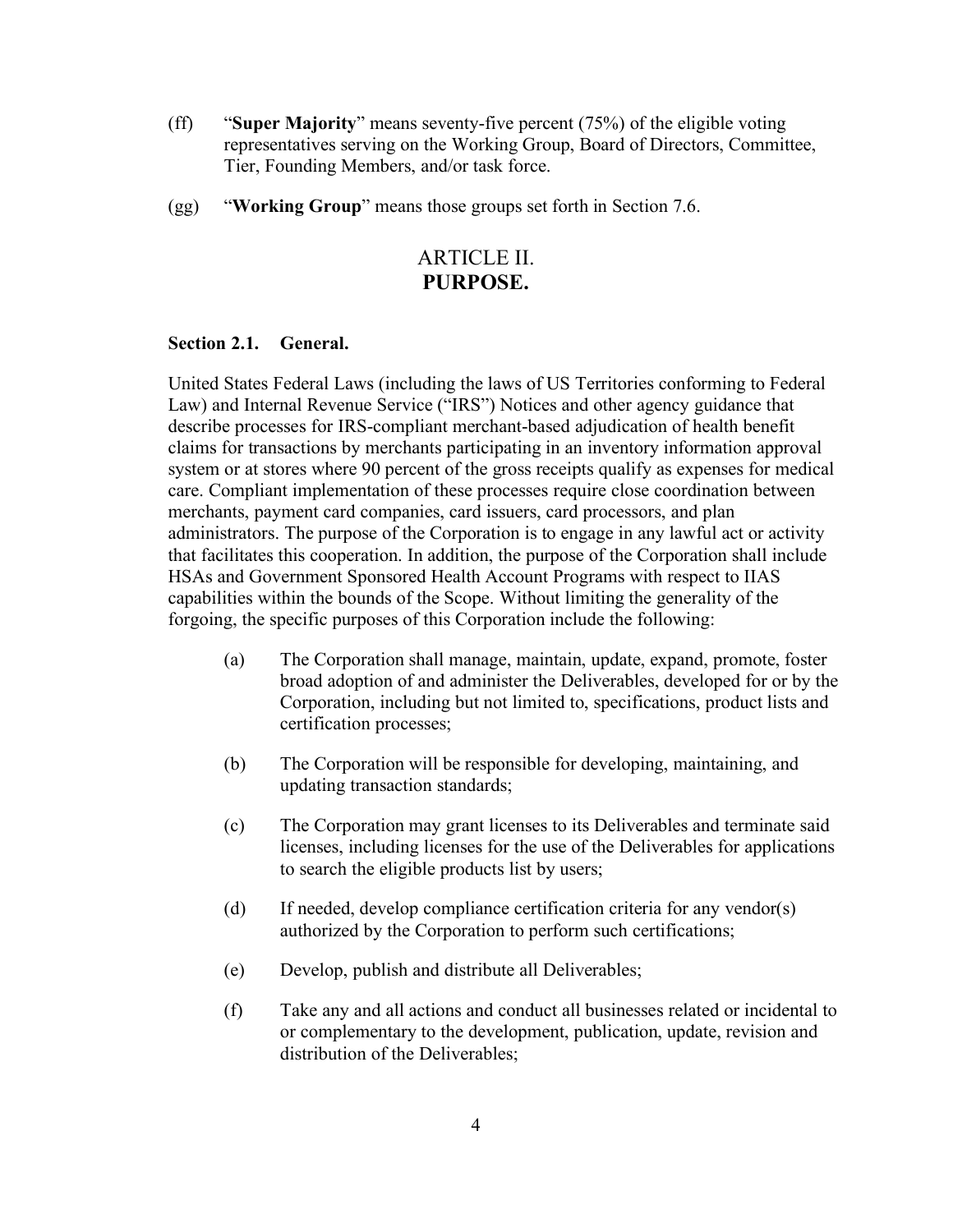- (g) Develop, conduct and maintain Certification and Compliance Programs, logo programs and procedures; and
- (h) Promote the Corporation and the membership.

## <span id="page-10-0"></span>**Section 2.2. Administration.**

The Corporation is organized and shall be administered and operated exclusively to receive, administer, and expend funds to promote and represent the common business interests of and improve the business conditions among Members of the Corporation, within the meaning of Section 501(c)(6) of the Internal Revenue Code of 1986 or corresponding provisions of any subsequent federal tax laws.

## ARTICLE III. **TAX EXEMPT PURPOSE**

## <span id="page-10-2"></span><span id="page-10-1"></span>**Section 3.1. Tax Treatment.**

The Corporation shall seek exemption from federal taxation pursuant to Section 501(a) of the Internal Revenue Code of 1986, as amended (hereinafter the "Code"). In the event that such exemption is sought and until such time, if ever, such exemption is denied or lost, the Corporation shall not be empowered to engage, directly or indirectly, in any activity that would invalidate its status as an organization exempt from federal taxation under Section 501(a) of the Code as an organization described in Section 501(c) (6) of the Code.

### <span id="page-10-3"></span>**Section 3.2. Earnings.**

No part of the net earnings of the Corporation shall inure to the benefit of, or be distributable to, any Member or representative, except that the Corporation shall be authorized and empowered to pay reasonable compensation for services rendered, repay Special Assessments given to the Corporation by the Tier I Members (without interest) and to make payments and distributions in furtherance of the purposes set forth in Article II. Notwithstanding any other provision of these Bylaws, the Corporation shall not carry on any other activities not permitted to be carried on by a corporation exempt from federal income tax under Section  $501(c)(6)$  of the Code.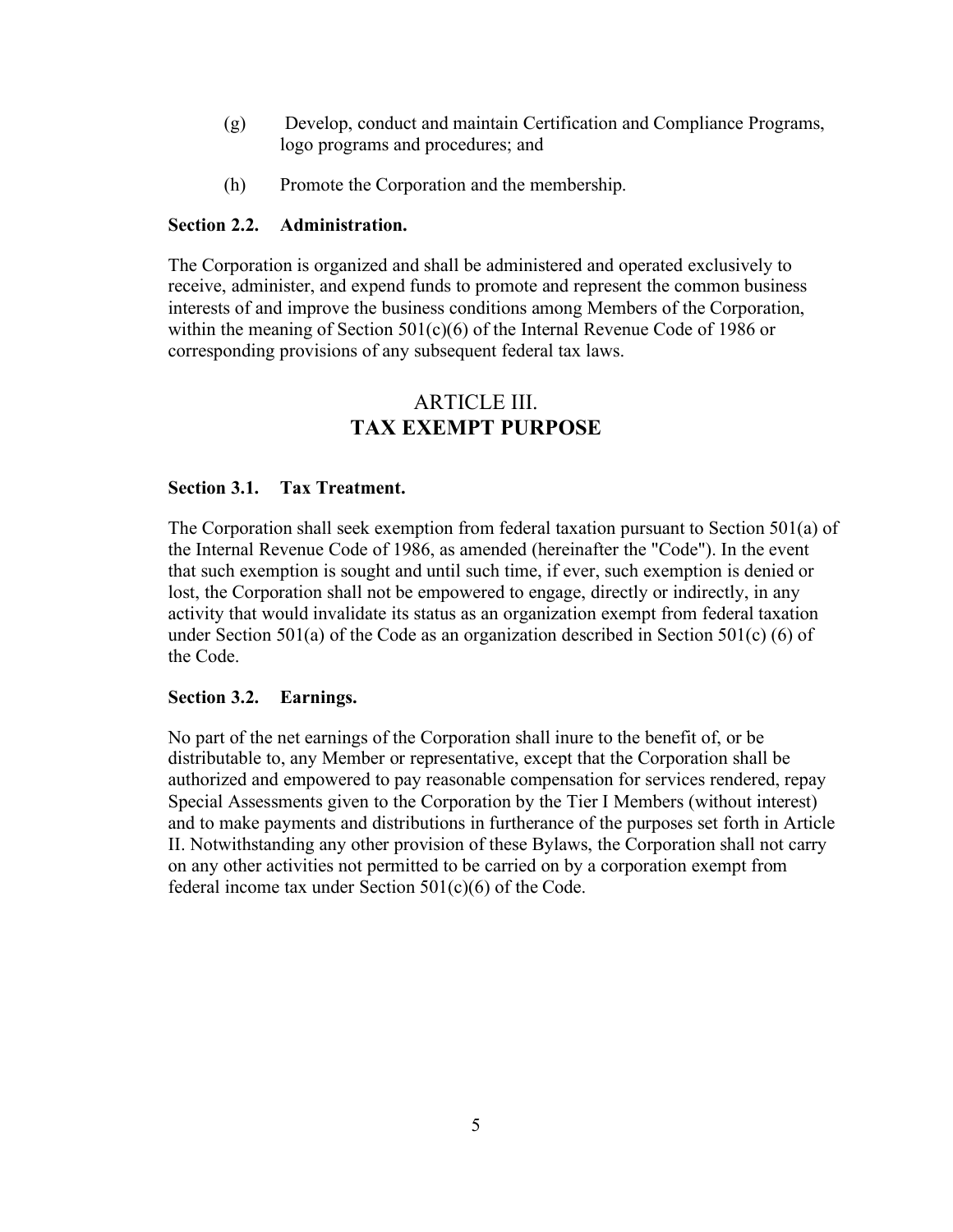## ARTICLE IV. **MEMBERS**

## <span id="page-11-1"></span><span id="page-11-0"></span>**Section 4.1. Tiers of Membership.**

There will be four (4) classes of Members of the Corporation: Tier I, Tier II, Tier III and Tier IV.

## <span id="page-11-2"></span>**Section 4.2. Founding Members.**

As Founding Members of the Corporation and because of their direct interest in the Deliverables and upon their financial investment and their assurance that they will participate actively in the work of the Corporation and bear an appropriate share of the Corporation's expenses through the payment of dues; each Founding Member, at their option, shall be a Tier I, Tier II, and/or Tier III Member of the Corporation. The Tier I, Tier II, and Tier III Founding Members are listed on Exhibit A, attached hereto. For clarity, no additional Members will be approved or added as Founding Members to Exhibit A.

Notwithstanding anything to the contrary in these Bylaws or in any other document, each Tier I Founding Member is guaranteed:

- (a) a seat on and vote in the Board of Directors and each subcommittee thereof,
- (b) a seat and vote in the Certification and Compliance Committee and each subcommittee thereof;
- (c) a seat on and vote in each Working Group and task force (as defined in Section 7.6) or other subcommittee thereof and
- (d) a seat on and vote in any additional committees, subcommittee or working groups created now or at any time in the future by the Board of Directors, Working Group or any other entity outlined above.

## <span id="page-11-3"></span>**Section 4.3. Qualification for Tier I Members.**

4.3.1. Membership in Tier I shall be open to parties having:

- (a) A commercial interest directly and materially affected by the purpose and work of the Corporation and agreement to abide by the requirements of the Governance Documents;
- (b) The qualifications and willingness to participate actively in the work of the Corporation, including the Board of Directors, Working Groups and other groups and committees thereof;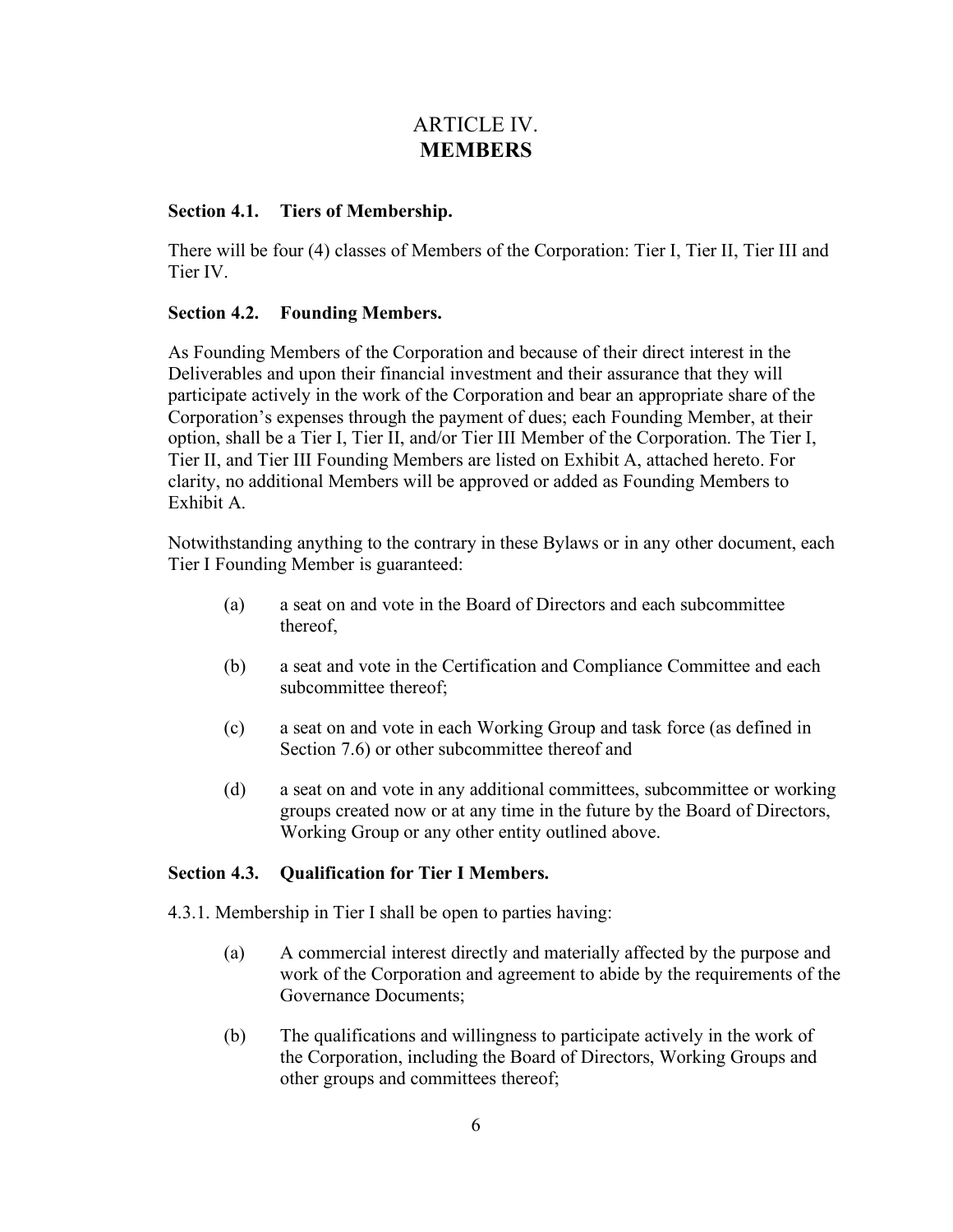- (c) The willingness to meet the Financial Obligations;
- (d) The willingness to meet the Special Assessments, as described in Section 4.12; and
- (e) The willingness to act in accordance with Article II and with the rules of the Corporation as defined in the Governance Documents and other policies established by the Board of Directors.

4.3.2. Except for the initial Special Assessment requirements set forth in Section 4.12 of these Bylaws, Tier I Members shall have sole and exclusive right to vote on all Special Assessments required by the Corporation, of which approval by a Super Majority of Tier I Members is required for additional Special Assessments.

## <span id="page-12-0"></span>**Section 4.4. Qualification for Tier II Members.**

Membership in Tier II shall be open to parties having:

- (a) A commercial interest directly and materially affected by the purpose and work of the Corporation and agreement to abide by the requirements of the Governance Documents;
- (b) The qualifications and willingness to participate on certain Working Groups of the Corporation and other groups and committees thereof, including, if elected by Tier II Members, the Board of Directors;
- (c) The willingness to meet the Financial Obligations; and
- (d) The willingness to act in accordance with Article II and the rules of the Corporation as defined in the Governance Documents and other policies established by the Board of Directors.

## <span id="page-12-1"></span>**Section 4.5. Qualification for Tier III Members.**

Membership in Tier III shall be open to parties having:

- (a) A commercial interest directly and materially affected by the purpose and work of the Corporation and agreement to abide by the requirements of the Governance Documents;
- (b) The qualifications and willingness to participate on certain Working Groups of the Corporation and other groups and committees thereof;
- (c) The willingness to meet the Financial Obligations; and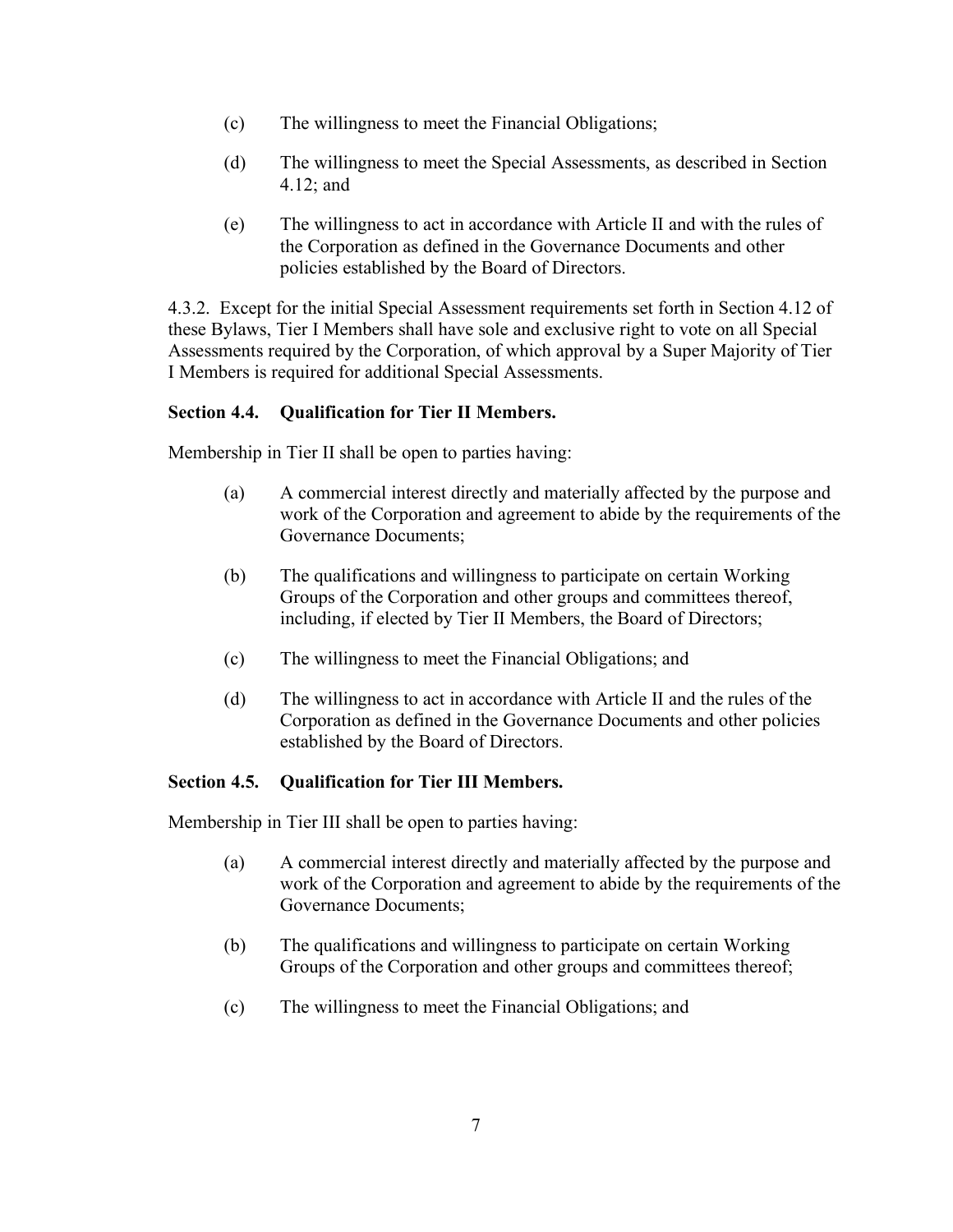(d) The willingness to act in accordance with Article II and the rules of the Corporation as defined in the Governance Documents and other policies established by the Board of Directors.

## <span id="page-13-0"></span>**Section 4.6. Qualification for Tier IV Members.**

Membership in Tier IV shall be open to parties having:

- (a) A commercial interest directly and materially affected by the purpose and work of the Corporation and agreement to abide by the requirements of the Governance Documents;
- (b) The willingness to meet the Financial Obligations; and
- (c) The willingness to act in accordance with Article II and the rules of the Corporation as defined in the Governance Documents and other policies established by the Board of Directors.

## <span id="page-13-1"></span>**Section 4.7. Membership and Application for Membership.**

Any entity seeking to become a Member of the Corporation is required to execute the Membership Agreement and submit the executed Membership Agreement along with a completed application for membership to the Secretary. The completed application shall indicate the applicant's direct and material interest in the Corporation's work, its willingness to participate actively in the Corporation's work, and its willingness to meet its obligations under the Governance Documents, including its Financial Obligations. The effective date of membership shall be the date the Corporation notifies the applying entity that it has been accepted as a Member.

## <span id="page-13-2"></span>**Section 4.8. Votes.**

Members and their Affiliates can collectively participate in the Corporation, provided however, that they shall only have one (1) vote on any Board of Directors, or other Corporation Committee/Working Group matters requiring a vote of Member representatives. For the sake of clarity, an Affiliate of a Member cannot join the Corporation as a separate Member with its own vote, provided however, Affiliates of a Tier I, Tier II or Tier III Member may join as a Tier IV Member, with no voting rights.

## <span id="page-13-3"></span>**Section 4.9. Approval of Membership Status.**

The Board of Directors shall approve or delegate the approval of applications, transfers, and terminations of membership to ensure that the qualifications and requirements for membership are met. The approval of new Tier I Members shall require a Super Majority vote of the Board of Directors.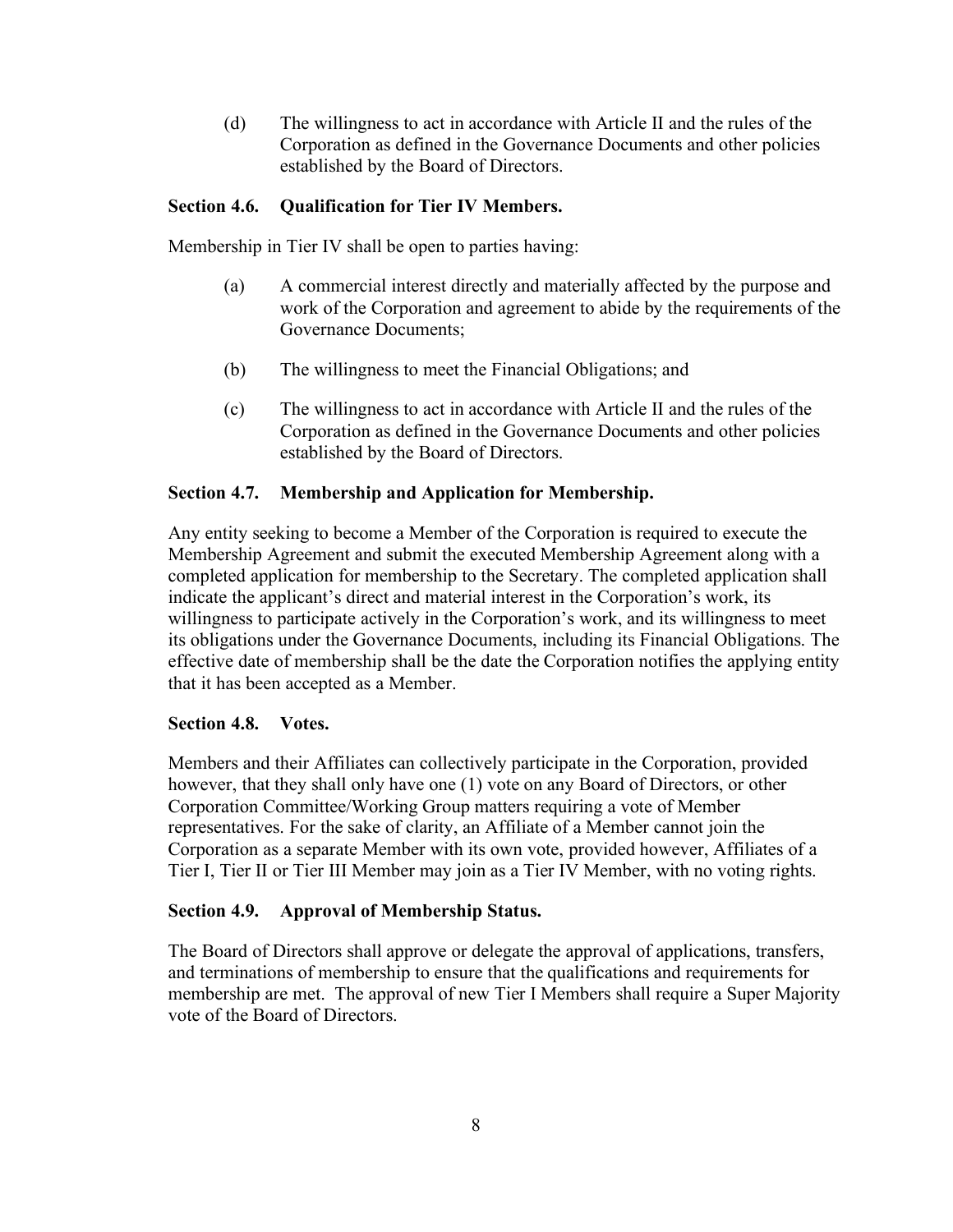#### <span id="page-14-0"></span>**Section 4.10. Financial Obligations.**

Members will be invoiced for its Financial Obligations, and unless stated otherwise on the invoice, all monies due and owing to the Corporation must be paid within thirty (30) days from the date of the invoice, provided however, the Initial Special Assessments for Tier I Members is due no later than five (5) days from the date on which such Member submits its executed Membership Agreement and completed Membership Application to the Secretary. Coupled with the Corporation's rights under Section 4.15, the Corporation shall suspend all Membership benefits and rights until the Corporation has received all the monies due and owing to the Corporation.

#### <span id="page-14-1"></span>**Section 4.11. Processing of Applications and Addition of New Members.**

An applicant may be rejected for reasons including, but not limited to: (i) failure to agree to the terms and obligations set forth in the Governance Documents; (ii) failure to timely meet its Financial Obligations; and/or (iii) providing false information to the Corporation. Any rejection of an applicant must be approved by Super Majority vote of the Board of Directors and written response identifying the reason(s) for rejection must be provided to the applicant within ten (10) business days of the applicant's rejection. The provisions of Section 4.12 will not apply to an applicant whose Membership Application is rejected.

## <span id="page-14-2"></span>**Section 4.12. Special Assessments.**

Each Tier I Member of the Corporation is responsible for meeting Special Assessments, as set forth in this Section 4.12.

- (a) An "Initial Special Assessment" in the amount of \$125,000, no later than five (5) business days from submitting the application and the executed Membership Agreement to the Corporation.
- (b) At the recommendation of the Board of Directors, and a Super Majority vote of the Tier I Members, the Tier I Members may from time to time approve to require additional Special Assessments to the Corporation ("Additional Special Assessments") to fund the activities of the Corporation, subject to the limits in Section 4.12(e). Once the Tier I Members have approved an Additional Special Assessment, the Corporation shall give written notice to each Tier I Member at least thirty (30) business days prior to the due date for funding such Additional Special Assessment. Such written notice shall include the amount of Additional Special Assessment owed by each Tier I Member and the date on which such amount is due (the "Due Date"), which date shall be no later than thirty (30) days after the date of such notice. Additional Special Assessment will be divided equally among all Tier I Members unless by unanimous vote of the Tier I Members, mandating a different allocation of the amount of the Additional Special Assessment due from each Tier I Member.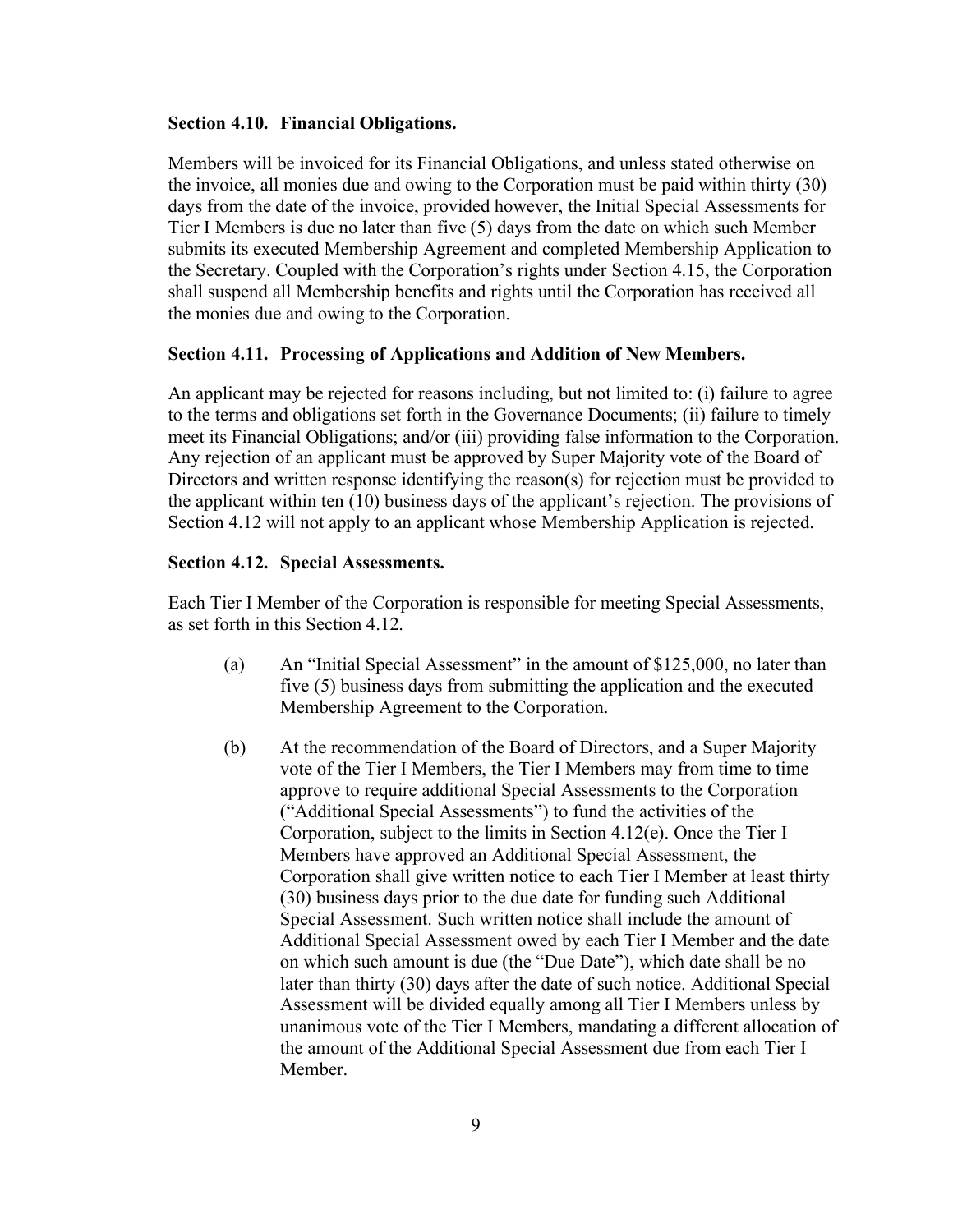- (c) In the event that a Super Majority vote for an Additional Special Assessment is not approved by the Tier I Members, the Tier I Members willing to meet the Additional Special Assessment or part of an Additional Special Assessment may elect to do so and such Additional Special Assessment shall be treated as a Voluntary Special Assessment and subject to Section 4.12(i). In this event, Tier I Members not voting to meet an Additional Special Assessment will not be deemed to be a Defaulting Member(s).
- (d) Where a Tier I non-Founding Member joins the Corporation, the Tier I non-Founding Member shall pay within five (5) days from submitting the application and the executed Membership Agreement to the Corporation the Initial Special Assessment and any approved Additional Special Assessment paid by the Tier I Members, to date.
- (e) Additional Special Assessments of Tier I Members will be limited to \$125,000 in any consecutive twelve (12) month period. Tier I Members will not be required to meet aggregate Additional Special Assessments greater than \$250,000 over any period of time.
- (f) Except as set forth herein, no Tier I Founding Member shall be entitled to a repayment of its Special Assessment. All Tier I non-Founding Members may be entitled to a repayment of its Special Assessment where it opts to withdraw from the membership within thirty (30) days of the effective date of membership pursuant to the Membership Agreement; provided however, where the Tier I non-Founding Members has participated on the Board of Directors prior to withdrawing from the membership, the Tier I non-Founding Member shall not be entitled to a repayment of its Special Assessment.
- (g) Should a Tier I Member withdraw from the membership, that Member shall not be entitled to the return of any part of such Member's Initial Special Assessment or Additional Special Assessments, except as set forth in Section 4.12(f). No Tier I Member shall have the right to receive interest on its Special Assessments.
- (h) Upon a unanimous vote by the Board of Directors, the Board of Directors may authorize a refund of part or all of the total Initial Special Assessments or Additional Special Assessments made by Tier I Members (a "Special Assessment Refund").

For clarity, no Special Assessment Refund shall be made to a Tier I Member that exceeds the amount paid by the Tier I Member minus any amount that has been previously refunded to the Tier I Member.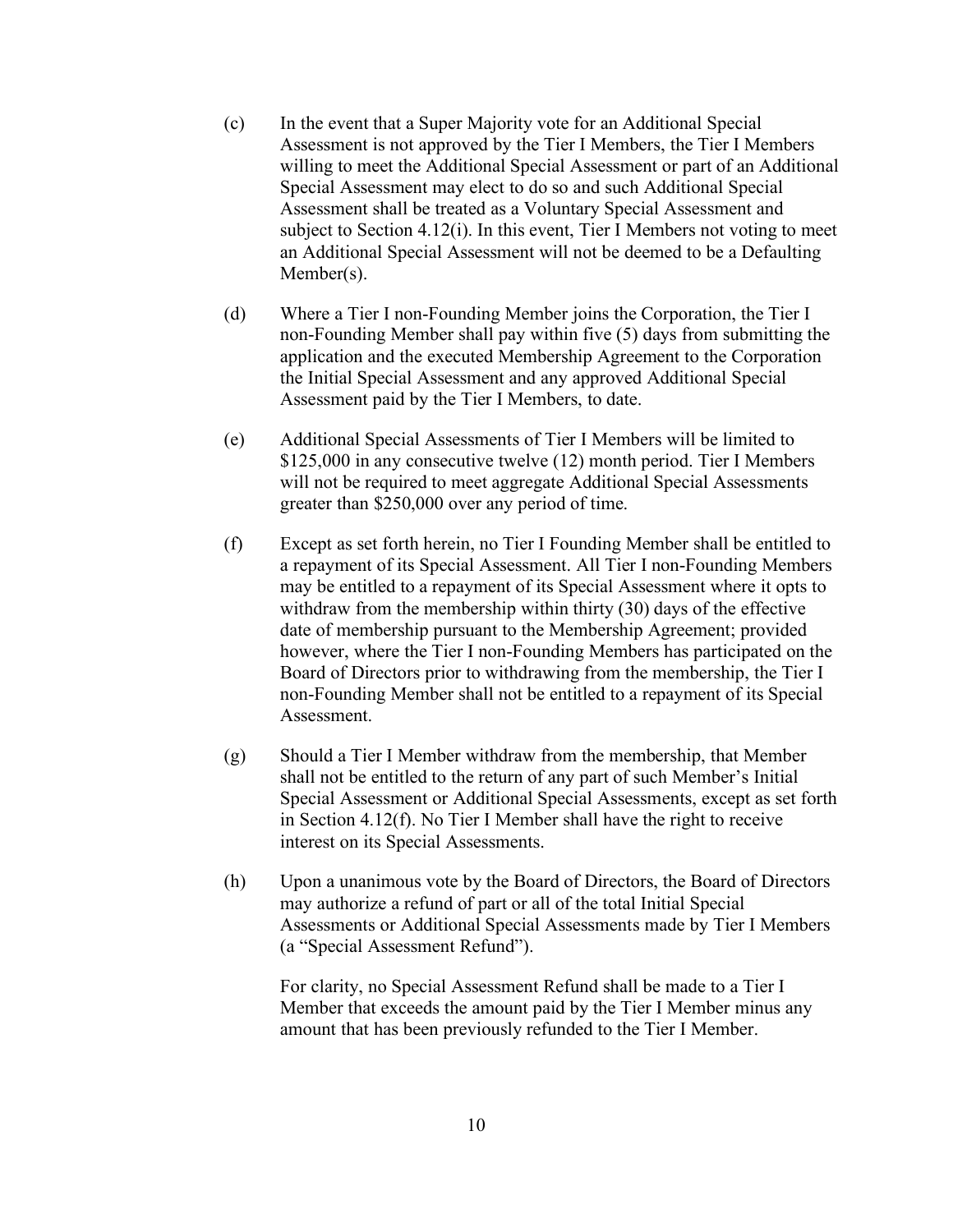Subject to the forgoing, each Tier I Member equally shall receive its pro rata share of the total Special Assessment Refund authorized by the Board of Directors, excluding any Defaulting Members. A Member's pro-rata share shall be based upon the amount of Special Assessments made by that Member as a percentage of the total Special Assessments made by all Tier I Members.

- (i) Where a Tier I Member has provided a Voluntary Special Assessment in accordance with Section 4.12(c), such Voluntarily Special Assessment shall not be considered a Special Assessment and therefore shall not be eligible for a refund by the Corporation.
- (j) If a Tier I Member fails to make an Additional Special Assessment on or before the Due Date, the Tier I Member will be deemed to be in default (the "Defaulting Member"):
	- (i) In accordance with Section 4.15, the Board of Directors, excluding the Defaulting Member, shall vote to remove such Member as a Tier I Member of the Corporation.
	- (ii) The Defaulting Member will be eligible to transfer its membership to a category other than a Tier I Member, if the Member is in good standing with respect to all other Financial Obligations. There will be no partial reimbursement of the Financial Obligations paid for the current year. If the Defaulting Member elects to transfer to a Tier II Member category, such Member representative must step down from the Board of Directors, but will be eligible to be elected to the Board of Directors as a Tier II directors representative, in accordance with Article V.
	- (iii) If a Tier I Member defaults on an Additional Special Assessment, the remaining Tier I Members may by a second Super Majority vote of the remaining Tier I Members approve whether to meet the Additional Special Assessment that otherwise would have been paid by the Defaulting Member(s).
	- (iv) The total of all Special Assessments previously made by the Defaulting Member will be retained by the Corporation and treated the same as all Special Assessments. For the sake of clarity, no Defaulting Members is entitled to a refund of any Special Assessments.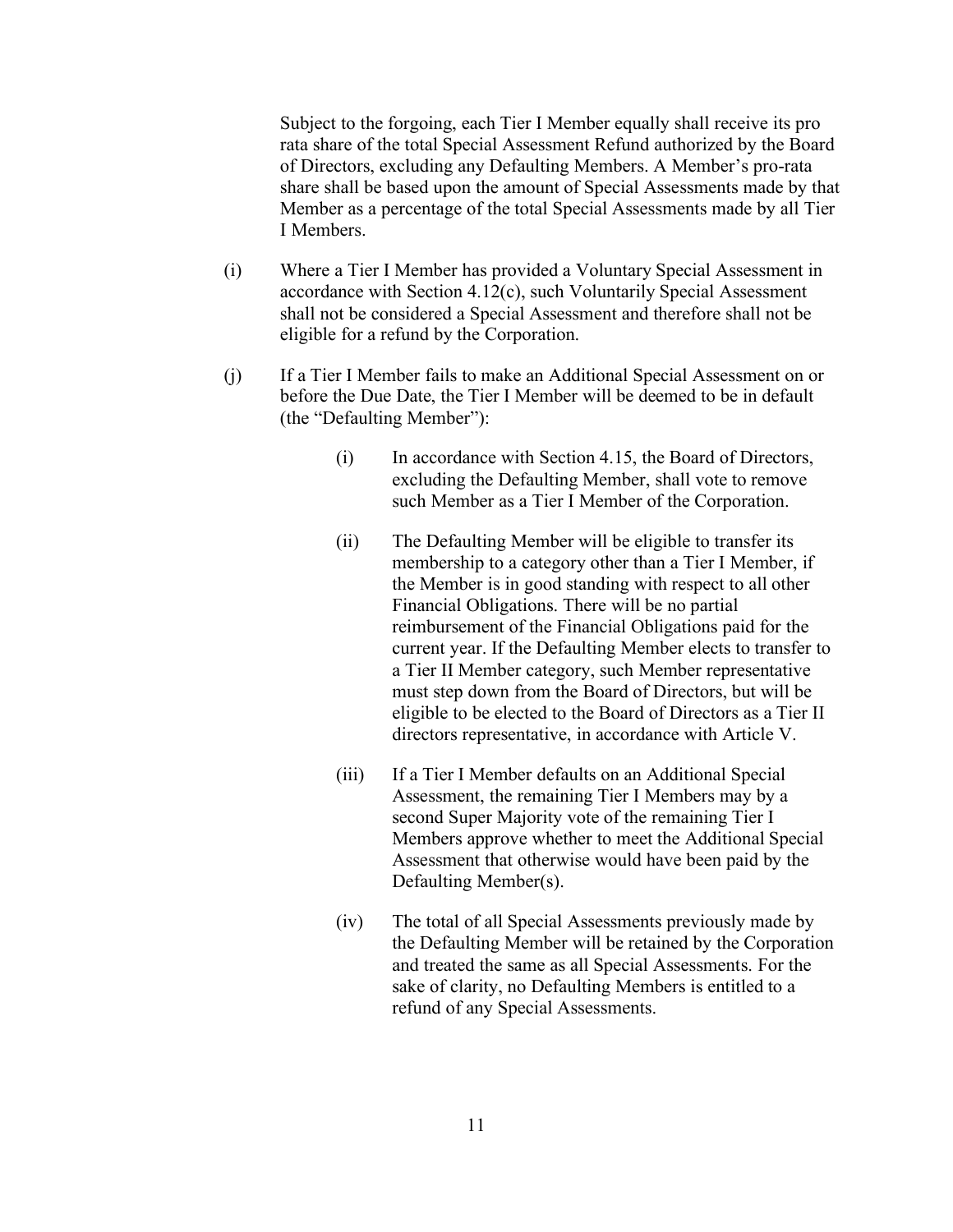#### <span id="page-17-0"></span>**Section 4.13. Fee Scheduling.**

Each Member of the Corporation is responsible for meeting its Financial Obligations. Tier II, Tier III and Tier IV Members shall not be subject to Special Assessments, unless accepted by unanimous vote of the Board of Directors and Super Majority vote of the applicable Tier II, Tier III or Tier IV Member.

- (a) Tier I and Tier II Members: Pay an "Initial Participation Fee" which is a one-time participation fee, due within thirty (30) days of the Member's effective date of membership as set forth in Section 4.7; and
- (b) All Members: Pay an "Annual Membership Fee" which consists of a first year annual fee, due within thirty (30) days of the Member's effective date of membership as set forth in Section 4.7 and an on-going annual membership fee that will be due within thirty (30) days from the anniversary of Member's effective date of membership as set forth in Section 4.7.

### <span id="page-17-1"></span>**Section 4.14. Resignation of Member.**

A Member may voluntarily resign from its membership upon thirty (30) days prior written notice to the Corporation ("Resignation Effective Date"). Any Financial Obligations already paid by a Member that has (or is deemed to have) resigned shall not be refundable in such event, and all such Financial Obligations of such Member which may be accrued and unpaid as of such date shall remain due and payable, provided however, if the Member resigns within thirty (30) days of the effective date of membership pursuant to the Membership Agreement any Financial Obligations invoiced will be waived and no longer due and payable to the Corporation. In the event any Member resigns, as of the Resignation Effective Date, the rights and privileges will terminate as set forth in the Governance Documents.

#### <span id="page-17-2"></span>**Section 4.15. Termination of Participation.**

- (a) Membership may be terminated for one or both of the following reasons:
	- (i) Failure to meet a Member's Financial Obligations as required by the Corporation and said failure is not cured within thirty (30) days of Member's receipt of written notice of its delinquency, and/or
	- (ii) A material breach by the Members or its Affiliates of any of the Governance Documents where said material breach is not cured within thirty (30) days of a Member's receipt of written notice of its material breach.
- (b) Any membership termination based on a material breach must be ratified by a Super Majority of the Board of the Directors and each terminated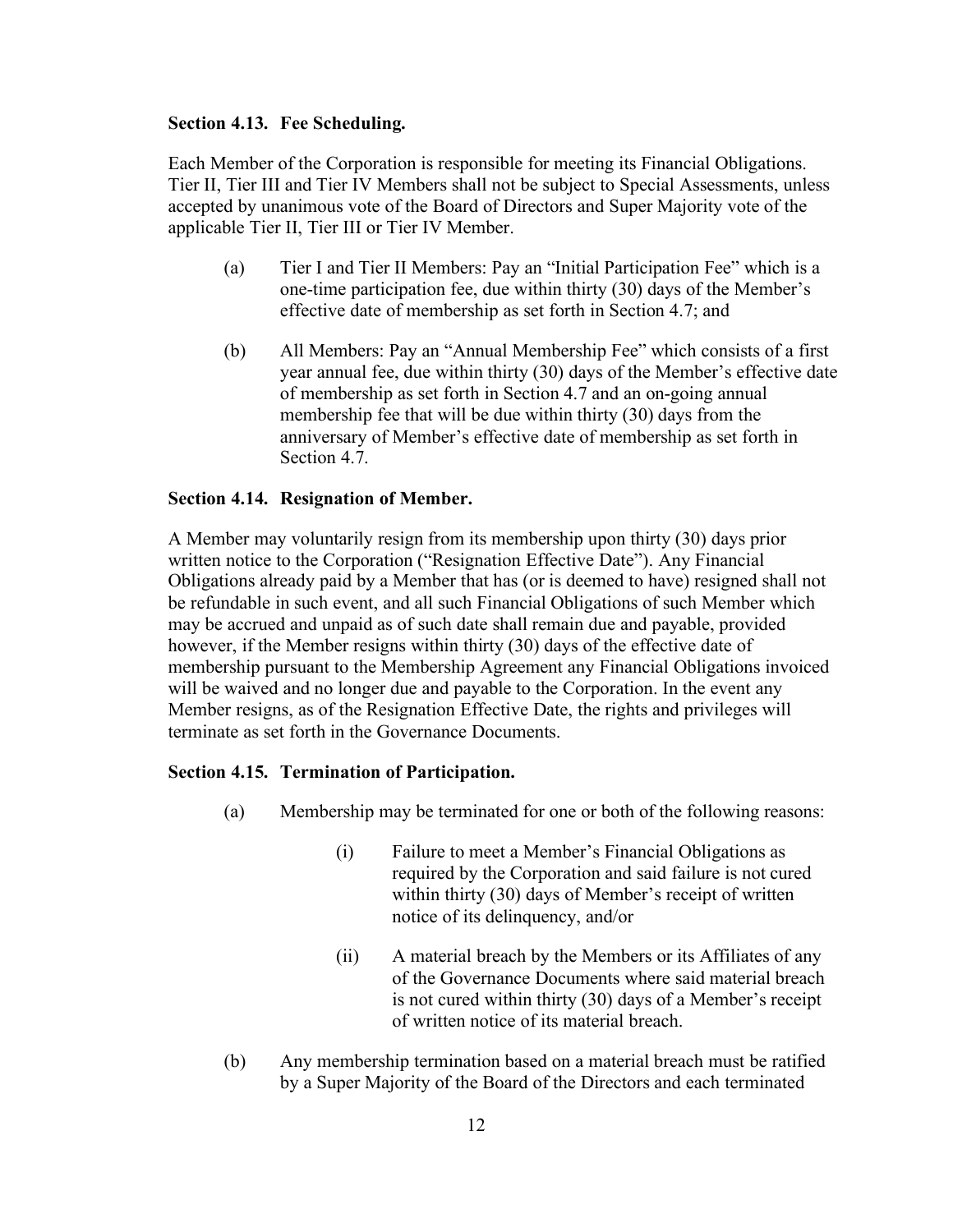Member must receive a written statement identifying the reasons for its termination within ten (10) business days of the Board of Directors' vote to terminate said Member.

- (c) Except as set forth in Section 4.12 (h), where a membership is terminated for any reason ("Terminated Member"), the Member will not be entitled to a refund of any of its Financial Obligations paid to the Corporation and the Member so terminated shall immediately forfeit all Member rights and privileges in accordance with the Governance Documents.
- (d) Notwithstanding anything to the contrary, in the event that the Board of Directors believes in good faith that a Member has engaged or is engaging in willful misconduct to the material detriment of the best interests of the Corporation and its other Members, the Board may terminate such Member from Membership immediately, provided that such Member must be provided with the notice as required in Section 4.15(b).
- (e) In the event of a termination in accordance with this Section, the Member shall be entitled to appeal any termination in accordance with Article XVI.

## <span id="page-18-0"></span>**Section 4.16. Roster.**

The Secretary shall maintain a current and accurate roster of Members and shall provide an updated roster periodically to Members.

### <span id="page-18-1"></span>**Section 4.17. Transfer of Membership.**

Membership may be transferred to an Affiliate of Member or to a company acquiring the majority of Member's assets only where the assignee agrees, in writing, to be bound by the Governance Documents and any other policies and documents applicable to the assigning Member. No other transfers of Membership are permitted without the prior written consent of the Board of Directors.

The Board of Directors reserves the right to invalidate any assignment within thirty (30) days of Corporation's receipt of written notice of the assignment. The Board of Directors may only reject an assignment where the assignee does not meet the membership requirements set forth in the Governance Documents and any other policy or document applicable to the assigning Member. Where an assignment is invalidated by the Board of Directors, the Board of Directors must provide written notice identifying the reasons for invalidation to assignor and assignee within ten (10) business days of its decision to invalidate the assignment. Assignor may appeal the decision of the Board of Directors in accordance with Article XVI.

Where a Member acquires or is merged with another Member in accordance with this Section, the surviving Member may elect to remain its original Tier of membership or elect to keep the Tier membership of the acquired or merged entity, provided however, it is understood and agreed that a Member and its Affiliates may only have one (1) vote in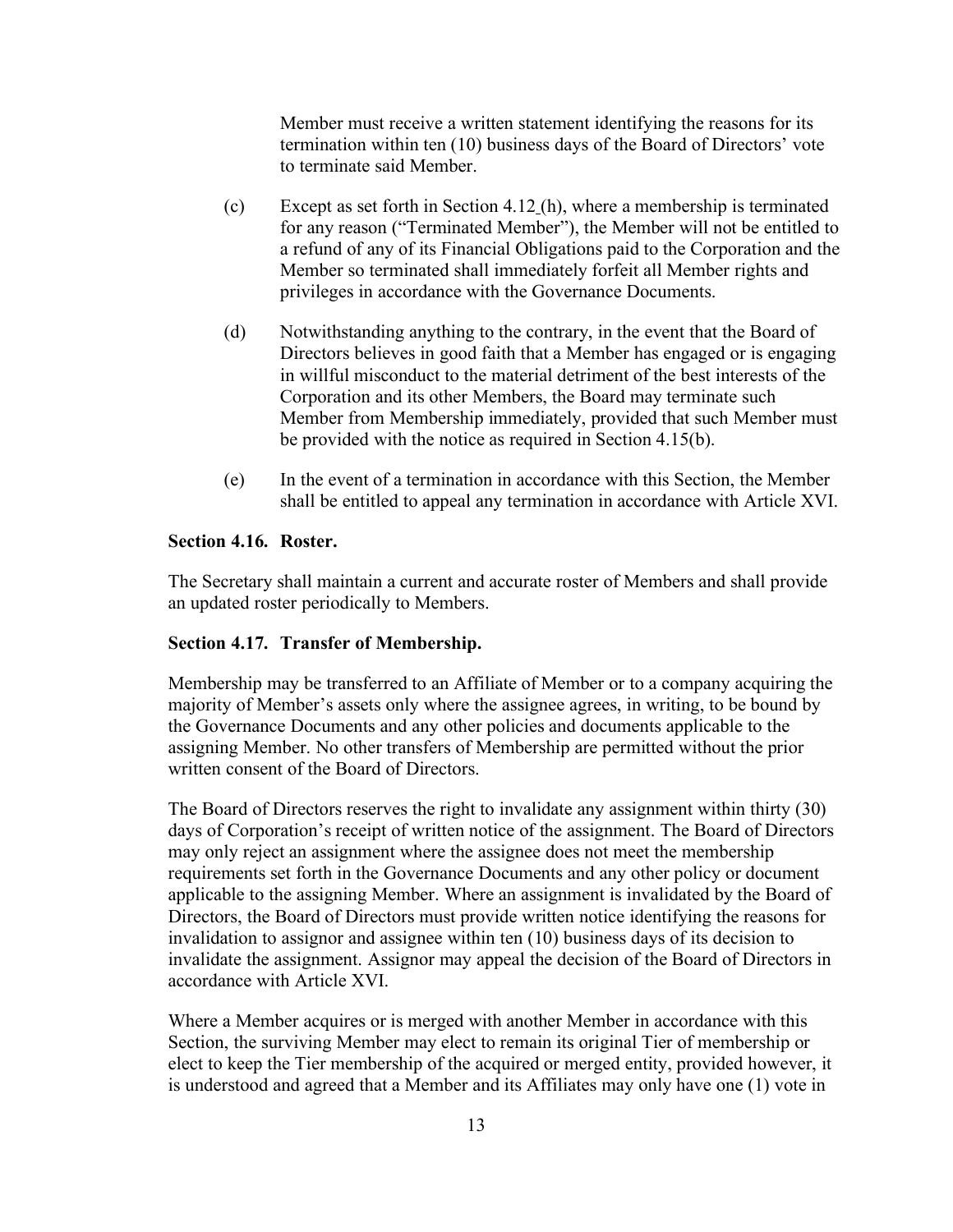the Corporation, therefore if a Member is a Tier I, Tier II or Tier III Member, its Affiliates may only join separately as a Tier IV Member.

#### <span id="page-19-0"></span>**Section 4.18. Appointees,**

Experts and Representatives. Each Member shall ensure that any representative, appointee or expert appointed to participate in the Corporation execute a contract with such Member that binds the non-employee individual or entity to the same terms as the Governance Documents and any other agreement or policy applicable to said Member.

## ARTICLE V. **BOARD OF DIRECTORS**

#### <span id="page-19-2"></span><span id="page-19-1"></span>**Section 5.1. General.**

The activities and affairs of the Corporation shall be managed under the direction of its Board of Directors.

The Board of Directors may exercise all administrative powers of the Corporation and function on behalf of the Corporation in accordance with the provisions of these Bylaws and the Governance Documents, as the Corporation from time to time may require.

#### <span id="page-19-3"></span>**Section 5.2. Number of Directors.**

The number of directors of the Corporation shall not exceed eighteen (18) directors unless approved by a super majority vote by the Board of Directors. The Board of Directors shall be made up of Tier I and Tier II Member representative directors.

#### <span id="page-19-4"></span>**Section 5.3. Composition.**

Tier I board members shall not exceed twelve (12). Notwithstanding anything to the contrary in these Bylaws (including but not limited to this Article V), all Tier I Founding Members shall be guaranteed a seat on the Board of Directors, so long as such Founding Member remains a Tier I Member. All Tier I non-Founding Members may appoint their own director until Tier I directors meet the twelve (12) Tier I director maximum. Once the Tier I representation exceeds twelve (12) directors all non-Founding Tier I Members must collectively elect their directors in accordance with Section 5.10. Prior to meeting the Tier I director maximum, the appointment of Tier I non-Founding Member directors is subject to a first-come, first-processed basis. Tier II directors shall not exceed six (6). The number of Tier II directors shall be fifty percent (50%) of the number of Tier I directors, provided, however, that if this formula results in a fractional number of Tier II directors, the number of Tier II directors shall be rounded up to the nearest whole number.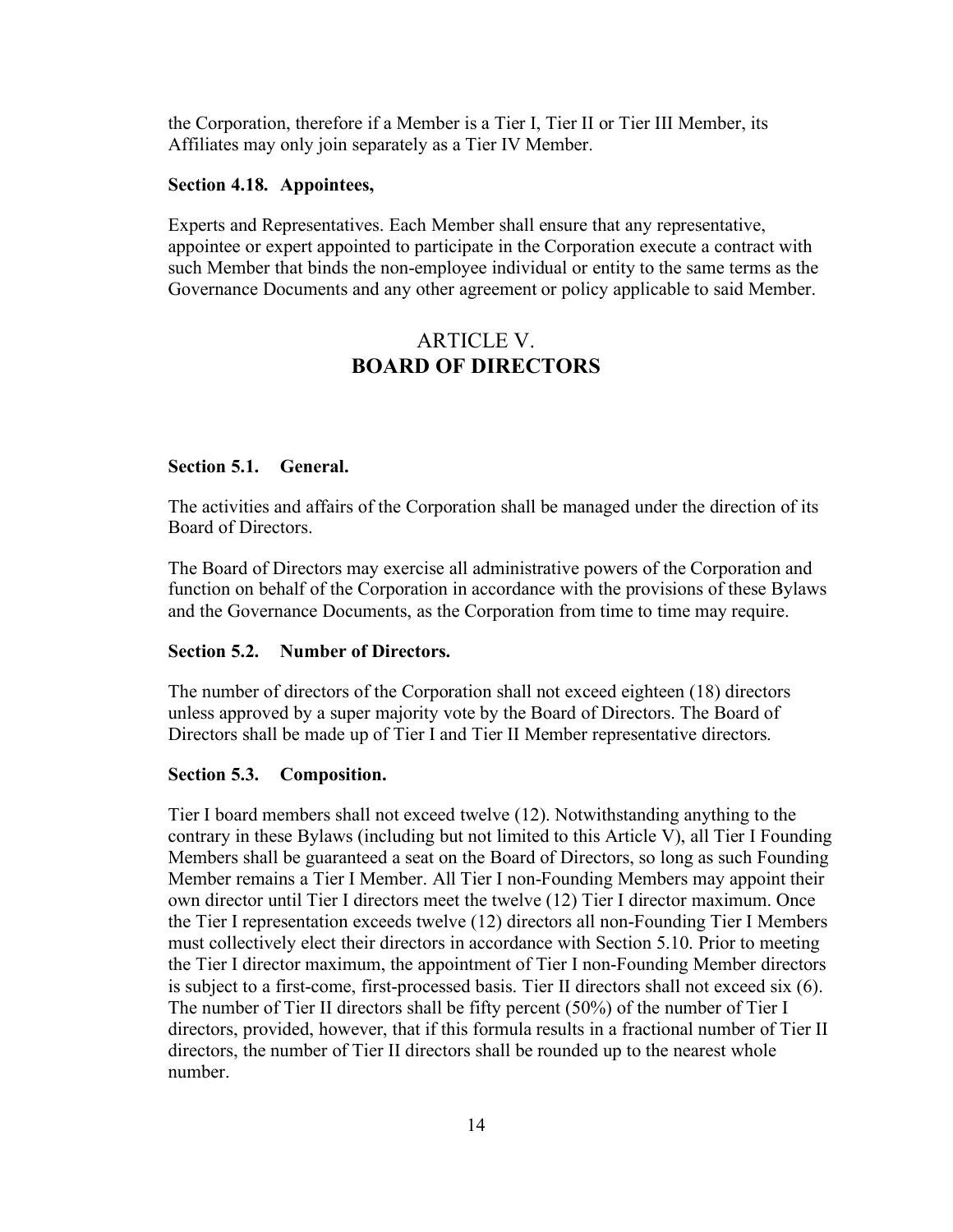## <span id="page-20-0"></span>**Section 5.4. Initial Board.**

The Initial Board shall be set forth on Exhibit B. ("Initial Board"). The Initial Board shall serve a one (1) year term.

## <span id="page-20-1"></span>**Section 5.5. Appointment of Directors.**

(a) Tier I Founding Members shall appoint their representative directors. Tier I non-Founding Members shall appoint their representative directors upon their effective date of membership in the Corporation (as set forth in Section 4.7) or upon becoming a Tier I Member, if later, so long as the total Tier I directors do not exceed twelve (12).

If the Board of Directors approves additional seats beyond the maximum set forth in Section 5.2, and a Member becomes a Tier I Member when twelve (12) Tier I directors have already been appointed to the Board of Directors, such new Tier I Member shall be eligible to nominate its representative director in an election pursuant to Section 5.10.

(b) Tier II Members shall elect their representative directors pursuant to Section 5.10. Where an event occurs triggering the need for an additional Tier II director, all Tier II directors shall appoint an interim director, such interim director nominee shall be the director who received the most votes in the previous election, but failed to win a seat. The interim director shall serve until an election will be held in accordance with these Bylaws, within forty-five (45) days of the event triggering the need for an election.

### <span id="page-20-2"></span>**Section 5.6. Term.**

Subject to Section 5.3 and Section 5.5(a), following the expiration of the term for the Initial Board, all directors shall serve two (2) year terms.

## <span id="page-20-3"></span>**Section 5.7. Eligibility.**

Directors are not required to be residents of Delaware. Directors are not required to be bona fide employees or officers of Members, provided however any non-employee director, designated by a Tier I or Tier II Member, must have a contract with such Member that binds the nonemployee individual to the same terms as the Governance Documents and any other agreement or policy applicable to said Member.

### <span id="page-20-4"></span>**Section 5.8. Alternates.**

Each director shall be allowed to appoint an alternate director who can serve in his or her place, at any time. If the director and alternate director from the same Member are both present at a meeting, only the director is permitted to cast a vote. For clarity, no Member is permitted more than one (1) representative vote in any meeting. Subject to the terms of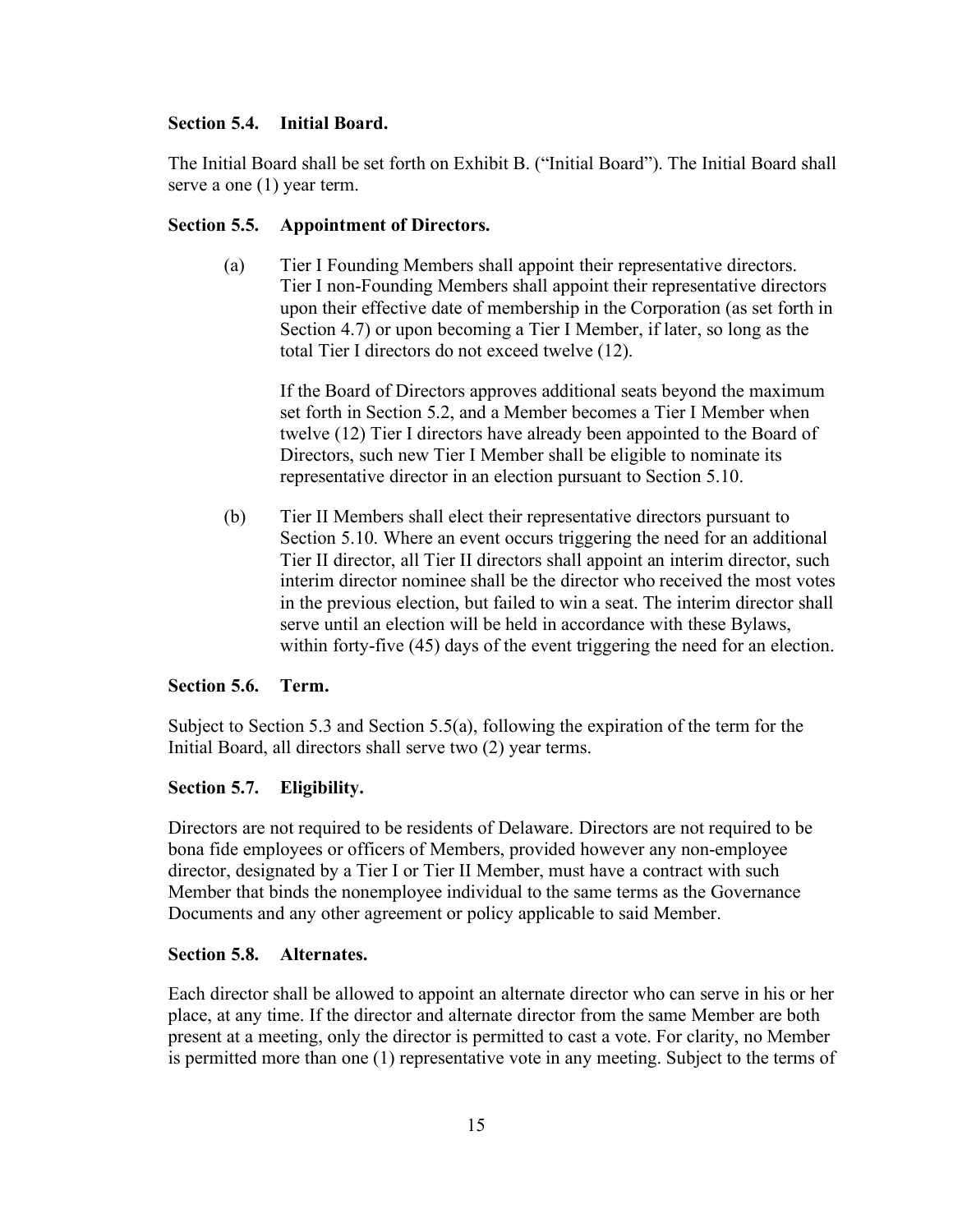these Bylaws, alternate directors may attend all meetings and functions appropriate for a director with or without the director in attendance.

#### <span id="page-21-0"></span>**Section 5.9. Director Withdrawal and Adjustment.**

Where a director is appointed by a Tier I Member, and that Tier I Member is no longer a Tier I Member, the appointed director must step down. Where the ratio of Tier I and Tier II Members changes so as to trigger the need to have an elected Tier II director step down, the last elected Tier II director shall step down, if there is ambiguity with regard to the last elected director, the director with the least amount of votes in the previous election shall step down.

### <span id="page-21-1"></span>**Section 5.10. Director Elections.**

At least forty-five (45) days prior to each election the Secretary shall give notice to all Tier I and/or Tier II Members (as applicable) of the number of vacancies expected in each category on the date of such meeting, and shall invite nominations to fill such vacancies.

(a) Tier I Director Nominations.

Each Tier I Member nominates the director to represent them. The eligibility requirements for directors will be listed on the nomination form and shall be consistent with Section 5.7. Nominations for directors who do not meet the requirements of these Bylaws will not be considered. Nominations must be received by the Secretary not less than thirty (30) days before the applicable election. Not less than seven (7) days before the election, the Secretary shall make available to all Tier I Members a list of nominees. A vote of Tier I Members will be held to elect the Tier I directors.

For clarity, in the event that the Board of Directors approves additional seats beyond the maximum set forth in Section 5.2, and the number of Tier I directors exceeds twelve (12), then the following shall apply: (i) all Tier I Founding Members shall be guaranteed a seat on the Board of Directors, so long as such Founding Member remains a Tier I Member, all in accordance with Sections 5.3 and Section 5.5(a); and (ii) the balance of the Tier I directors must be collectively elected in accordance with the remaining provisions of this Section 5.10(a). In such case, the Tier I Members shall nominate those directors, beyond the Tier I Founding Member directors, that will constitute the remaining Tier I directors.

(b) Tier II Director Nominations.

Each Tier II Member nominates the director to represent them. The eligibility requirements for directors will be listed on the nomination form and shall be consistent with Section 5.7. Nominations for directors who do not meet the requirements of these Bylaws will not be considered. Nominations must be received by the Secretary not less than thirty (30) days before the applicable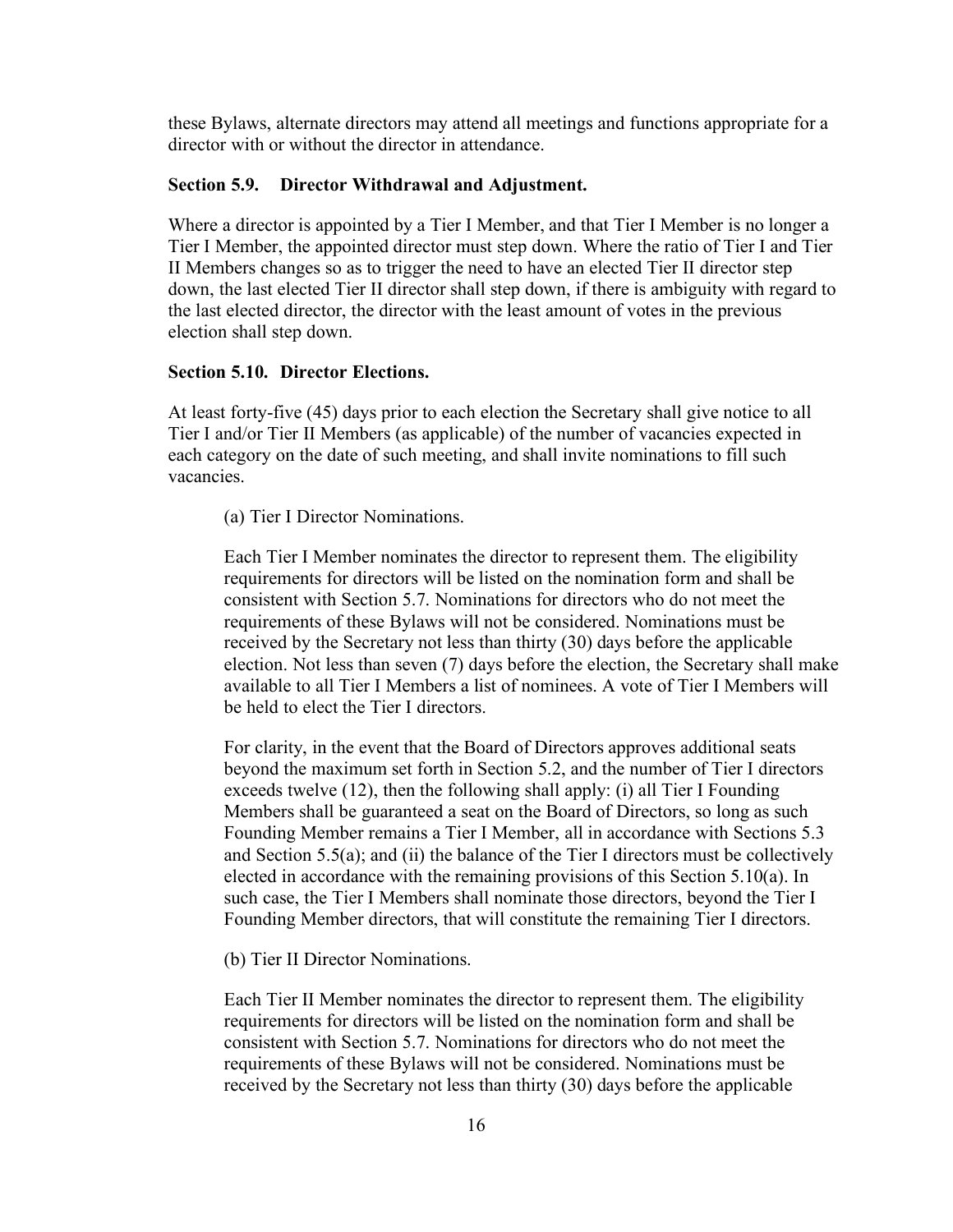election. Not less than seven (7) days before the election, the Secretary shall make available to all Tier II Members a list of nominees. A vote of Tier II Members will be held to elect the Tier II directors.

(c) Vacancy.

If there is only one (1) vacancy or position to be filled, voters are to vote for only one (1) nominee. The nominee receiving the most such votes will be declared elected. In the event of a tie, a second vote will be held, using ballots bearing the names of tied nominees only.

(d) Multiple Vacancies.

If more than one (1) vacancy or position is to be filled, voters are to vote for up to as many nominees as there are vacancies to be filled. All such votes will be deemed to be of equal weight; that is, ranked preferences will treated as equalweight votes. For clarity, a Member may only vote one (1) vote per nominee. The nominee receiving the most such votes shall be declared elected, the nominee receiving the second most such votes shall be declared elected, and so on until all vacancies have been filled. In the event of a tie for the last vacancy to be filled, a second vote will be held, using ballots bearing the names of the tied nominees only.

(e) Votes.

The Board of Directors shall appoint a parliamentarian to oversee the elections. Such appointee shall be familiar with the Bylaws and the election procedure. Counting of votes shall be overseen by an individual or entity approved by the Board of Directors prior to any counting.

#### <span id="page-22-0"></span>**Section 5.11. Chairperson of the Board.**

Tier I and Tier II Members of the Board of Directors shall elect a Chairperson of the Board of Directors from among those Board of Director candidates nominated for the position by members of the Board of Directors.

The Chairperson of the Board of Directors will preside at all meetings of the Corporation and the Board of Directors and have such other powers and duties as prescribed by the Board of Directors. For clarity, the duties of the Chairperson of Board may be delegated from time to time, at the direction of the Board of Directors.

The Chairperson of the Board of Directors shall not be an employee of or a paid consultant to the Corporation, and shall be fully supported in his or her work for the Corporation by the Members of the Corporation.

The Chairperson of the Board shall serve a term of one (1) year. The Chairperson of the Board of Directors shall also be the President of the Corporation. At the end of that year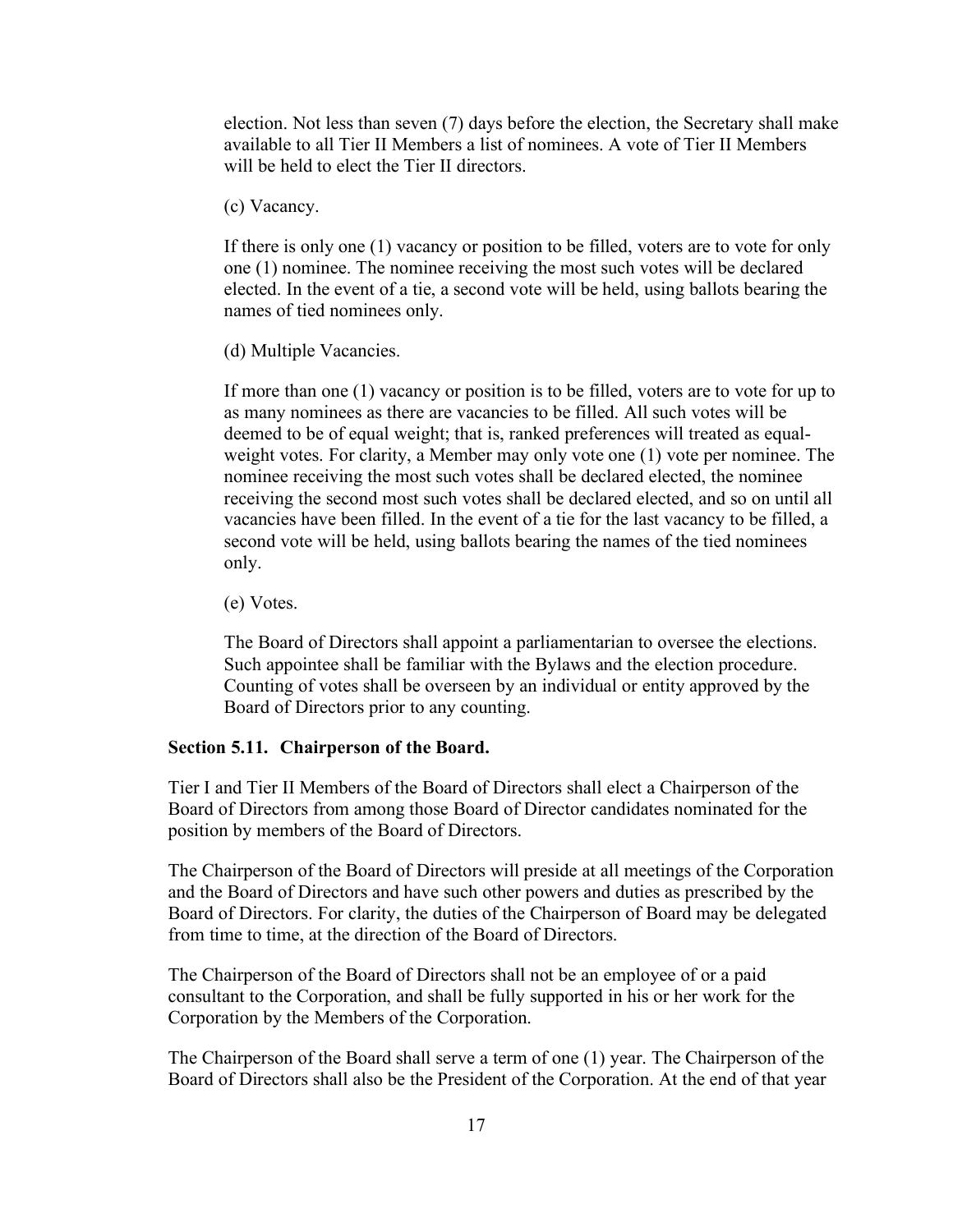term, the Vice Chairperson shall automatically be nominated as a candidate for the Chairperson position, provided however, the Board of Directors may nominate additional candidates as well. Should the Chairperson of the Board of Directors resign, a new Chairperson of the Board of Directors shall be elected in the manner set forth above for election of a Chairperson of the Board of Directors. In no case shall the Chairperson of the Board of Directors serve more than three (3) full consecutive terms. In the event a person is elected to serve as Chairperson for a portion of an unexpired term, such election will not be construed to preclude that Chairperson from serving the maximum number of full consecutive terms as provided above if nominated and elected. The Chairperson's term cannot be extended if it would mean the extension of his or her service as a director beyond the term limitations described herein. An alternate (as set forth in Section 5.8) may attend a Board of Directors meeting in place of the Chairperson of the Board, but the alternate may not chair meetings of the Board of Directors. The Vice Chairperson shall take on the responsibility of the Chairperson where the Chairperson is unavailable.

#### <span id="page-23-0"></span>**Section 5.12. Vice-Chairperson.**

The Board of Directors may elect by majority vote excluding abstentions, one (1) Vice-Chairperson. In the absence of the Chairperson, a Vice-Chairperson may chair meetings of the Board of Directors. The Vice-Chairperson shall also be the Vice President of the Corporation. A Vice- Chairperson may take on other responsibilities as delegated by the Chairperson. Vice-Chairpersons shall serve one (1) year terms. An alternate (as set forth in Section 5.8) may attend a Board of Directors in place of the Vice Chairperson, but the alternate may not chair meetings of the Board of Directors.

#### <span id="page-23-1"></span>**Section 5.13. Removal of Directors.**

Directors may only be removed for the following:

- (a) where the director, or the Member that the director represents, is in material breach of his or her obligations set forth by the Board of Directors, the Governance Documents and said material breach is not cured within thirty (30) days of his or her receipt of written notice of such material breach,
- (b) where the director is no longer an employee or independent contractor of the Member which appointed such director or
- (c) where director commits a crime of moral turpitude which is likely to damage the Corporation or its reputation.

Except for a removal pursuant to Section 5.13(b), the removal of a director must be approved by a Super Majority vote of the Board of Directors. Where a director is removed, Corporation must give director written notice of his or her termination as well as a statement identifying the reasons for his or her termination within ten (10) business days of his or her removal.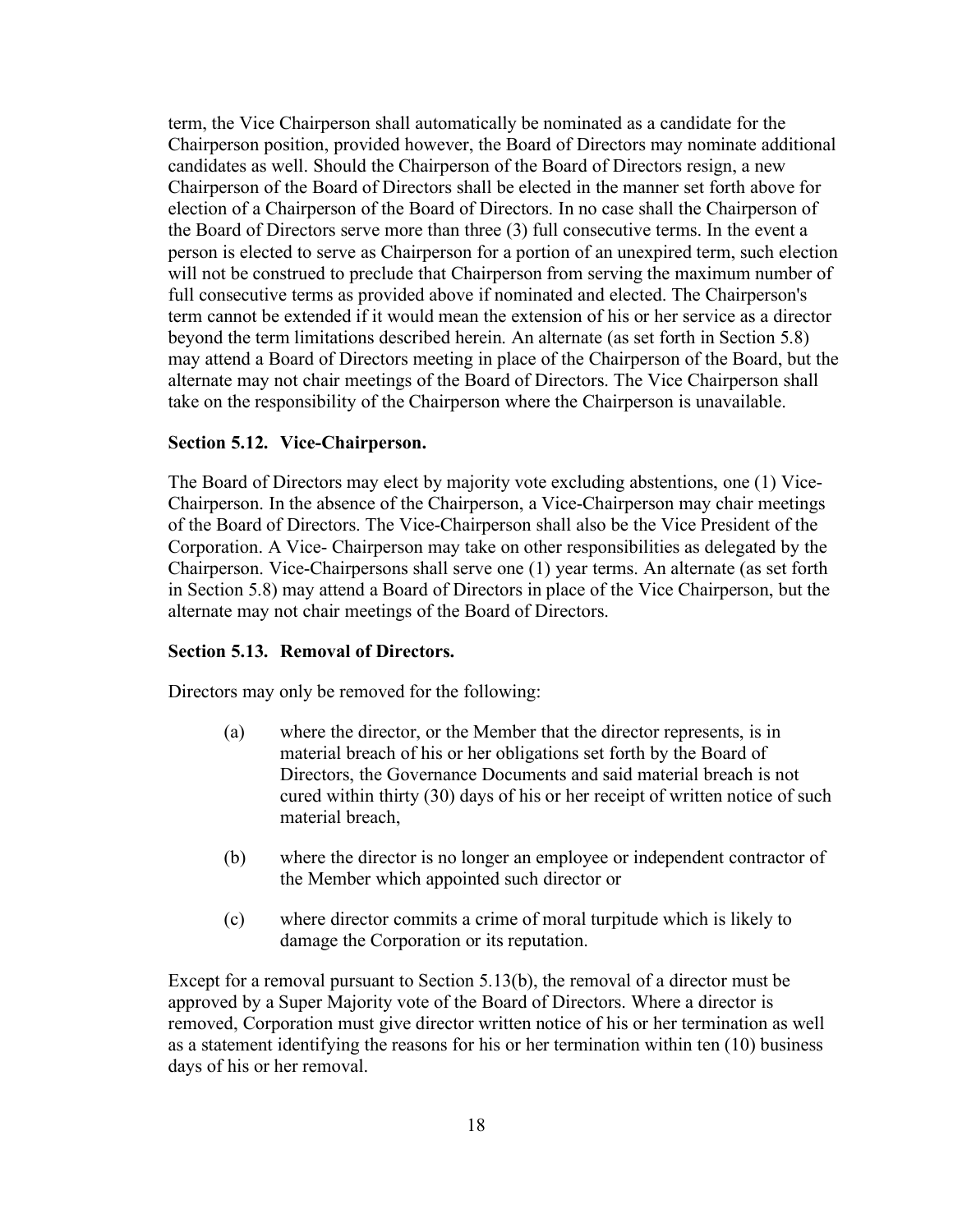## <span id="page-24-0"></span>**Section 5.14. Vacancies.**

Any vacancy, including a vacancy resulting from Section 5.13, shall be addressed as follows:

- (i) Any vacancy occurring in an appointed Tier I Founding Member director position shall be promptly filled by the Tier I Founding Member appointing such director unless the Member is no longer a Tier I Member;
- (ii) Any vacancy occurring in an appointed Tier I director position shall be promptly filled by the Member appointing such director unless the Member is no longer a Tier I Member; and
- (iii) Where a Tier II or Tier I director is appointed by an election, and no election is scheduled for forty-five (45) calendar days, a special election shall be held and the Tier II or Tier I (as applicable) Members shall elect a new director.

Where an election is scheduled within forty-five (45) calendar days of the vacancy, the Directors representing Tier II or Tier I Members (as applicable) of the Board of Directors shall appoint, by majority vote, an interim director to fill the vacancy.

## <span id="page-24-1"></span>**Section 5.15. Compensation.**

Directors shall serve without compensation. Each Member shall bear its own costs and expenses related to its participation in meetings of the Corporation including meetings of the Board of Director.

## <span id="page-24-2"></span>**Section 5.16. Conduct of Meetings.**

Meetings of the Board of Directors shall be presided over by the Chairperson of the Board of Directors, or, if no such person has been so designated or, in his or her absence, the Vice Chairperson of the Corporation or, in his or her absence, or in the absence of each of these persons, by a Chairperson chosen by a majority of the directors present at the meeting.

The Secretary of the Corporation (or his or her designee) shall act as secretary of all meetings of the Board of Directors, provided that, in his or her absence, the presiding officer shall appoint another person to act as secretary of the meeting.

Meetings shall be governed by such procedures as may be approved from time to time by the Board of Directors, insofar as such rules are not inconsistent with or in conflict with the Governance Documents or with provisions of law. Meetings of the Board of Directors shall be open to interested persons acting on behalf of a Member represented on the Board of Directors, provided however, that only one such interested person per Member shall be in attendance at any one (1) time, and provided further that a Super Majority vote by the Board of Directors can require a closed door session of the Board of Directors. For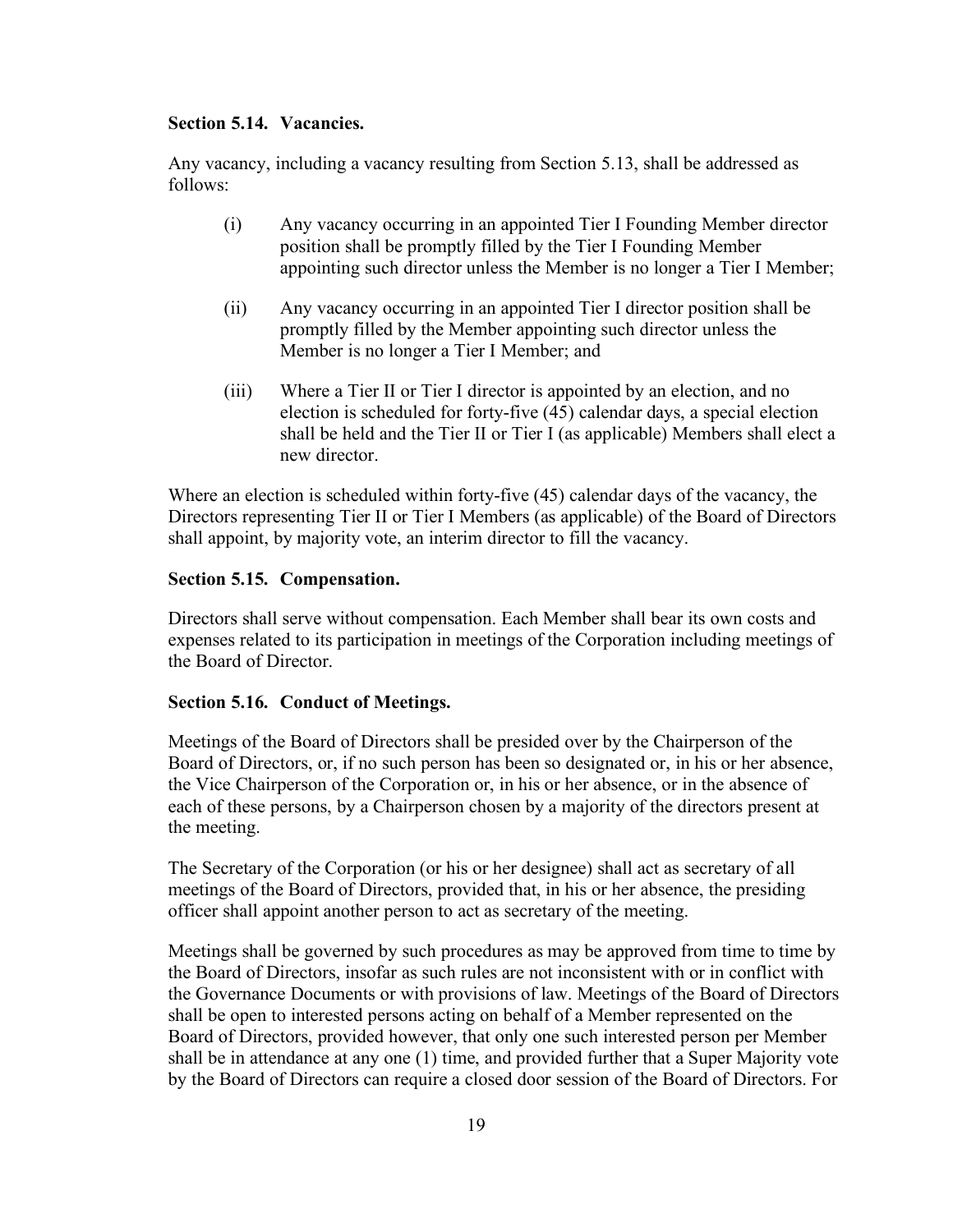clarity, if the both the Director and alternate director (defined in Section 5.8) from a Member are present at a Board of Directors meeting, no additional interested persons for that Member may also be in attendance.

#### <span id="page-25-0"></span>**Section 5.17. Duties and Voting.**

Subject to Article X, approval of the following actions shall require a Super Majority vote of the Board of Directors:

- (a) The making of loans or, except in the ordinary course of business, the giving of guarantees or the extension of credit;
- (b) Removal of a director, officer or Member in accordance with these Bylaws;
- (c) Ratification of a charter;
- (d) Rejection of a new Member applicant;
- (e) The approval of all contracts entered into on behalf of the Corporation;
- (f) The approval of non-material changes to the Bylaws or the Articles of Incorporation;
- (g) The approval of a budget;
- (h) Amending the Membership Agreement;
- (i) Granting and revoking certifications;
- (j) The approval of new Tier I Members;
- (k) The extension of the three (3) year term limit of a Member's representative serving as chair of the Certification and Compliance Committee, the Technical Committee or the Eligible Product List Committee;
- (l) The approval of an additional Board of Directors seat; and
- (m) The appointment of a Committee pursuant to Section 7.5 of these Bylaws.

## <span id="page-25-1"></span>**Section 5.18. Material Decisions.**

Subject to Article X, unless otherwise set forth in these Bylaws, approval of the following items shall require a unanimous vote of all eligible the Board of Directors:

(a) The voluntary dissolution or liquidation of the Corporation and acceptance of a wind down procedure;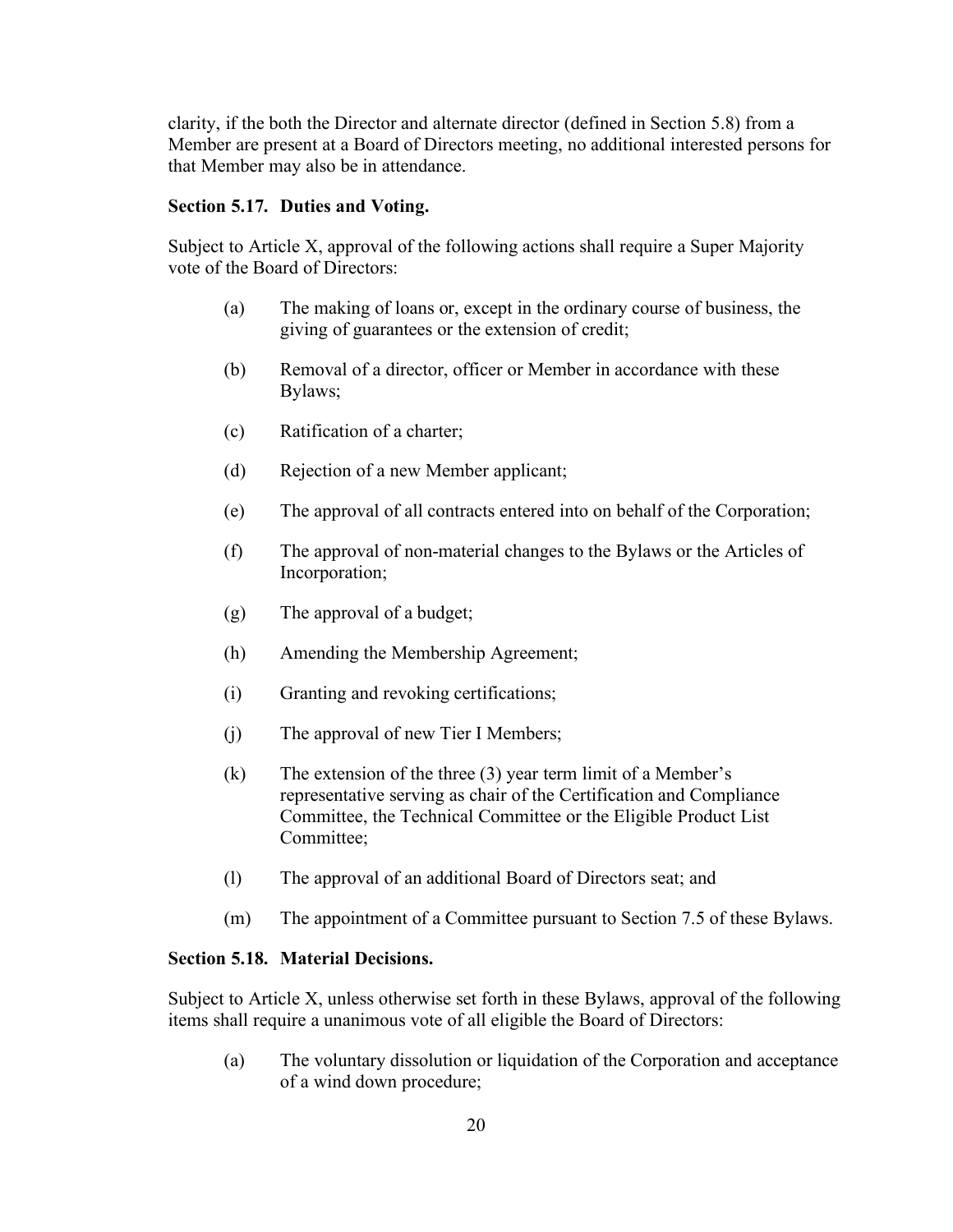- (b) Causing a substantial change in the form of organization, the jurisdiction of organization or the type or nature of business in which the Corporation engages;
- (c) Entering into a merger, sale of substantially all of the assets or similar transaction, whereby the assets and business of the Corporation are transferred;
- (d) Incurring any indebtedness or granting any liens on any assets of the Corporation in excess of \$100,000;
- (e) Materially amending these Bylaws or the Articles of Incorporation of the Corporation where such amendment affects the rights of any Member, including but not limited to, any right of such Member under the Governance Documents or otherwise has an adverse economic impact on any Members;
- (f) The approval of repaying the Members their Special Assessments as set forth in Section 3.2 and Section 4.12(h);
- (g) The filing of a voluntary bankruptcy or other voluntary dissolution of the Corporation;
- (h) Engaging in any activities which may invalidate or jeopardize the Corporation's tax exempt status; and
- (i) Entering into a sale of assets of the Corporation outside of the ordinary course of business.

#### <span id="page-26-0"></span>**Section 5.19. Amending IPR Policy.**

The Founding Members and the Board of Directors shall evaluate a proposed change to the IPR Policy. Where all of the Founding Members and Board of Directors, by unanimous vote, decide that the proposed amendment should be considered, a notice shall be provided to all Tier I and Tier II Members regarding the proposed amendment. If within thirty (30) days of Notice (as defined in Article XX) of the amendment is sent and no good faith written objection is received from a Tier I or Tier II Member within thirty (30) days of such Notice , the amendment shall go into effect, provided however if a written good faith objection is received from a Tier I or Tier II Member, the Board of Directors, the Founding Members and the objecting Tier I or Tier II Member shall evaluate the objection for sixty (60) days ("Evaluation Period") and attempt to come to a resolution. The parties may extend the Evaluation Period by majority vote. Following the Evaluation Period, the amendment shall be voted upon by all Tier I Members, the Founding Members and the Board of Directors. For purposes of such vote, each Member that qualifies to vote on an IPR Policy amendment shall have only one (1) vote. The amendment shall pass if it receives a minimum of unanimous vote minus one (1). For clarity, abstention votes shall be treated in accordance with Section 10.14.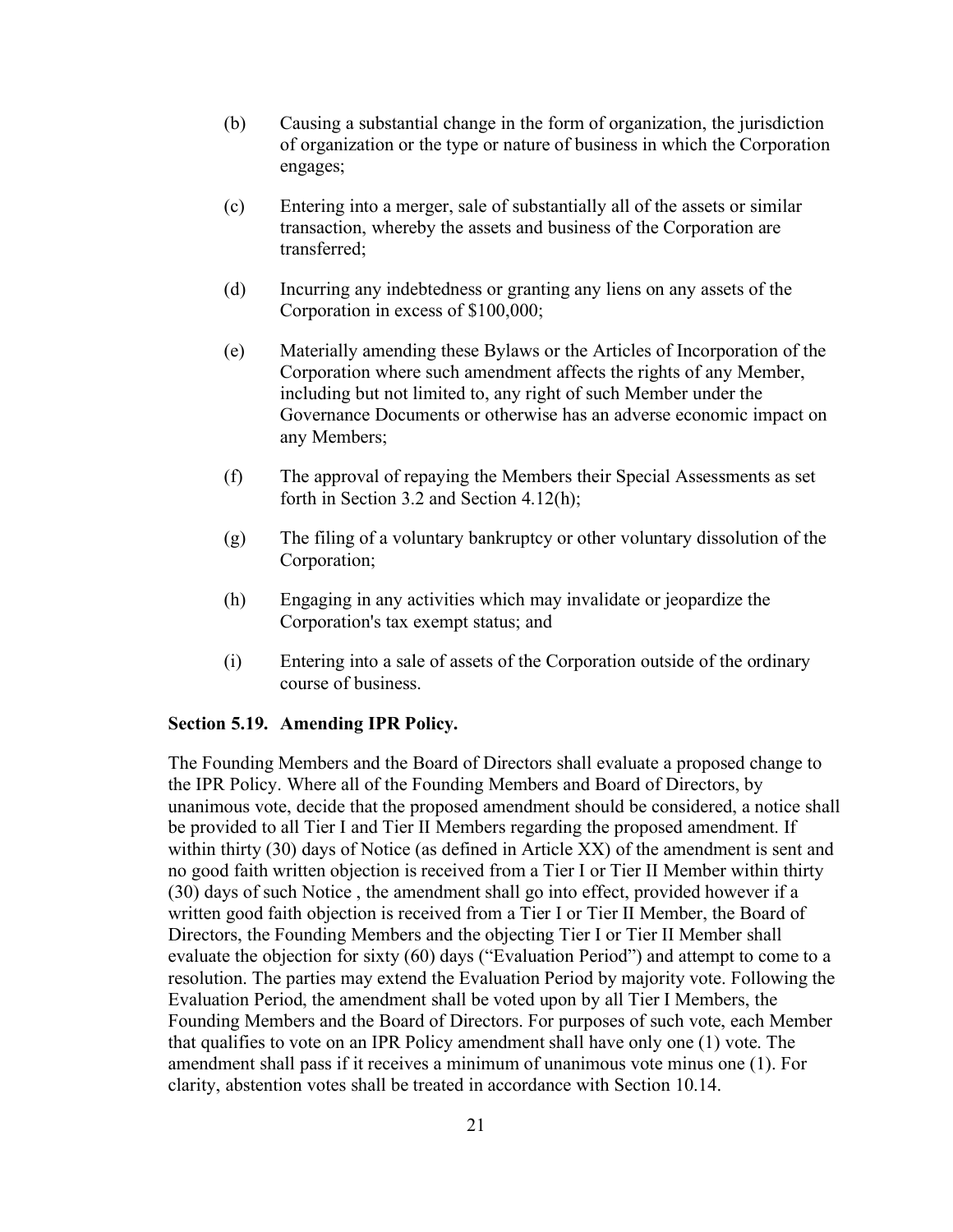#### <span id="page-27-0"></span>**Section 5.20. Majority and Super Majority of Quorum.**

Unless provided herein otherwise, the following decision shall require a three-fourths (3/4) of quorum (as defined in Section 10.9) of the Board of Directors: the adoption and amendment of the policies and procedures that allow the Corporation to operate. Unless provided herein otherwise, and except as set forth in Article XVII below, all decisions made by the Board of Directors shall be the majority of quorum (as defined in Section 10.9).

## ARTICLE VI. **OFFICERS AND EXECUTIVE DIRECTOR**

## <span id="page-27-2"></span><span id="page-27-1"></span>**Section 6.1. Executive Officers.**

The Executive Officers of the Corporation shall be a President, Vice- President, a Secretary, and a Treasurer. The obligations and duties of the Executive Officers may be delegated at the direction of the Board of Directors from time to time.

#### <span id="page-27-3"></span>**Section 6.2. President.**

The President shall be the Chief Operating Officer of the Corporation and will be the same person as the Chairperson of the Board of Directors. He or she shall have general charge and supervision of the operations of the Corporation and shall have such other powers and duties of management as from time to time may be assigned to him or her by the Board of Directors.

#### <span id="page-27-4"></span>**Section 6.3. Vice President.**

The Vice President of the Corporation will also be the Vice-Chairperson. The Vice President shall perform such duties as from time to time may be assigned to him/her by the Chairperson of the Board of Directors.

## <span id="page-27-5"></span>**Section 6.4. Secretary.**

The Corporation shall have a Secretary. The Secretary:

- (a) shall attend (or assign a designee to attend) all meetings of the Board of Directors and Members and shall receive and record all votes and minutes or proceedings in books provided for that purpose, including but not limited to Working Group votes and minutes;
- (b) shall see that all notices of such meetings are duly given in accordance with the Governance Documents, or as required by law;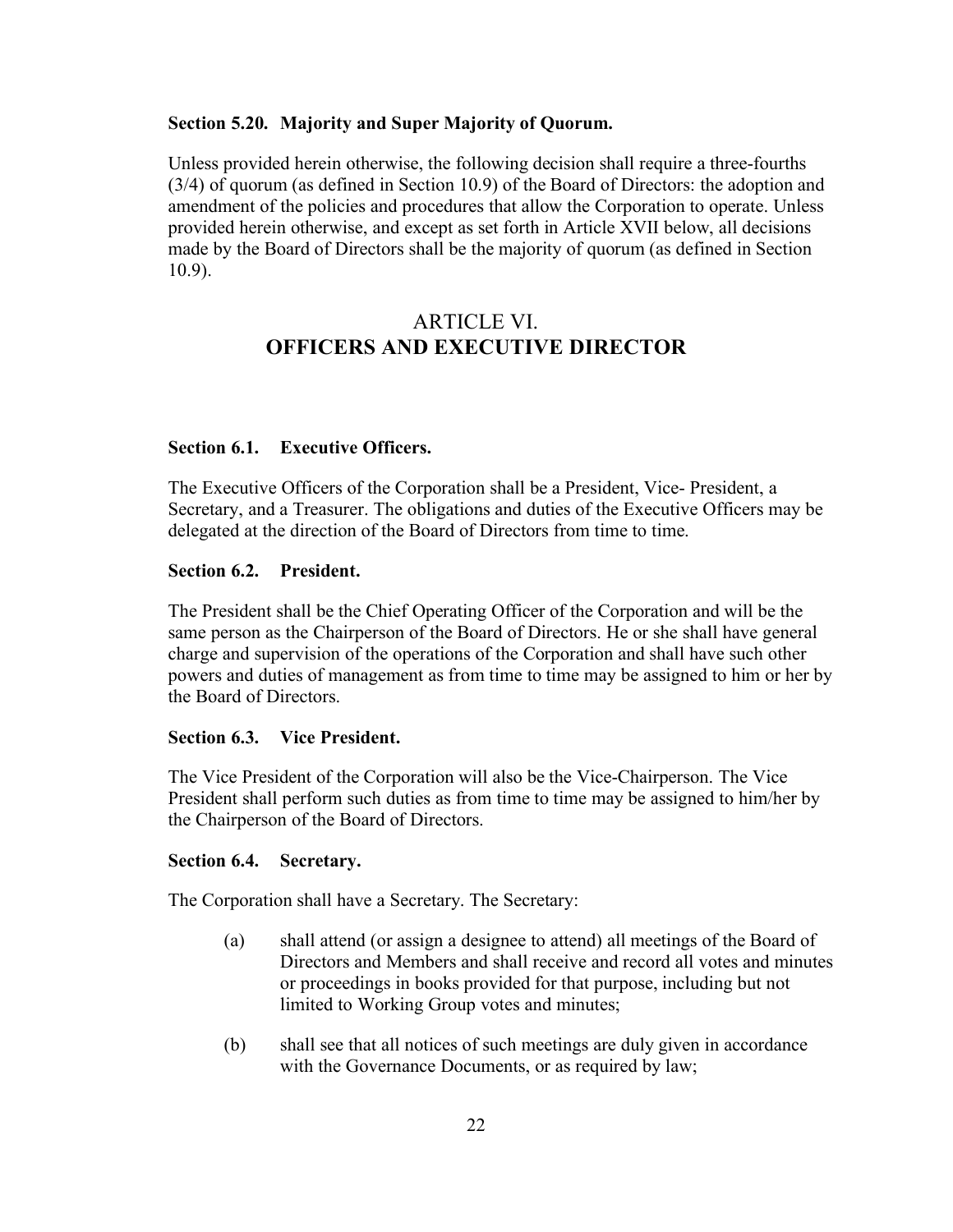- (c) shall be custodian of the Corporate seal; shall see that the Corporate seal is affixed to all documents, the execution of which, on behalf of the Corporation, under its seal, is duly authorized, and when so affixed may attest to the same; and
- (d) in general, perform all duties incident to the office of a secretary of a corporation and such other duties as from time to time may be assigned to the Secretary by the Chairperson of the Board of Directors.

The Secretary shall be a director that is elected or appointed by a majority vote of the Board of Directors for a term of one (1) year.

## <span id="page-28-0"></span>**Section 6.5. Treasurer.**

The Corporation shall have a Treasurer. The Treasurer shall have charge of, and be responsible for, all funds, receipts, and disbursements of the Corporation, and shall deposit, or cause to be deposited, in the name of the Corporation, all monies or other valuable effects in such banks, trust companies, or other depositories as shall, from time to time, be selected by the Board of Directors; and in general, shall render such reports and perform such other duties incident to the office of a treasurer of a corporation, and such other duties as from time to time may be assigned to him or her by the President.

The Treasurer shall be a director that is elected or appointed by a majority vote of the Board of Directors for a term of one (1) year.

## <span id="page-28-1"></span>**Section 6.6. Executive Director**

The Board of Directors may appoint an Executive Director who shall be a paid employee and an officer of the Corporation. The Executive Director shall have charge of, and be responsible for the implementation of the Corporation's programs and shall supervise the Corporation's internal staff. The Executive Director shall report to the Board of Directors. The Executive Director may participate in any Committee, except for the Audit Committee as a non-voting member.

### <span id="page-28-2"></span>**Section 6.7. Other Officers and Agents.**

The Board of Directors may create such other officers and appoint or provide for the appointment of such other officers and agents as it shall deem necessary, including without limitation, hiring a management firm as well as delegating duties to the management firm. Additionally, the Corporation may hire employees for the Corporation, including but not limited to an Executive Director of which obligations shall be delegated by the Board of Directors.

## <span id="page-28-3"></span>**Section 6.8. Compensation.**

The officers shall not be eligible for compensation by the Corporation.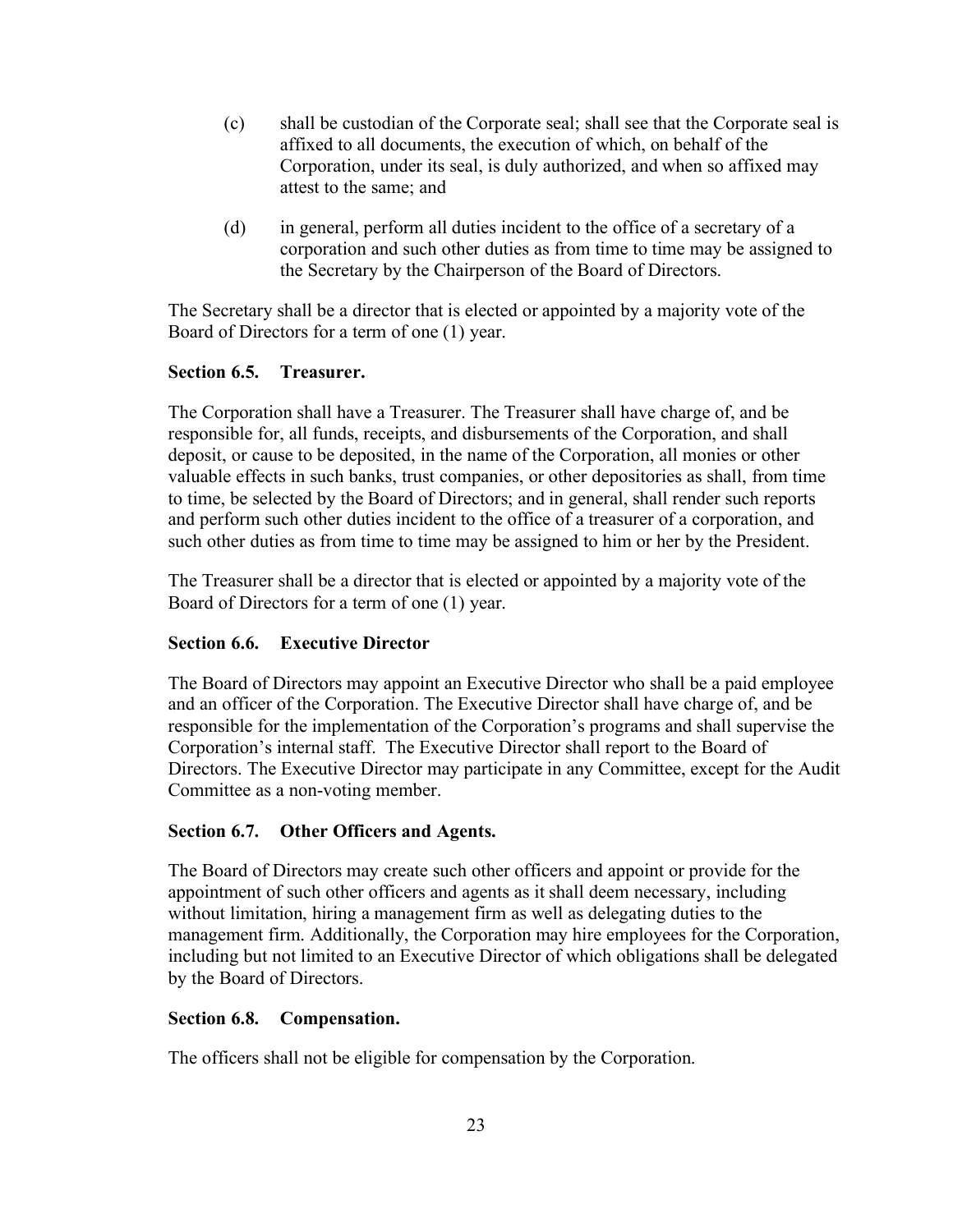#### <span id="page-29-0"></span>**Section 6.9. Removal.**

Any officer may be removed for the following:

- (a) where the officer, or the Member that the officer represents, is in material breach of his or her obligations set forth by the Board of Directors, the Governance Documents and said material breach is not cured within thirty (30) days of his or her receipt of written notice of such material breach,
- (b) where the officer is no longer an employee of the Member or
- (c) where the officer commits a crime of moral turpitude which is likely to damage the Corporation or its reputation.

Except for a removal pursuant to Section 6.9 (b), the removal of an officer must be approved by a Super Majority vote of the Board of Directors.

Where an officer is removed, the Corporation must give the officer written notice of his or her termination as well as a statement identifying the reasons for his or her termination within ten (10) business days of his or her removal.

#### <span id="page-29-1"></span>**Section 6.10. Holding More than One Office.**

Unless otherwise prohibited by law, a person may hold more than one (1) office. A person who holds more than one office in the Corporation may not act in more than one (1) capacity to execute, acknowledge or verify an instrument required by law to be executed, acknowledged or verified by more than one (1) officer.

## ARTICLE VII. **COMMITTEES AND WORKING GROUPS**

#### <span id="page-29-3"></span><span id="page-29-2"></span>**Section 7.1. Certification and Compliance Committee.**

The Certification and Compliance Committee shall be responsible for the Certification and Compliance Program. The Certification and Compliance Subcommittee shall have the structure and responsibilities set forth in the "Policies and Procedures for Compliance Enforcement" and its charter, both as ratified by the Board of Directors and as may be amended from time to time. The Certification and Compliance Committee may, at its discretion, form one or more subcommittees to carry out any of its responsibilities. The Committee will be open to representatives of Tier I, Tier II, and Tier III Members. The Chair and the Board of Directors will have flexibility in determining the maximum membership level and the maximum number of representatives. The goal is to have broad and balanced input and maximum resources to share the duties of the committee while maintaining a small enough membership to enable efficient conduct of the committee's affairs. Tier I Members shall have the right (but no obligation) to participate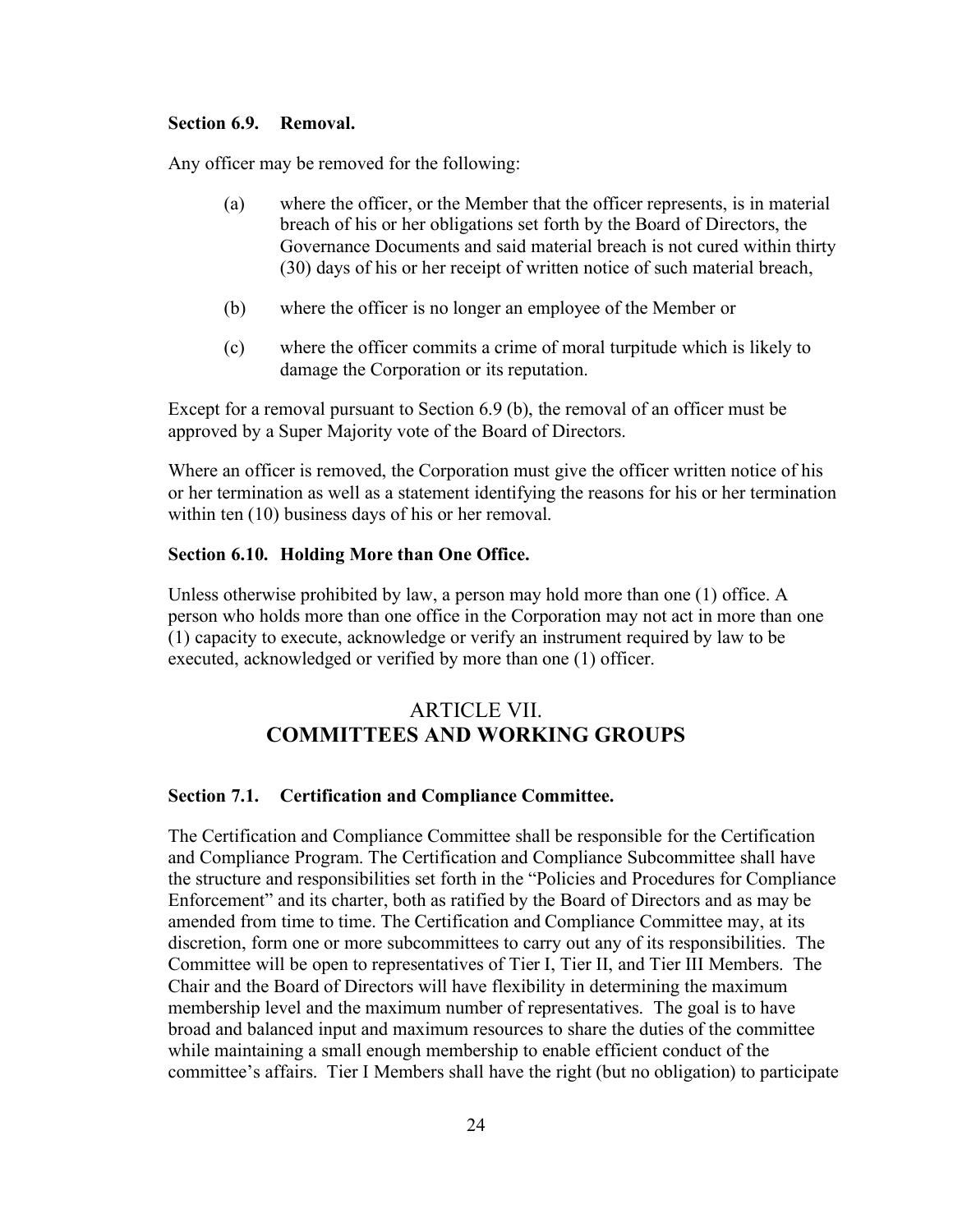in the Certification and Compliance Committee regardless of committee size. The Certification and Committee members shall elect a chair of the Certification and Compliance Committee by a simple majority vote. The chair of the Certification and Compliance Committee shall serve a term of one (1) year. In the event a person is elected to serve as Chair of the Certification and Compliance Committee for a portion of an unexpired term, such election will not be construed to preclude that Chair from serving the maximum number of full consecutive terms as provided above if nominated and elected. No Member shall have a representative serve as chair of the Certification and Compliance Committee for more than three (3) full consecutive terms unless a one (1) year term extension is authorized by a Super Majority vote of the Board of Directors. In the event of a vacancy in the Certification and Compliance Committee Chair position, the Executive Director, the Manager of Programs and Certifications or a member of the Board of Directors may serve as Acting Chair. The Acting Chair will have all the duties of the Chair except for voting rights or counting towards meeting quorum. For clarification, if the Acting Chair is also an existing member of the Certification and Compliance Committee, they will retain their vote as a committee member. The Certification and Compliance Committee reports to the Board of Directors.

#### <span id="page-30-0"></span>**Section 7.2. Technical Committee.**

The Technical Committee shall be responsible for the development and modification of technical standards, informational documents and deliverables. The Technical Committee shall have the structure and responsibilities set forth in its charter, as ratified by the Board of Directors and as may be amended from time to time. The Technical Committee may, at its discretion, form one or more subcommittees to carry out any of its responsibilities. The Committee will be open to representatives of Tier I, Tier II, and Tier III Members. The Chair and the Board of Directors will have flexibility in determining the maximum membership level and the maximum number of representatives. The goal is to have broad and balanced input and maximum resources to share the duties of the committee while maintaining a small enough membership to enable efficient conduct of the committee's affairs. Tier I Members shall have the right (but no obligation) to participate in the Certification and Compliance Committee regardless of committee size. The Technical Committee members shall elect a chair of the Technical Committee by a simple majority vote. The chair of the Technical Committee shall serve a term of one (1) year. No Member shall have a representative serve as chair of the Technical Committee for more than three (3) full consecutive terms unless a one (1) year term extension is authorized by a Super Majority vote of the Board of Directors. In the event of a vacancy in the Technical Chair position, the Executive Director, the Manager of Programs and Certifications or a member of the Board of Directors may serve as Acting Chair. The Acting Chair will have all the duties of the Chair except for voting rights or counting towards meeting quorum. For clarification, if the Acting Chair is also an existing member of the Technical Committee, they will retain their vote as a committee member. The Technical Committee reports to the Board of Directors.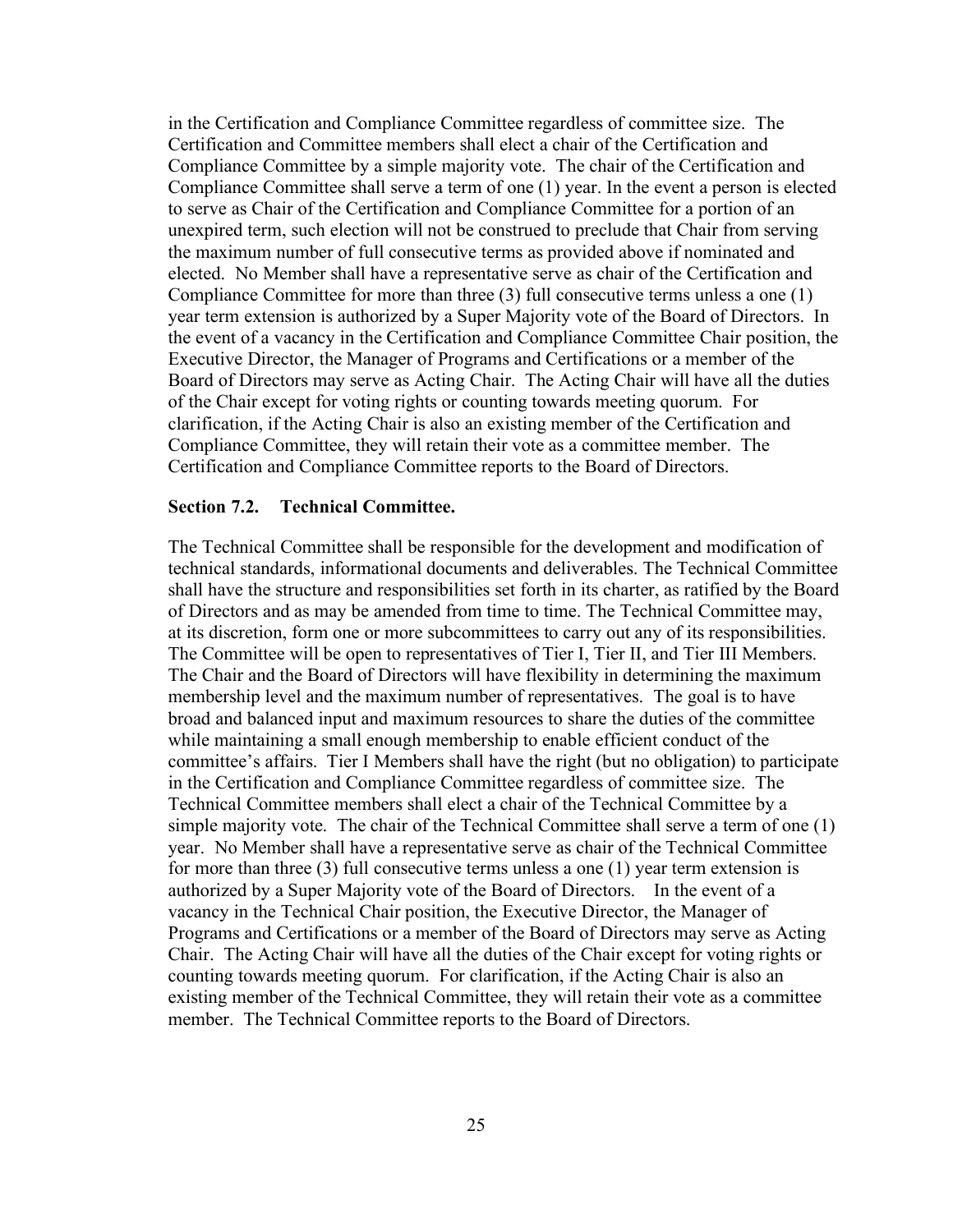#### <span id="page-31-0"></span>**Section 7.3. Eligible Product List Committee.**

The Eligible Product List Committee shall be responsible for the Eligible Product List criteria and list including informational documents and deliverables. The Eligible Product List Committee shall have the structure and responsibilities set forth in its charter, both as ratified by the Board of Directors and as may be amended from time to time. The Eligible Product List Committee may, at its discretion, form one or more subcommittees to carry out any of its responsibilities. The Committee will be open to representatives of Tier I, Tier II, and Tier III Members. The Chair and the Board of Directors will have flexibility in determining the maximum membership level and the maximum number of representatives. The goal is to have broad and balanced input and maximum resources to share the duties of the committee while maintaining a small enough membership to enable efficient conduct of the committee's affairs. Tier I Members shall have the right (but no obligation) to participate in the Certification and Compliance Committee regardless of committee size. The Eligible Product List Committee members shall elect a chair of the Eligible Product List Committee by a simple majority vote. The chair of the Eligible Product List Committee shall serve a term of one (1) year. No Member shall have a representative serve as chair of the Eligible Product List Committee for more than three (3) full consecutive terms unless a one (1) year term extension is authorized by a Super Majority vote of the Board of Directors. In the event of a vacancy in the Eligible Product List Committee Chair position, the Executive Director, the Manager of Programs and Certifications or a member of the Board of Directors may serve as Acting Chair. The Acting Chair will have all the duties of the Chair except for voting rights or counting towards meeting quorum. For clarification, if the Acting Chair is also an existing member of the Eligible Product List Committee, they will retain their vote as a committee member. The Eligible Product List Committee reports to the Board of Directors.

#### <span id="page-31-1"></span>**Section 7.4. Audit Committee.**

#### **(a) Scope.**

An Audit Committee shall be appointed by and shall be responsible to the Board of Directors. The Audit Committee shall assist the Board in fulfilling its oversight responsibilities with respect to (1) the audit of the organization's books and records and (2) the system of internal controls that the organization has established.

#### **(b) Membership.**

The Audit Committee shall consist of not less than three (3) directors and not more than five (5) directors, and if the Corporation has employed an Executive Director, such Executive Director. Audit Committee members who are directors of the Board of Directors shall be chosen from those who will be serving the first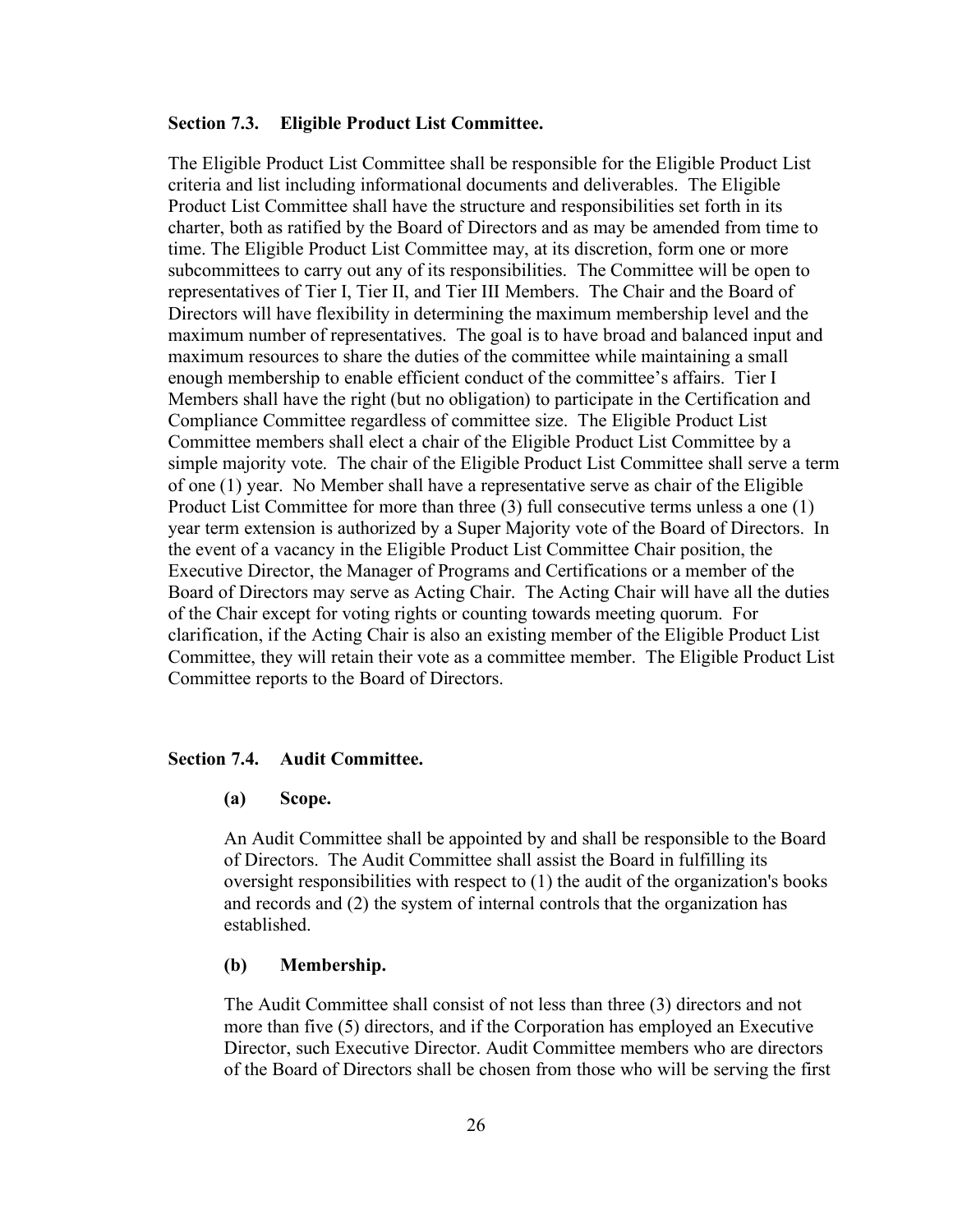year of a two-year term on the Board of Directors. Such Audit Committee members shall be appointed for two-year staggered terms, providing for reasonably balanced representation from Tier I and Tier II directors. If there an insufficient number of qualified candidates for Audit Committee membership available from the first year directors, the Board of Directors may appoint a second year director for a one-year term.

#### **(c) Chair.**

The Corporations' Treasurer will Chair the Audit Committee.

### **(d) Charter.**

The Board of Directors shall develop a proposed charter for the Audit Committee consistent with this Section. The proposed charter must be ratified by a Super Majority of the Board of Directors.

## <span id="page-32-0"></span>**Section 7.5. Additional Committees**

Subject to a Super Majority vote of the Board of Directors, the Board of Directors may appoint additional committees and may convert a Working Group into a committee reporting to the Board of Directors. A committee so appointed shall have the structure and responsibilities set forth in its charter, as ratified by the Board of Directors and as may be amended from time to time. The Board of Directors shall be responsible for oversight of such committees. To be effective, actions of such committees shall be ratified by a Super Majority vote of the Board of Directors. Members of such committees shall be made up of Tier I, Tier II and Tier III Members, their Affiliates, and may include appointed experts and consultants.

#### <span id="page-32-1"></span>**Section 7.6. Working Groups.**

Subject to Articles VIII and IX, the Board shall be responsible for the formation and oversight of the Corporation's Working Groups. The creation and termination of Working Groups will be within the discretion of the Board, subject to Articles VIII and IX. The Working Groups shall have responsibilities set forth in the Working Group's charter. Members of the Working Groups, and/or any task force thereof shall be made up of Tier I, Tier II and Tier III Members, their Affiliates, as well as appointed experts and consultants. For clarity, any contributions made by non-Member participants of a Working Group or task force shall be treated as a contribution made by the Member who appointed the non-Member participant. All Tier I Founding Members shall have the right (but no obligation) to participate in the Working Group. The chair of each Working Group shall be elected by the majority of the Working Group members. The chair's term shall be for one (1) year, or for such other length of term as the Board shall determine.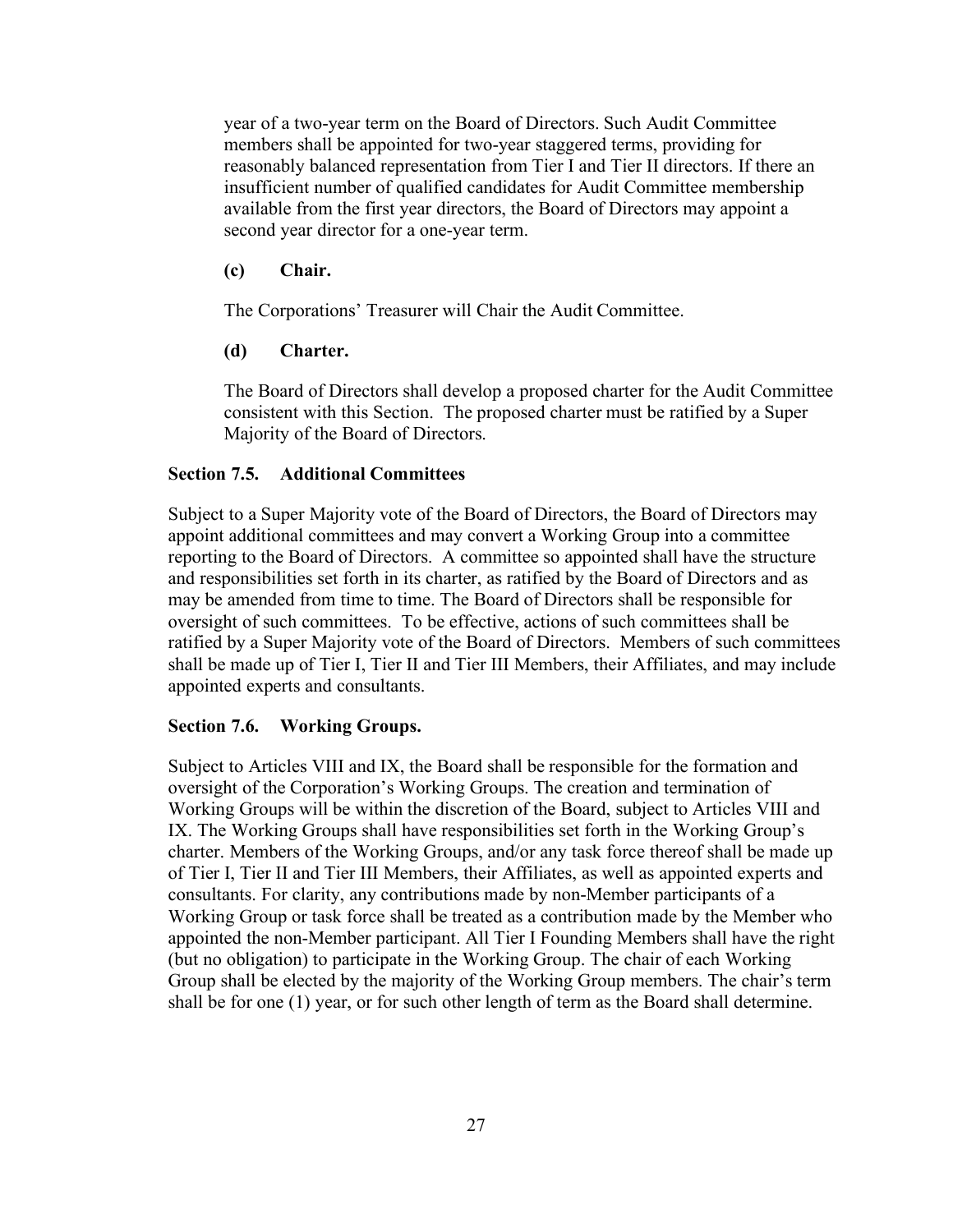## <span id="page-33-0"></span>**Section 7.7. Leadership.**

Each Committee or Working Group shall have a Chair (or co-Chairs) to coordinate the group's tasks and a Committee or Working Group secretary (or appointee) to keep minutes and provide such documents to the Secretary of the Corporation.

## <span id="page-33-1"></span>**Section 7.8. Mailing List.**

Each Committee or Working Group member will provide a working email address to be archived on the Committee or Working Group mailing list for formal group communication (e.g., for meeting announcements and minutes, documentation of decisions, and objections to decisions). It is the responsibility of the Chair of the Committee or Working Group to ensure that new Member representatives are subscribed to all relevant mailing lists.

## <span id="page-33-2"></span>**Section 7.9. Task Force.**

The chair of a Committee or Working Group may form task forces (composed of Committee or Working Group Member representatives) to carry out assignments for the Committee or Working Group. The scope of these assignments will not exceed the scope of the group's charter. Each Committee or Working Group will document the process it uses to create its task force.

## <span id="page-33-3"></span>**Section 7.10. Progress.**

To allow rapid progress, Working Groups are intended to be small and composed of individuals knowledgeable in the area defined by the charter. When a Working Group grows too large to be effective, as determined by the majority of the Board, the Board may split it into an interest group (a discussion forum) and a much smaller Working Group (a core group of highly dedicated Member representatives). Notwithstanding anything herein to the contrary, all Tier I Founding Member representatives will be guaranteed a seat in the core group.

### <span id="page-33-4"></span>**Section 7.11. Procedures.**

The Board shall outline the procedures for the creation and course of conduct for the Working Groups, provided however all Working Groups must work within the guidelines of its charter as set forth in Article VIII.

### <span id="page-33-5"></span>**Section 7.12. Compensation.**

Committee and Working Group Member representatives shall serve without compensation. Each Member shall bear its own costs and expenses related to its participation in committee, Working Group, or other Corporation meetings.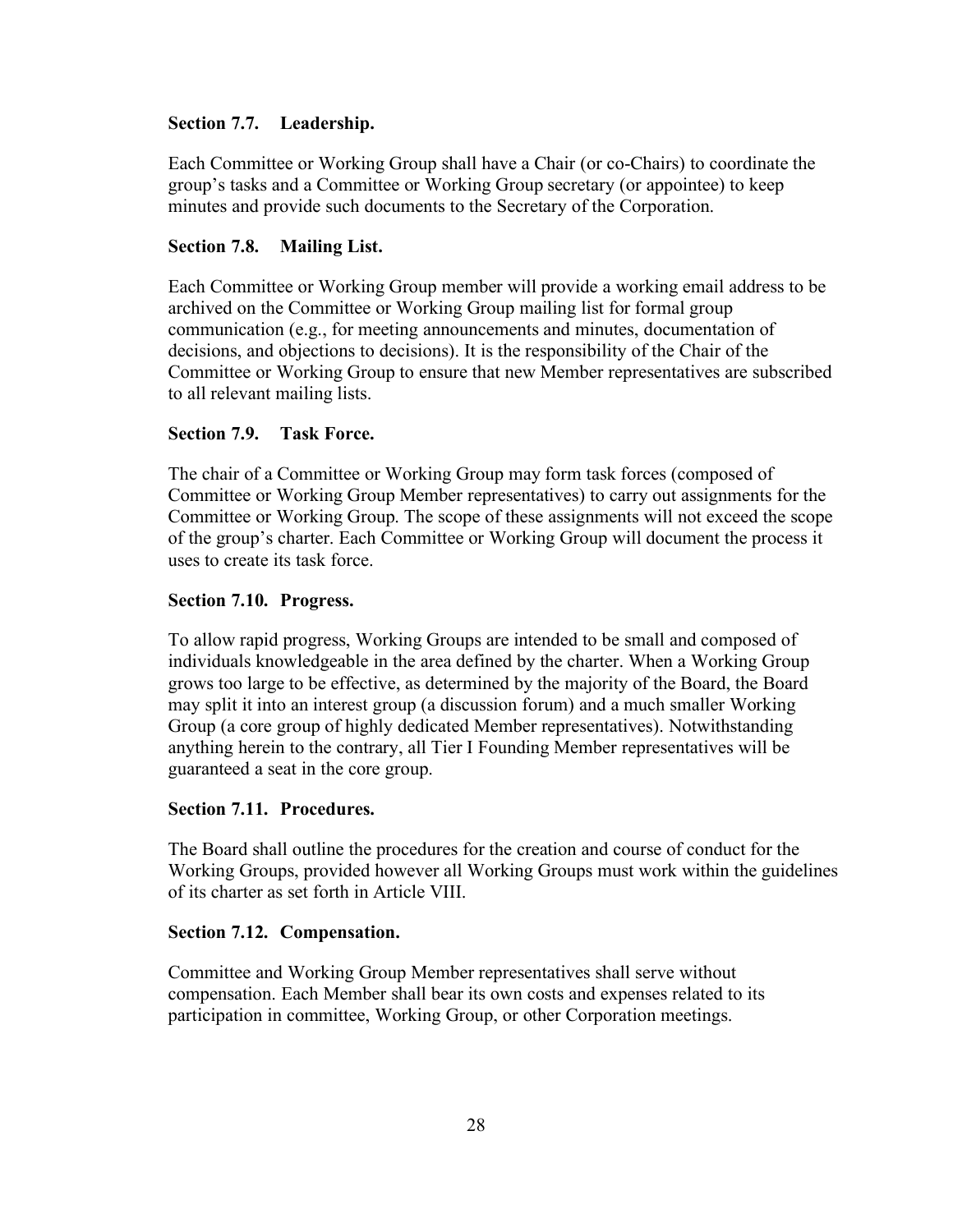## <span id="page-34-0"></span>**Section 7.13. Deliverables.**

The Deliverables created by the Committees and Working Group(s) will be owned by the Corporation and subject to the restrictions and rights set forth in the IPR Policy.

## <span id="page-34-1"></span>**Section 7.14. Participation.**

Participation by a representative in a Working Group or Committee on an ongoing basis implies a serious commitment to the Corporation, including all of the following: (a) attending most meetings; (b) where applicable, providing Deliverables or Draft Deliverables in a timely fashion; and (c) being familiar with the relevant documents of the Working Group or Committee, including minutes of past meetings.

## <span id="page-34-2"></span>**Section 7.15. Membership in More than One Working Group and/or Committee.**

Member representatives may serve in an unlimited number of Working Groups and Committees, assuming such Member meets the qualifications for such Working Groups and Committees.

## <span id="page-34-3"></span>**Section 7.16. Limited Participation.**

From time to time the Board of Directors may authorize employees of non-Members or representatives of Tier IV Members to participate in certain Working Groups. The charter of any such Working Group must indicate that such participation is permitted and identify any restrictions on participation (e.g., participation is limited to thirty (30) days, or attendance is only permitted at specified Working Group meetings). If any non-Member is permitted to participate under the charter of a Working Group, the non-Member must agree to all the terms of the IPR Policy before it is authorized to participate directly or indirectly in any activity or meeting of the Working Group. A non-Member undertaking such an agreement is only permitted to participate in such authorized Working Group and is expressly prohibited from participation in any respect in any other Working Group.

<span id="page-34-4"></span>Any Affiliates, consultants or contractors of the non-Member are treated as separate non-Members for the purpose of this Section and must also agree to abide by the terms of the Governance Documents before being authorized to participate in a Working Group.

## ARTICLE VIII. **WORKING GROUP CHARTER**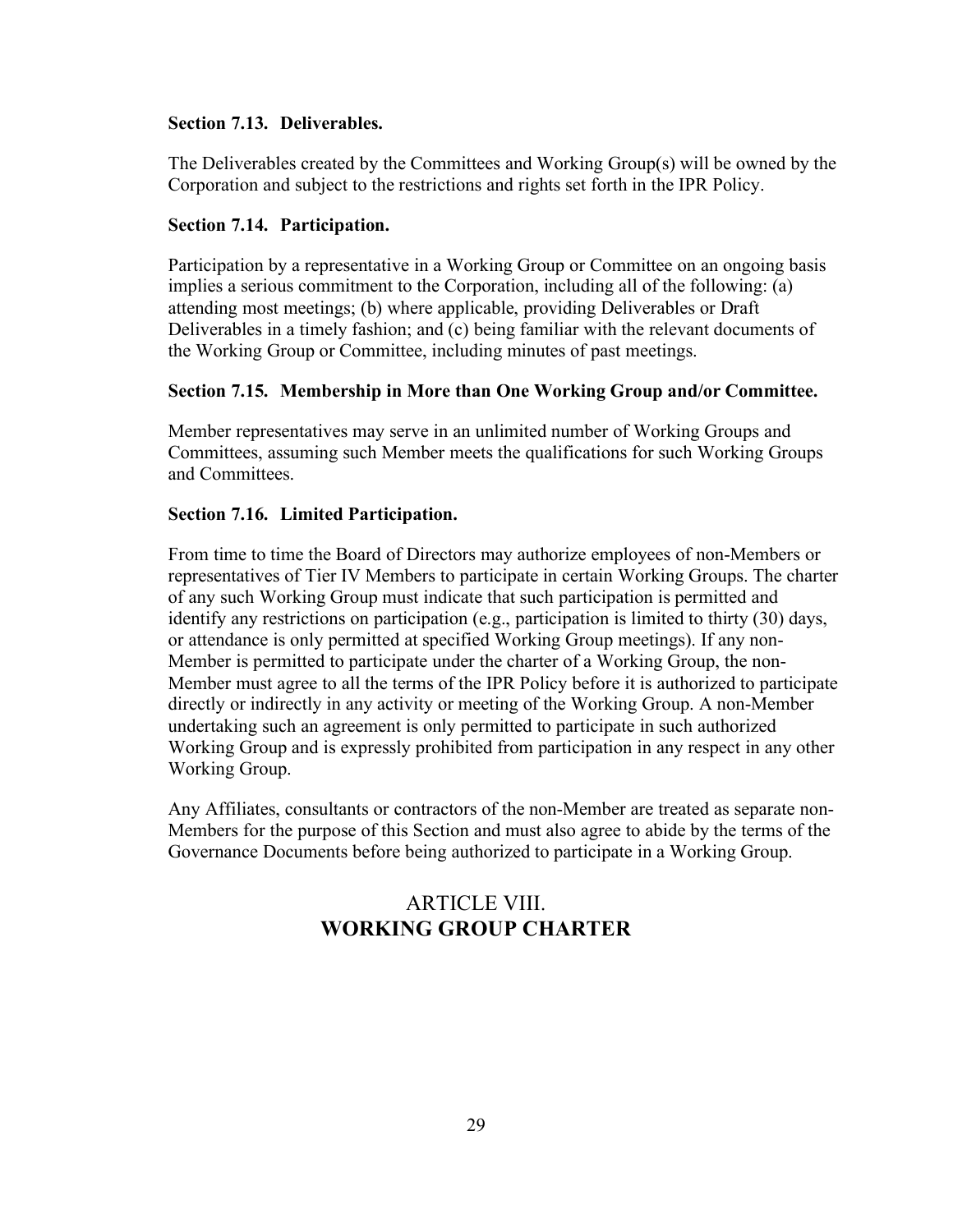## <span id="page-35-0"></span>**Section 8.1. Charter.**

Each Working Group shall have a charter. No Working Group charter shall conflict with the terms and restrictions set forth in Article II.

#### <span id="page-35-1"></span>**Section 8.2. Charter Development.**

The Board will develop a proposed charter subject to Section 8.3 for each Working Group prior to the formation of the Working Group. Upon approval of the proposed charter by a Super Majority of the members of the Board, the Board will form the Working Group in accordance with Section 7.6. Where the proposed charter is not ratified by a Super Majority vote of the Board of Directors, the proposed charter may be returned to the Board for revision. If a proposed charter or approved charter needs to be materially modified such that the modification or amendment affects the rights of any Member, including but not limited to, any right of such Members under the Governance Documents or otherwise has an adverse economic impact on any Member; the process set forth in Section 8.2 must be repeated.

### <span id="page-35-2"></span>**Section 8.3. Charter Requirements.**

A Working Group charter shall include all of the following information:

- (a) The group's mission (e.g., develop a technology or process, review the work of other groups);
- (b) The scope of the group's work and criteria for success;
- (c) The duration of the group (typically from (6) six months to two (2) years);
- (d) The specific nature of any deliverables (technical reports, reviews of the deliverables of other groups, or specifications), expected milestones, the process for the group Member representatives to approve the release of these deliverables (including public intermediate results), and which deliverable should be designated a Draft Deliverable or a Draft Informational Document;
- (e) Any dependencies by groups within or outside of Corporation on the deliverables of this group. For example, one group's charter might specify that another group is expected to review a report or list before it can become an adopted deliverable. For any dependencies, the charter shall specify when required deliverables are expected from the other groups. For any dependencies, the charter shall specify the mechanisms for communication about the deliverables;
- (f) Any dependencies of this group on other groups within or outside of the Working Group or Corporation. The charter should set expectations about how coordination among groups will take place;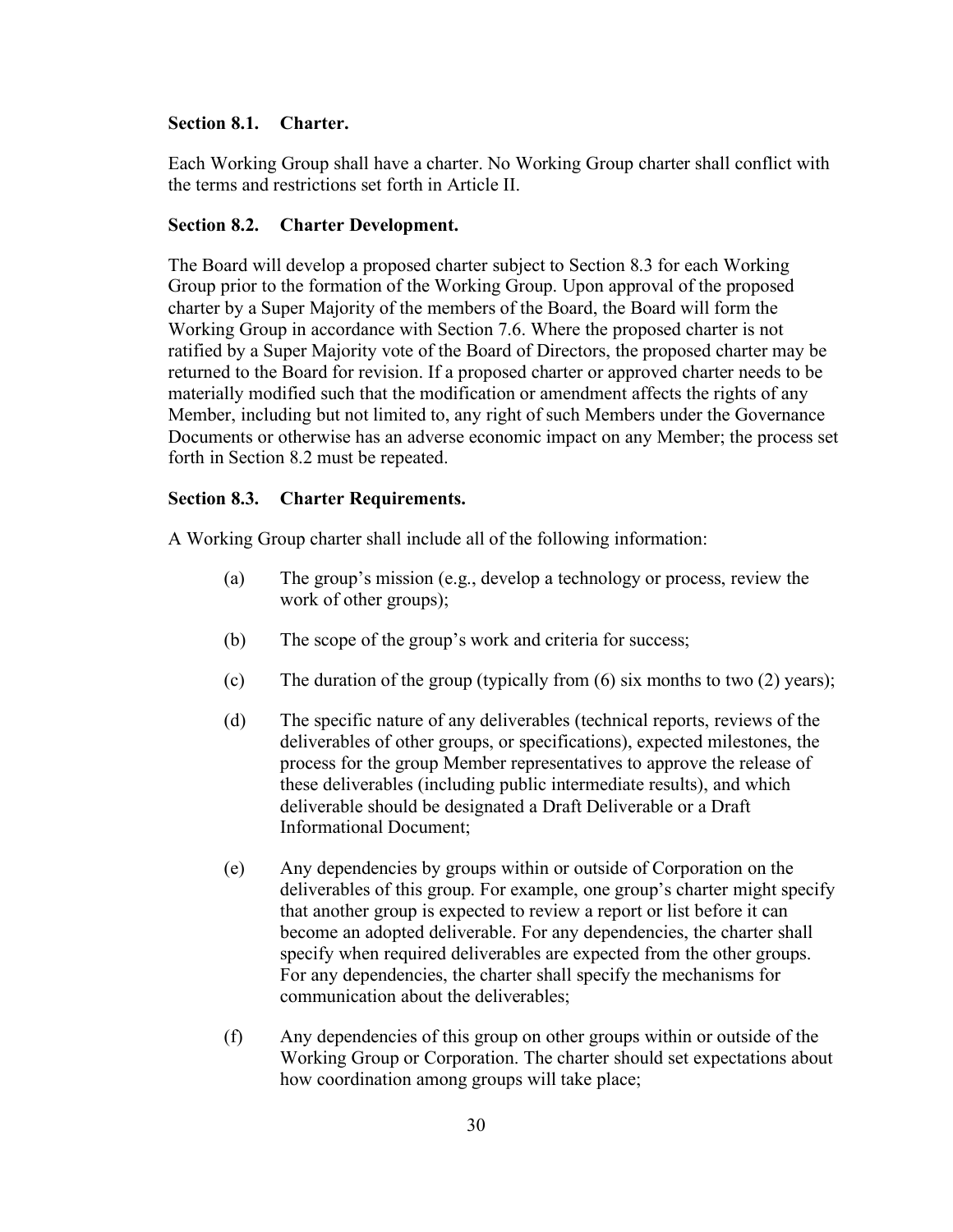- (g) Meeting mechanisms and expected frequency;
- (h) Communication mechanisms to be employed within the group, between the group and the rest of Corporation, and with the general public;
- (i) The expected time commitment and level of involvement by the Working Group members (e.g., to track developments, write and edit technical reports, or organize pilot experiments); and
- (j) A charter may also include additional voting procedures, but said procedure cannot conflict with the final acceptance procedures set forth in this Article VIII.

A charter may include provisions other than those required by these Bylaws. The charter should highlight whether additional provisions impose constraints beyond those of the Bylaws (e.g., limits on the number of individuals in a Working Group who represent the same Member organization).

## <span id="page-36-0"></span>**Section 8.4. Working Group Closure.**

A Working Group charter specifies a duration for the Working Group. The Board, subject to appeal pursuant to Article XVI, may close a group prior to the date specified in the charter in any of the following circumstances:

- (a) there are insufficient resources to produce chartered deliverables or to maintain the group, according to priorities established;
- (b) the group completes chartered deliverables ahead of schedule; or
- (c) the Board of Directors, determines that the business or other objectives have changed and that continuation of the chartered activities is no longer in the best interest of the Corporation.

## <span id="page-36-1"></span>ARTICLE IX. **PROCEDURE FOR ADOPTION OF THE COMMITTEE / WORKING GROUP DELIVERABLES**

## <span id="page-36-2"></span>**Section 9.1. Final Deliverable Procedures.**

The following procedures are for accepting and adopting Final Deliverables developed by a Committee or Working Group: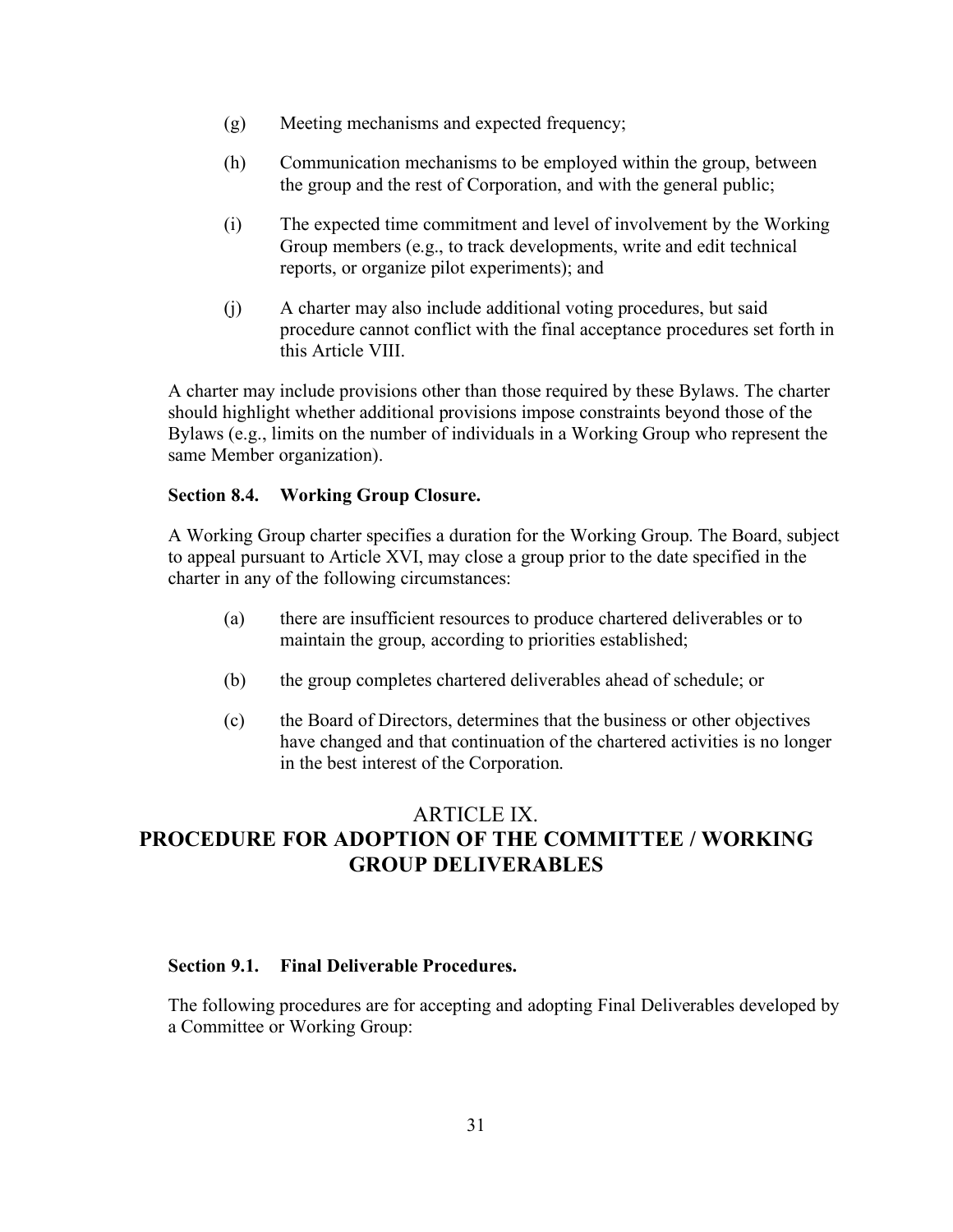- (a) The applicable Committee or Working Group shall vote by Super Majority that the Draft Deliverable is complete in accordance with the charter. Once approved the Draft Deliverable will be submitted to the Board of Directors.
- (b) Once the Draft Deliverable is submitted to the Board of Directors, the Board of Directors will review the Draft Deliverable and either:

(i) Vote (by a Super Majority Vote) to instruct the Secretary to Notify Members in accordance with the IPR Policy that the IPR Review Period has commenced; or

(ii) If the Board votes not to proceed with the IPR Notice then the Board will return to the applicable Committee or Working Group with feedback, proposed revisions or suggestions.

- (c) Once the Board of Directors has addressed any Necessary Claims Notification as set forth in the IPR Policy, the Board of Directors may consider any other recommendations of the Tier I and Tier II Members regarding the Draft Deliverable.
- (d) The Board of Directors shall then vote to approve the Draft Deliverable, by
	- (i) a Super Majority Vote within sixty (60) days of its receipt of the Draft Deliverable, or
	- (ii) if a Necessary Claims Notification is timely received, as set forth in the License Exception Procedures approved by the Board of Directors.

If the Draft Deliverable is approved, by the Board of Directors, it shall be deemed a Final Deliverable. If the Draft Deliverable is not approved, in total, it shall either (within the sole discretion of the Board of Directors) be rejected completely or will be returned to the submitting Committee and subsequently the applicable Working Group with feedback, proposed revisions or suggestions and the processes set forth in this Section 9.1 shall be repeated.

### <span id="page-37-0"></span>**Section 9.2. Final Informational Document Procedures.**

For Draft Informational Documents developed by a Committee or Working Group, the following procedures are for accepting and adopting Working Group Final Informational Documents: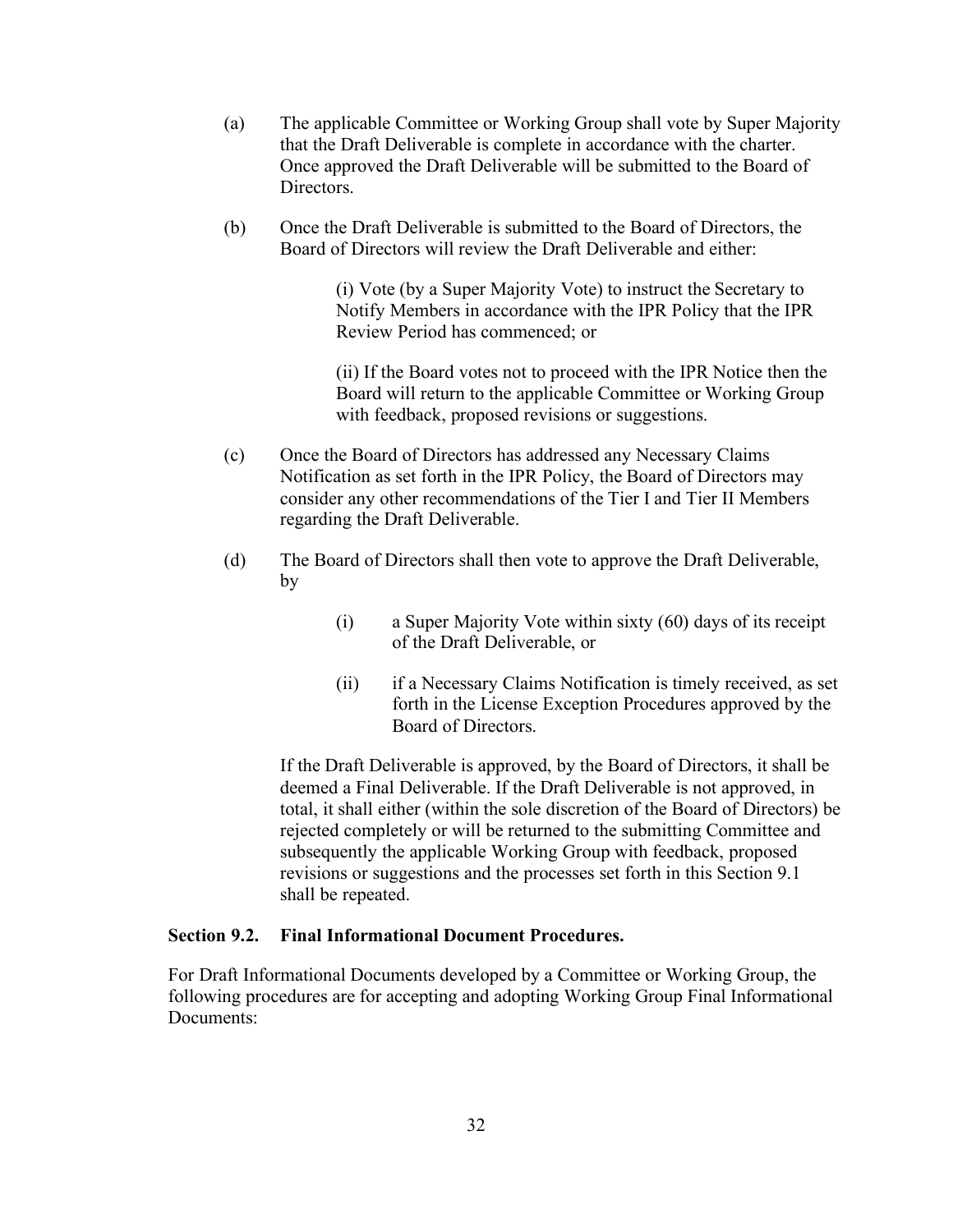- (a) The applicable Committee or Working Group shall vote by Super Majority that the Draft Informational Document is complete in accordance with the charter.
	- i. Once approved the Draft Deliverable will be submitted to the Board of Directors.
- (b) The Board of Directors shall then approve the Draft Informational Document, by Super Majority Vote within sixty (60) days of its receipt of the Draft Informational Document. If the Draft Informational Document is approved, by the Board of Directors, it shall be deemed a Final Informational Document. If the Draft Informational Document is not approved, in total, it shall either (within the sole discretion of the Board of Directors) be rejected completely or will returned to the submitting Committee and subsequently the applicable Working Group with feedback, proposed revisions or suggestions and the processes set forth in this Section 9.2 shall be repeated.

### <span id="page-38-0"></span>**Section 9.3. Foundation Documents.**

The Foundation Documents approved and accepted by the Corporation as a Final Informational Document or Final Deliverable are attached hereto as Exhibit D.

## ARTICLE X. **VOTING AND MEETINGS**

#### <span id="page-38-2"></span><span id="page-38-1"></span>**Section 10.1. Annual Meeting of Members.**

An annual meeting of the Tier I and Tier II Members of the Corporation shall be held at a time and place to be announced in the notice of the Corporation's annual meeting.

#### <span id="page-38-3"></span>**Section 10.2. Special Meetings of Members.**

Special meetings of the Tier I and Tier II Members of the Corporation may be called by the Chairperson of the Board of Directors, by the Board of Directors, or by petition of at least fifteen (15%) of the Members for any purpose set forth in these Bylaws consistent with Article II.

### <span id="page-38-4"></span>**Section 10.3. Meetings of Board of Directors.**

Meetings of the Board of Directors may be held at such time or place and upon such notice as provided by resolution of the Board of Directors. Any meeting of the Board of Directors may be held by audio or video conferencing equipment so long as all Member representatives in the meeting can hear one another, and all Member representatives by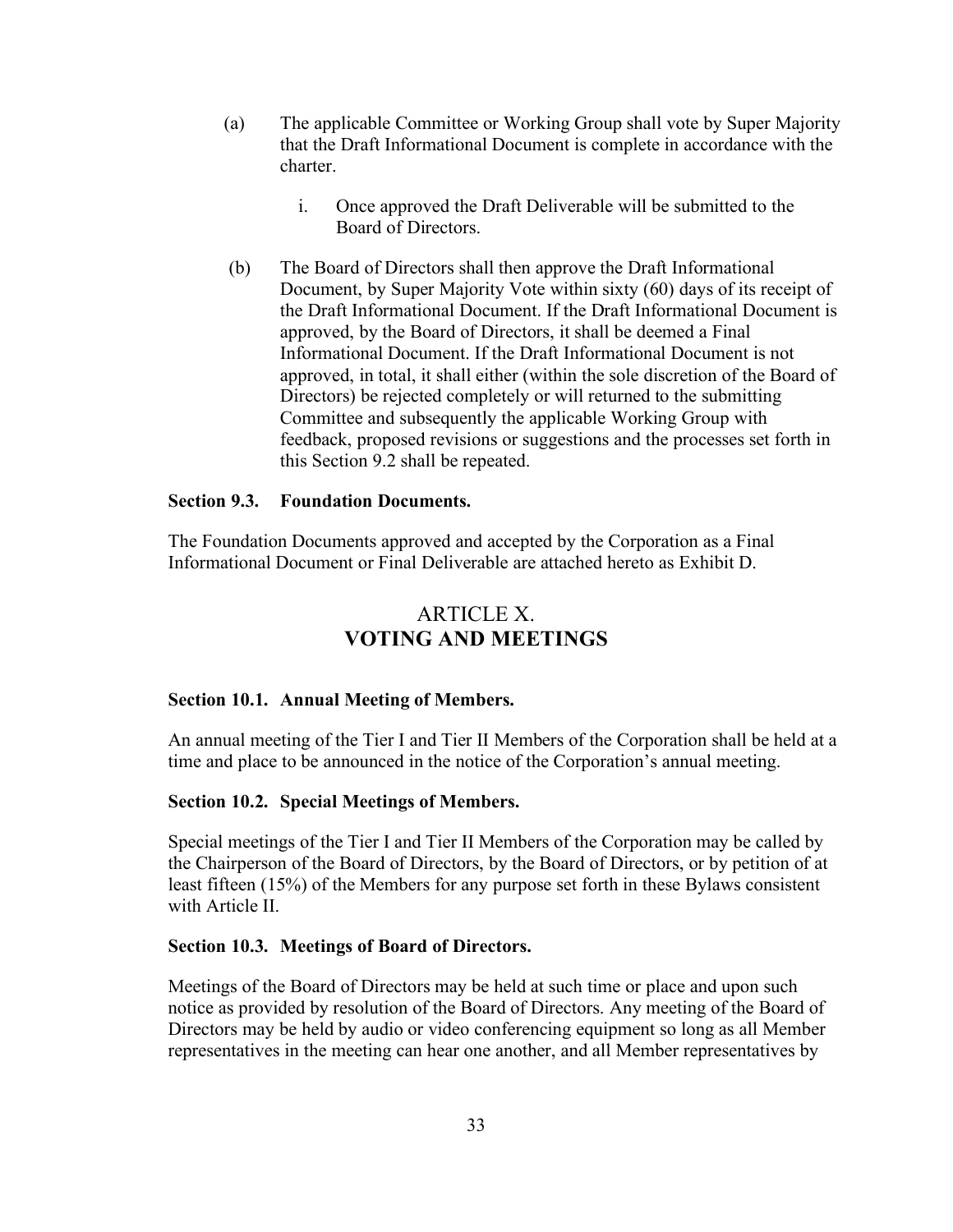telephone or similar communication equipment shall be deemed to be present in person at the meeting.

### <span id="page-39-0"></span>**Section 10.4. Meetings of Committees and Working Groups.**

Each committee and/or Working Group shall establish its own rules of procedure for meetings, consistent with these Bylaws. Any meeting of the Working Groups or other committees may be held by audio or video conferencing equipment so long as all Member representatives in the meeting can hear one another, and all Member representatives by telephone or similar communication equipment shall be deemed to be present in person at the meeting.

## <span id="page-39-1"></span>**Section 10.5. Notice of Meetings.**

(a) Annual Meeting of Members.

Written notice of the Corporation's annual meeting of members stating the place, day, and hour of the meeting shall be delivered by the Secretary to Tier I and Tier II Members no less than forty-five (45) days and no more than three hundred sixty-five (365) days before the date of the meeting. Such notice shall be consistent with Article XX. (b) Special Meeting of Members. Written notice of a special meeting of the Tier I and Tier II Members shall be delivered to Tier I and Tier II Members by the Secretary no less than seven (7) days and no more than three hundred sixty-five (365) days before the date of the meeting. Such notice shall describe the purpose of the meeting and shall identify a readily available source for further information, if appropriate. A proposed agenda of items to be considered shall be distributed prior to the meeting. Such notice shall be consistent with Article XX.

(b) Board of Directors.

Written notice of the time and place of an annual, regular or special meeting of the Board of Directors shall be delivered to each member of the Board of Directors not less than seven (7), nor more than forty-five (45) calendar days before such meeting. Such notice shall be delivered personally, by electronic mail or mail, and shall state the place, date and time of the meeting and the matters proposed to be acted upon at the meeting.

(c) Committees and Working Groups.

Except as otherwise provided in these Bylaws or by resolution of the Board of Directors, each Committee and Working Group shall adopt its own rules governing the time and place of holding and the method of calling its meetings and the conduct of its proceedings and shall meet as provided by such rules.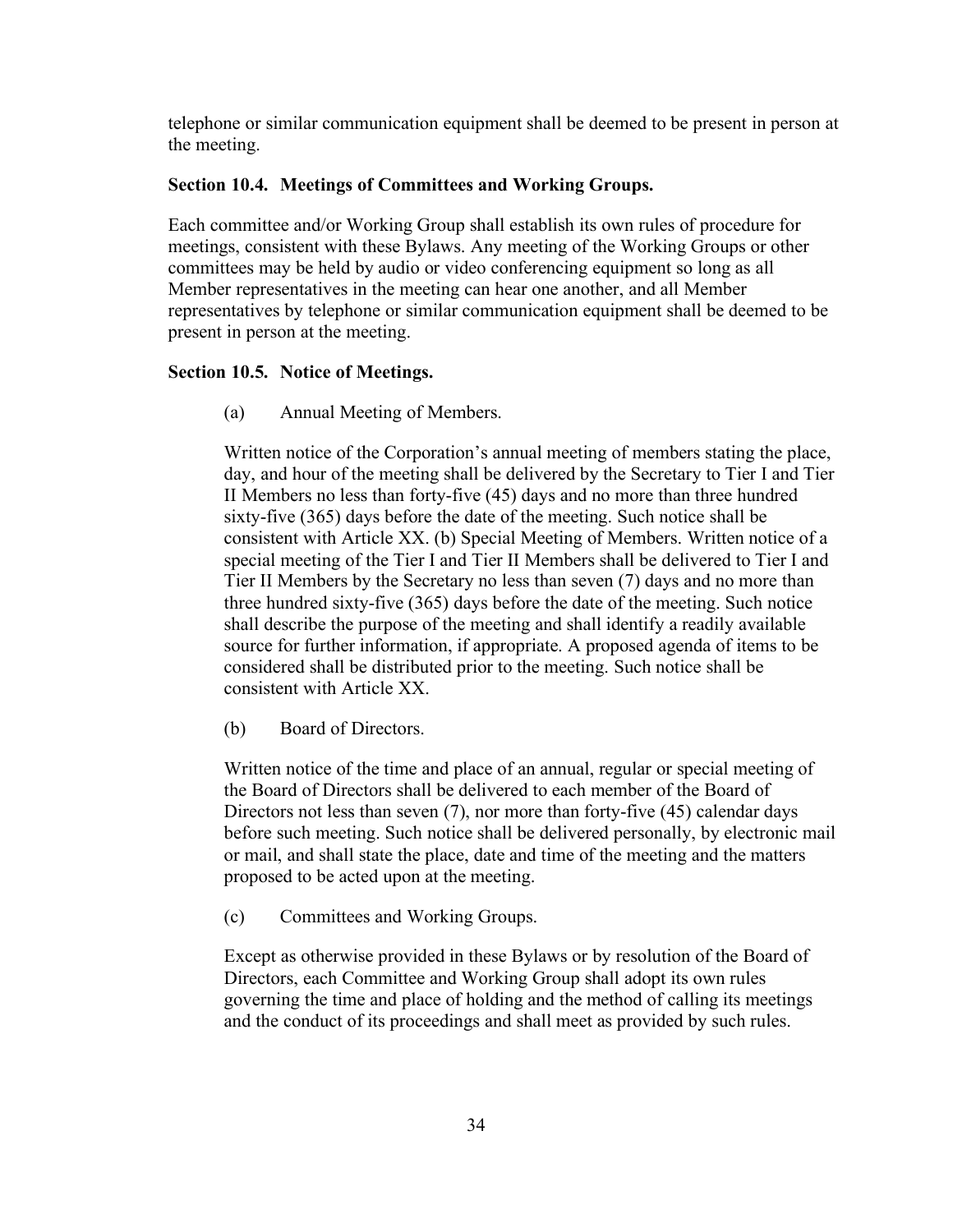### <span id="page-40-0"></span>**Section 10.6. Waiver of Notice.**

Whenever notice is required to be given under these Bylaws, a written waiver, signed by a person entitled to receive such notice, shall be deemed equivalent to such notice. A waiver may be signed either before or after the meeting or other action for which notice is required.

#### <span id="page-40-1"></span>**Section 10.7. Attendance as Waiver.**

Attendance at a meeting shall automatically constitute a waiver of notice of that meeting, unless attendance at a meeting is for the express and sole purpose of objecting to the transaction of business at that meeting because of defective notice.

#### <span id="page-40-2"></span>**Section 10.8. Action Without Meeting.**

Unless otherwise restricted by the Governance Documents, any action required or permitted to be taken at any meeting may be taken without a meeting, with the written consent of the minimum number of Member representatives that would be necessary to authorize or take such action at a meeting.

#### <span id="page-40-3"></span>**Section 10.9. Quorum.**

(a) Meeting of Tier I and Tier II Members.

Not less than fifty-one percent (51%) of the voting Tier I and Tier II Members of the Corporation shall constitute a quorum for conducting business at a meeting of the Tier I and Tier II Members of the Corporation. If a quorum is not present, actions may be taken by letter ballot as provided by Section 10.15.

(b) Meeting of Board of Directors.

Not less than fifty-one percent (51%) of the members of the Board of Directors shall constitute a quorum for conducting business at a meeting of the Board of Directors. If a quorum is not present, actions may be taken by letter ballot as provided in Section 10.15.

(c) Meeting of the Committees and Working Groups.

Each Committee and Working Group shall determine the appropriate number of Member representatives present to constitute a quorum upon the formation of the Committee or Working Group.

(d) Attendance.

Attendance at a meeting and a quorum may be met, where a party is physically present at a meeting, attends via video conference or telephone or attends by proxy.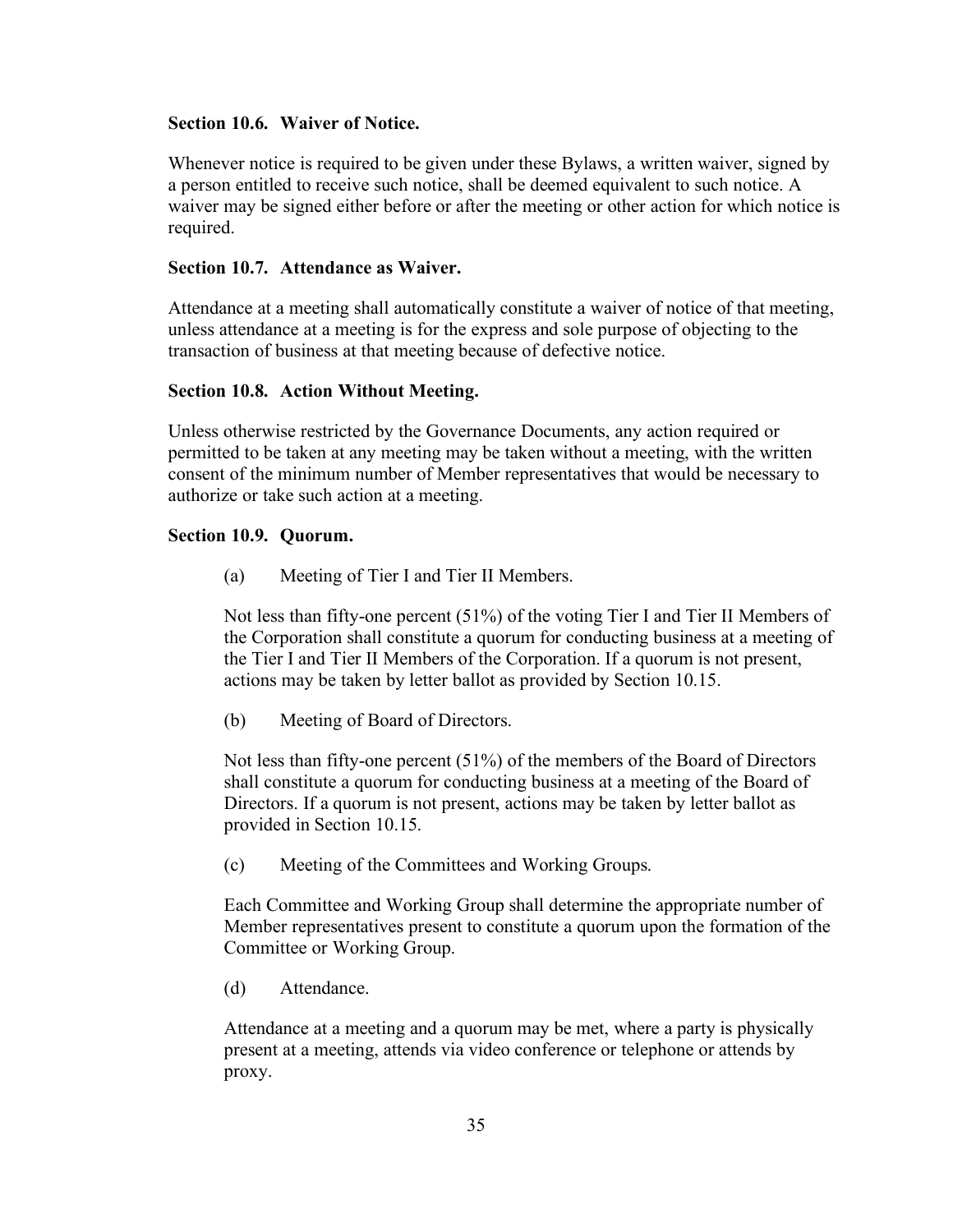#### <span id="page-41-0"></span>**Section 10.10.Member Voting.**

Tier I and Tier II Members may vote by: (a) written ballot; (b) oral vote recorded by the Secretary (or Secretary designee) at the meeting; and/or (c) electronic vote submitted by an electronic transmission submitted to the Secretary each Tier I and Tier II Member shall be entitled to one (1) vote each on any matter that comes before the Members. Tier I and Tier II Members shall designate, in writing, the person who shall vote on behalf of such Member; that designation shall remain in effect until written notice of a properly authorized change in the designated voter shall be received by the Corporation. In the case of a tie, a tie will necessitate conducting additional ballots until the deadlock is removed.

### <span id="page-41-1"></span>**Section 10.11.Proxies.**

Each Member entitled to vote at a meeting of the Members, or entitled to express consent or dissent to corporate action in writing without a meeting, may authorize another person or persons to act for such Member by proxy, but no proxy shall be voted or acted upon after one (1) year from its date, unless the proxy provides for a longer period.

#### <span id="page-41-2"></span>**Section 10.12.Board of Directors Voting.**

Members of the Board of Directors may vote by:

- (a) written ballot during or prior to the meeting, or
- (b) oral vote recorded by the Secretary (or Secretary designee) at the meeting; and/or
- (c) electronic vote submitted by an electronic transmission submitted to the Secretary during the time allotted.

In the absence of a meeting of the Board of Directors, members of the Board of Directors may provide written consent to any action of the Board of Directors:

- (i) if written notice of the action is provided to all members of the Board of Directors prior to the taking of such action; and
- (ii) if consent to such action in writing or by electronic transmission is obtained from the minimum number of directors that would be necessary to authorize or take such action at a meeting at which all directors entitled to vote thereon were present and voted.

Any such written ballot, electronic transmission or consent shall be filed with the records of proceedings of the Board of Directors.

Any vote submitted by an alternate Director must be ratified in writing (mail or email) within 7 days by the Director. If the Director who appoints the alternate Director fails to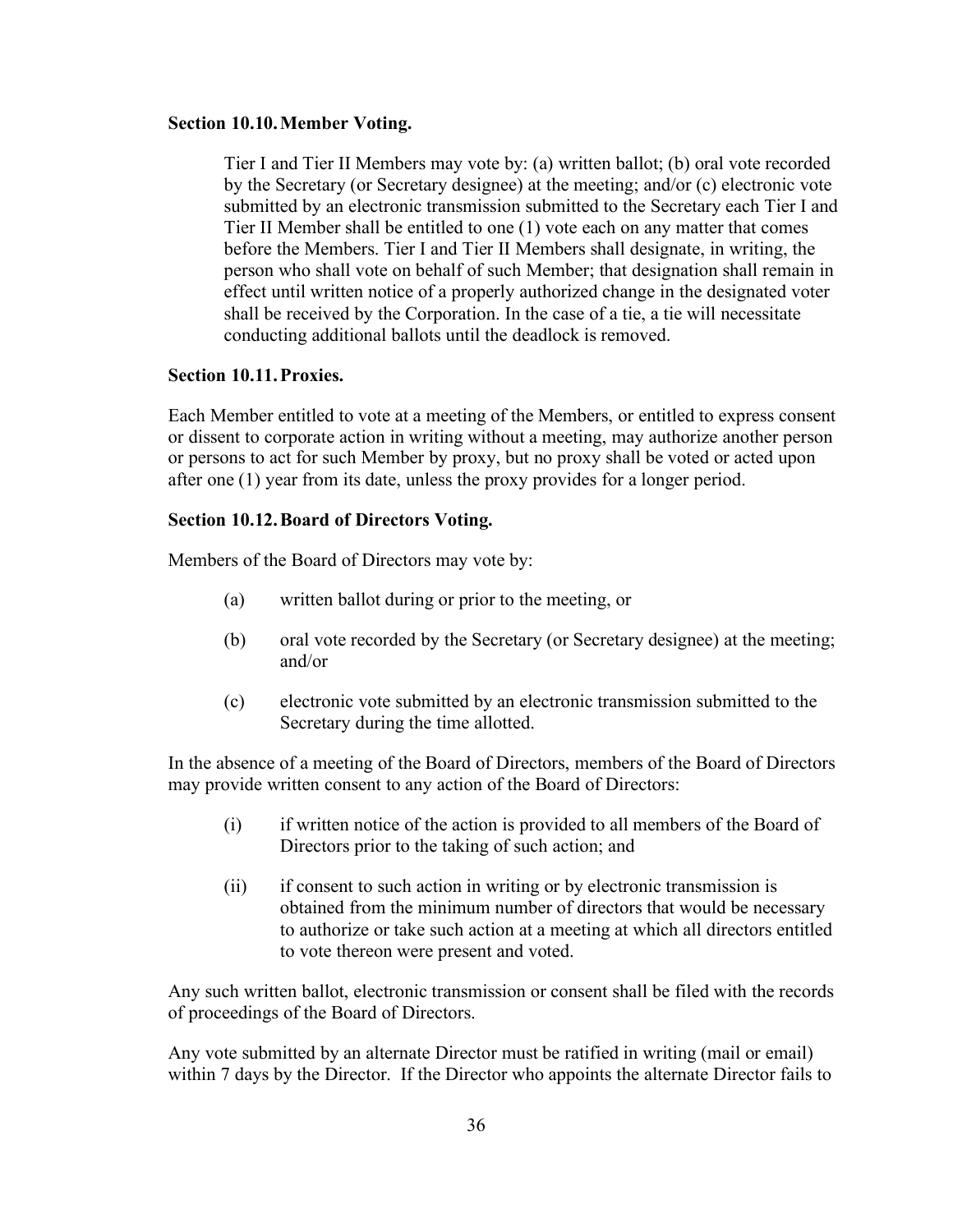ratify the vote, the alternate Director's vote shall be discarded. In addition, if the discarded vote changes quorum status, the entire motion will fail.

## <span id="page-42-0"></span>**Section 10.13.Committee and Working Group Voting.**

Each Committee and Working Group shall determine the manner of voting upon the formation of the Committee or Working Group. The voting methods required of each Committee or Working Group shall be delivered to the Secretary of the Corporation and recorded in the Corporate records.

### <span id="page-42-1"></span>**Section 10.14.Form of Votes.**

All votes shall be either

- (a) affirmative;
- (b) negative; or
- (c) abstention.

For clarity, an abstention will count for purposes of determining whether a majority, Super Majority or quorum is present, provided however, an abstention vote will neither be considered an affirmative or negative vote.

## <span id="page-42-2"></span>**Section 10.15.Voting Period for Written Ballots to the Corporation.**

The voting period for any written ballot to the Corporation shall end four (4) weeks from the date of issue or as soon as all ballots are returned, whichever is earlier. An extension may be granted at the Chairperson of the Board of Director's option, when warranted. A follow-up letter requesting immediate return of the ballot shall be sent, as appropriate, to voting Members whose votes have not been received within ten working days before the balloting closes.

### <span id="page-42-3"></span>**Section 10.16.Report of Final Result.**

The final result of the voting shall be reported by the Secretary to the members of the Corporation.

### <span id="page-42-4"></span>**Section 10.17.Order of Business.**

The order of business at all meetings of Members shall be determined by the presiding officer of the meeting, but the order of business to be followed at any meeting at which a quorum is present may be changed by a majority vote of the Members in attendance entitled to vote. The Board of Directors may prescribe rules for meetings as are determined by the Board of Directors to be appropriate.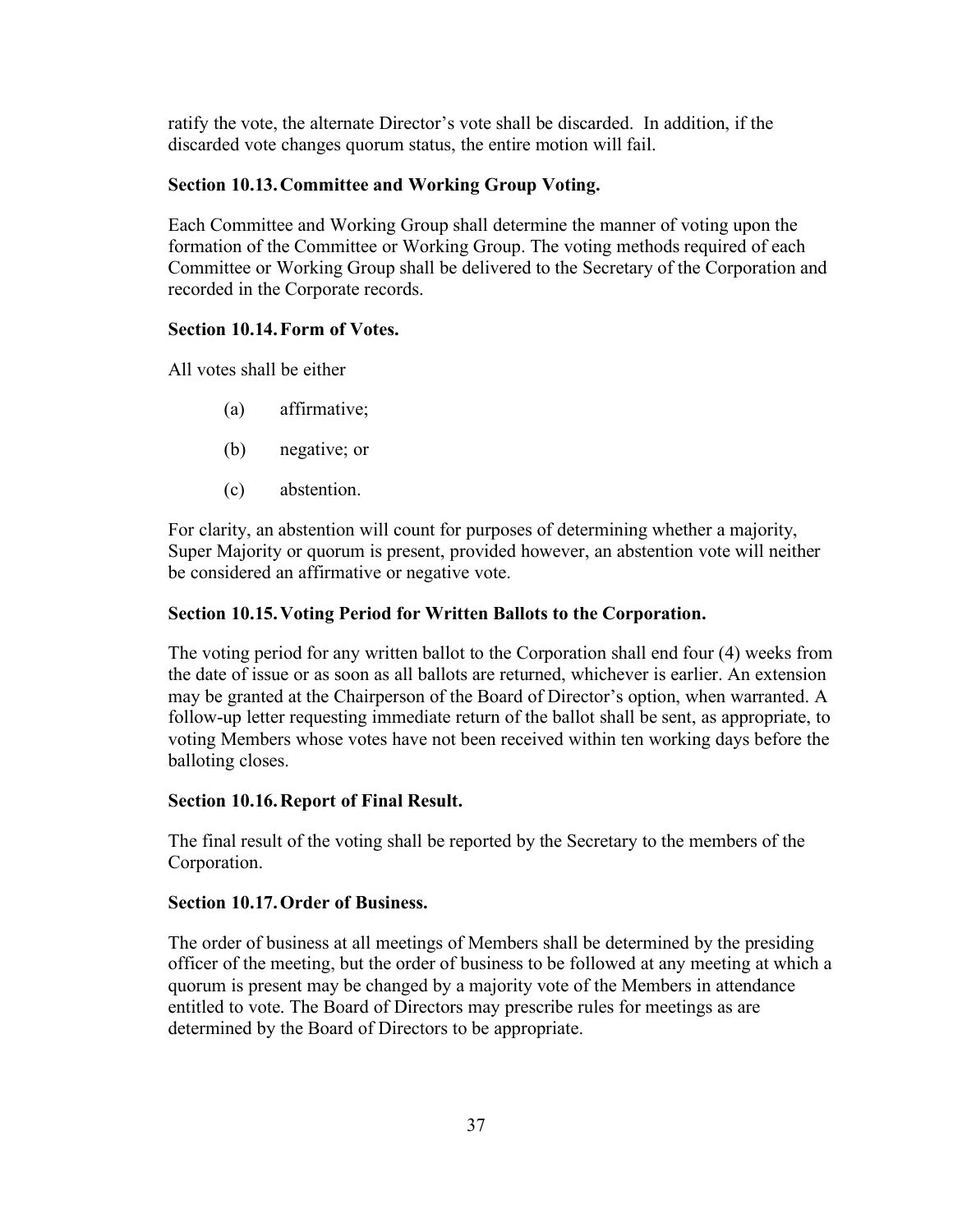## ARTICLE XI. **BOOKS AND RECORDS**

## <span id="page-43-1"></span><span id="page-43-0"></span>**Section 11.1. Books and Records.**

The Corporation shall keep adequate and correct books and records of account, minutes of the proceedings of the Members, the Board of Directors and committees of the Board of Directors, and a record of the Members giving their names and addresses and the class of Membership held by each.

#### <span id="page-43-2"></span>**Section 11.2. Form of Records.**

Minutes shall be kept in written form. Other books and records shall be kept either in written form or in any other form capable of being converted into written form.

#### <span id="page-43-3"></span>**Section 11.3. Record Date.**

- (a) The Board of Directors may fix, in advance, a time in the future as the record date for the determination of Members entitled to notice of any meeting, to vote, to cast written ballot, or to exercise any rights in respect of any other lawful action.
- (b) A determination of Members of record entitled to notice of, or to vote at a meeting of Members, shall apply to any adjournment of the meeting unless the Board of Directors fixes a new record date for the adjourned meeting. (c) If no record date is fixed by the Board of Directors, the record date shall be fixed in accordance with the Nonprofit Corporation Law.

#### <span id="page-43-4"></span>**Section 11.4. Reports to Directors, Members, and Others.**

The Board of Directors shall cause such reports to be prepared and distributed as may be required by Sections 8321, 8322, and such other relevant provisions of the Nonprofit Corporation Law as shall require reports to be filed.

## ARTICLE XII. **GRANTS, CONTRACTS, LOANS, ETC.**

### <span id="page-43-6"></span><span id="page-43-5"></span>**Section 12.1. Grants.**

Subject to Article V, the making of grants and contributions, and otherwise rendering financial assistance for the purposes of the Corporation, may be authorized by the Board of Directors. The Board of Directors may authorize any officer or officers, agent or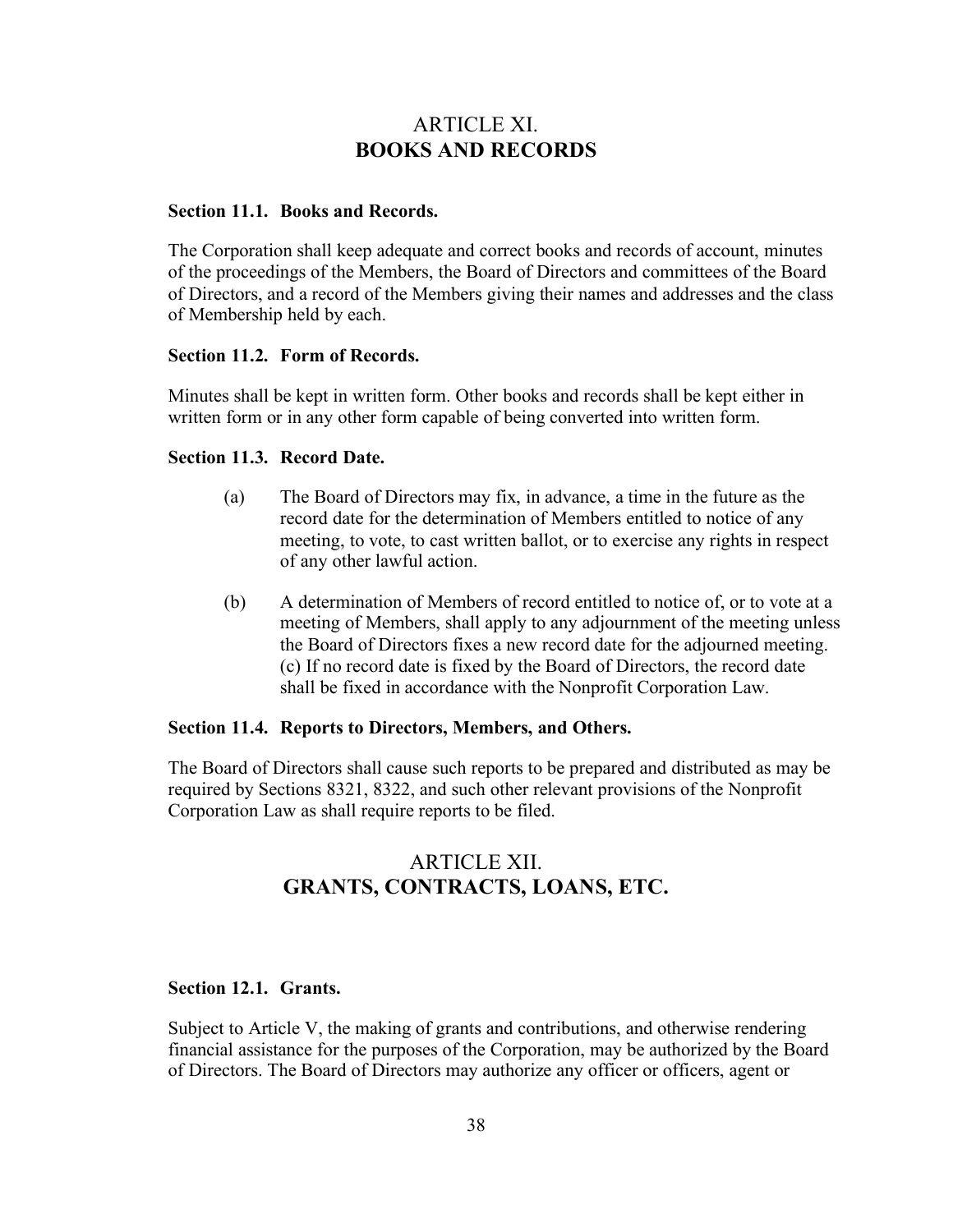agents, in the name of and on behalf of the Corporation to make any such grants, contributions or assistance.

#### <span id="page-44-0"></span>**Section 12.2. Execution of Contracts.**

Subject to Article V, the Board of Directors may authorize any officer, employee or agent, in the name and on behalf of the Corporation, to enter into any contract or execute and satisfy any instrument, and any such authority may be general or confined to specific instances, or otherwise limited. In the absence of any action by the Board of Directors to the contrary, the President shall be authorized to execute such instruments on behalf of the Corporation, subject to the approval (and vote where applicable) of the Board of Directors in accordance with the terms hereof.

### <span id="page-44-1"></span>**Section 12.3. Loans.**

Subject to Article V, the Chairperson of the Board of Directors or any other officer, employee or agent authorized by the Board of Directors may effect loans and advances at any time for the Corporation from any bank, trust company or other institutions or from any firm, corporation or individual and for such loans and advances may make, execute and deliver promissory notes, bonds or other certificates or evidences of indebtedness of the Corporation, and when authorized by the Board of Directors so to do, may pledge and hypothecate or transfer assets of the Corporation as security for any such loans or advances. Such authority conferred by the Board of Directors may be general or confined to specific instances or otherwise limited. deposited in the name of the Corporation in such bank or investment accounts as shall be determined by the Board of Directors. Such accounts shall be established in accordance with the authorizations or limitations as may be provided in the resolutions adopted by the Board of Directors in connection with such accounts. The funds of the Corporation shall not be commingled with the funds of any other person or entity, and the Board of Directors shall not employ, or permit any person to employ, such funds in any manner except for the benefit of the Corporation. The Members shall not make deposits into or make any withdrawals from the Corporation's bank accounts.

#### <span id="page-44-2"></span>**Section 12.4. Checks, Drafts, Etc.**

Subject to Article V, all checks, drafts and other orders for the payment of money out of the funds of the Corporation and all notes or other evidences of indebtedness of the Corporation shall be signed on behalf of the Corporation in such manner as shall from time to time be determined by resolution of the Board of Directors.

#### <span id="page-44-3"></span>**Section 12.5. Deposits.**

Subject to Article V, the funds of the Corporation not otherwise employed shall be deposited from time to time to the order of the Corporation in such banks, trust companies, or other depositories as the Board of Directors may select or as may be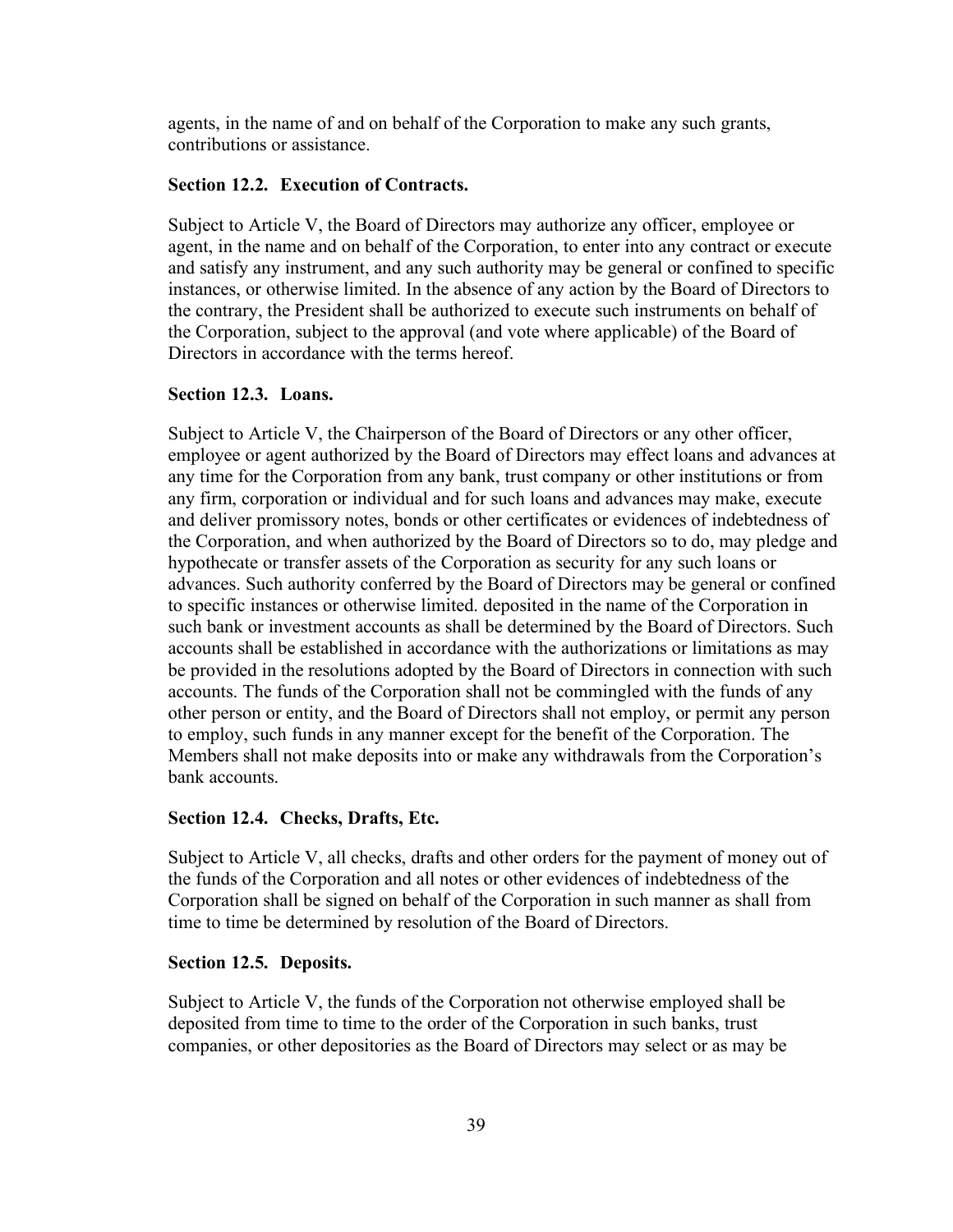selected by an officer, employee or agent of the Corporation to whom such power may from time to time be delegated by the Board of Directors.

## ARTICLE XIII. **INDEMNIFICATION OF DIRECTORS AND OFFICERS**

### <span id="page-45-1"></span><span id="page-45-0"></span>**Section 13.1. Indemnification by Corporation.**

- (a) For the purposes of this Article XIII, "Agent" means any person who is or was a director or officer of the Corporation, the Executive Director or any person who is or was serving at the request of the Corporation; "Proceeding" means any threatened, pending or completed action or proceeding, whether civil, criminal, administrative or investigative; and "Expenses" includes without limitation attorneys' fees and any expenses of establishing a right to indemnification.
- (b) The Corporation shall, to the fullest extent permitted by law, indemnify any person who was or is a party or is threatened to be made a party to any Proceeding by reason of the fact that such person is or was an Agent of the Corporation, against Expenses, judgments, fines, settlements and other amounts actually and reasonably incurred in connection with such Proceeding.
- (c) In the event entitlement to indemnification is required by law to be based upon a determination by the Board of Directors or the Members that the Agent has met the standards of conduct prescribed by law, the Agent may select which body shall, or that both bodies shall, make such determination, and such body shall meet and shall reach a determination on the issue within a reasonable period of time after request for such body to meet is received by the Corporation from the agent.

## <span id="page-45-2"></span>**Section 13.2. Insurance.**

The Corporation shall have power to purchase and maintain insurance to protect itself and on behalf of any Agent of the Corporation against any liability asserted against or incurred by the Agent in such capacity or arising out of the Agent's status as such whether or not the Corporation would have the power to indemnify the Agent against such liability under the provisions of this Article.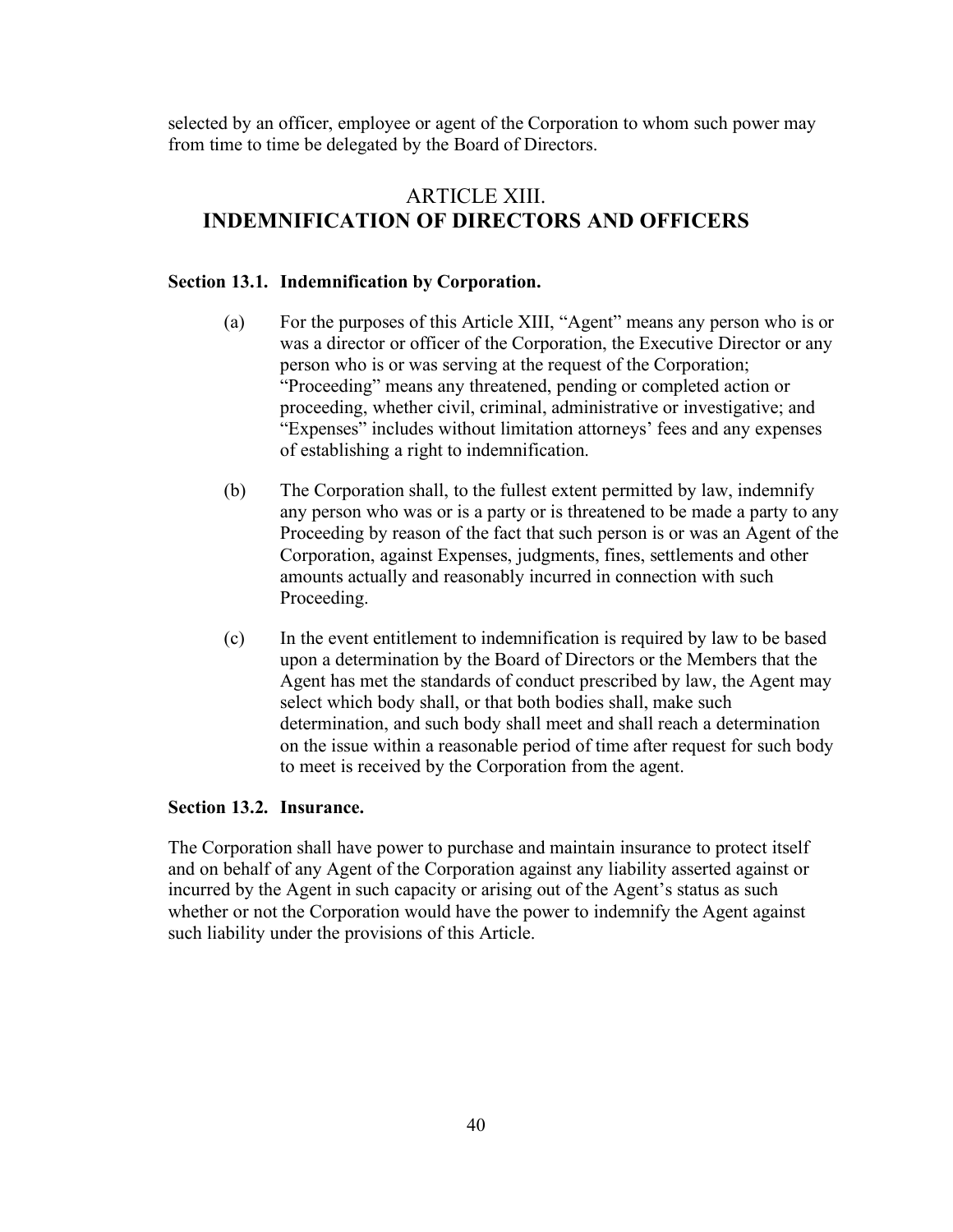## ARTICLE XIV. **SEAL AND FISCAL YEAR**

#### <span id="page-46-1"></span><span id="page-46-0"></span>**Section 14.1. Seal.**

The Board of Directors may adopt a corporate seal which, if adopted, shall be in the form of a circle and bear the full name of the Corporation and the year and state of its incorporation.

## <span id="page-46-2"></span>**Section 14.2. Fiscal Year.**

The fiscal year of the Corporation shall be determined, and may be changed, by resolution of the Board of Directors.

## ARTICLE XV. **INTELLECTUAL PROPERTY**

<span id="page-46-3"></span>The Corporation shall have the right to acquire, own and develop any interest in patents, trademarks, copyrights and other intellectual property connected with, or incidental to, the affairs of the Corporation, subject to the IPR Policy. The Members shall be bound by the IPR Policy.

## ARTICLE XVI. **APPEALS**

#### <span id="page-46-5"></span><span id="page-46-4"></span>**Section 16.1. Scope.**

Members materially and directly affected by the Deliverables, the Board of Directors, or any Committee, Working Group, or other group (hereinafter referred to as the "Appellant") who believes that he, she or it has been treated unfairly or inequitably as a result of any action or inaction of the Corporation, the Board of Directors, or any Committee, Working Group, or other group may file an appeal, which will be dealt with in accordance with the provisions of this Article.

#### <span id="page-46-6"></span>**Section 16.2. Complaint.**

The Appellant shall file a written complaint with the Chairperson of the Board of Directors within thirty (30) days after the date of notification of action by the Corporation, the Board of Directors, or any Committee, Working Group or other group or at any time with respect to inaction. The complaint shall state the nature of the objection(s), including any adverse effects that have been or may be suffered by the Appellant, the section(s) of those procedures or the standards that are at issue, actions or failures to act that are at issue, and the specific remedial measure(s) that would satisfy the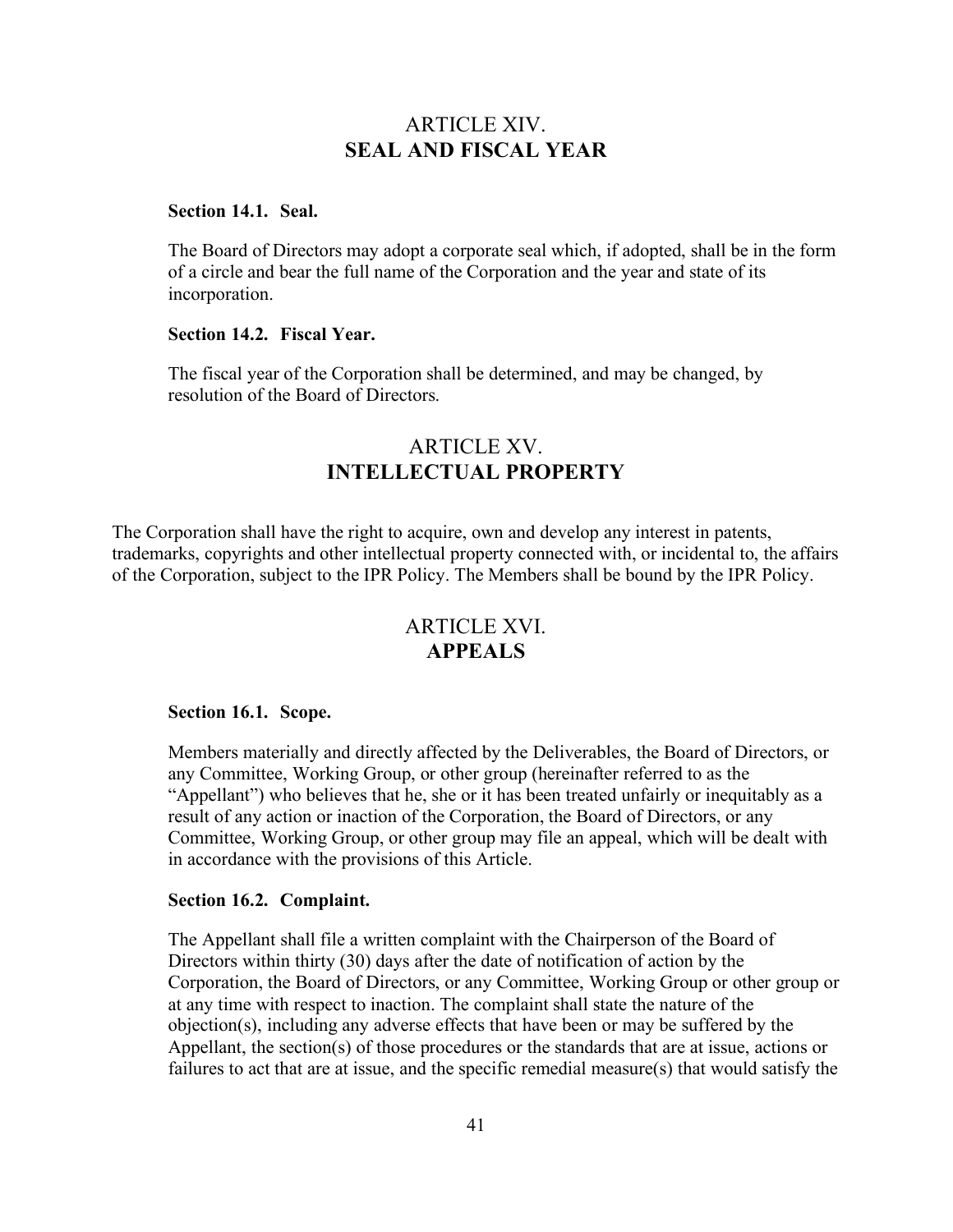Appellant's concerns. Previous efforts to resolve the objection(s) and the outcome of each shall be noted.

#### <span id="page-47-0"></span>**Section 16.3. Response.**

Within thirty (30) calendar days after receipt of the complaint, the Board of Directors or its designee (hereinafter referred to as the "Respondent") shall respond in writing to the Appellant, specifically addressing each allegation of fact in the complaint to the extent of the Respondent's knowledge.

### <span id="page-47-1"></span>**Section 16.4. Appeals Panel.**

If the Appellant and the Respondent are unable to resolve the written complaint informally within fourteen (14) calendar days after the response, an appeals panel shall be formed by the Chairperson of the Board of Directors to resolve the dispute. The appeals panel shall consist of three (3) independent, qualified individuals: one (1) shall be an independent Appellant representative, one (1) shall be an independent Respondent representative and the third shall be chosen by the Respondent and Appellant representatives, collectively. For clarity, the appeals panel must be neutral, panelists may not be an employee, agent or contractor of the Respondent or Appellant.

## <span id="page-47-2"></span>**Section 16.5. Summary Disposition.**

If two (2) members of the appeals panel determine, on the basis of the complaint and the response, that the appeal is frivolous on its face, the appeal shall be dismissed with a statement of the reasons therefore. Otherwise, the appeals panel shall schedule a hearing at a date and place agreeable to all Member representatives, giving at least ten (10) calendar days' notice.

## <span id="page-47-3"></span>**Section 16.6. Conduct of the Hearing.**

The Appellant has the burden of demonstrating adverse effects, improper actions or failures to act, and the efficacy of the requested remedial action. The Respondent has the burden of demonstrating that the Corporation has taken all actions in compliance with panel shall consider all relevant evidence without regard to formal rules of evidence.

### <span id="page-47-4"></span>**Section 16.7. Decision.**

The appeals panel shall render its decision and deliver it to the Chairperson of the Board of Directors in writing within thirty (30) days after the hearing, stating findings of fact and conclusions, with reasons therefore, based on a preponderance of the evidence. One of the following dispositions shall be made in the decision: (a) finding for the Appellant, remanding the action to the Corporation or the Board of Directors with a specific statement of the issues and facts in regard to which fair and equitable action was not taken; or (b) finding for the Respondent, with a specific statement of the facts that demonstrate fair and equitable treatment of the Appellant and the Appellant's objections. With respect to the subject matter of a complaint that has been remanded to the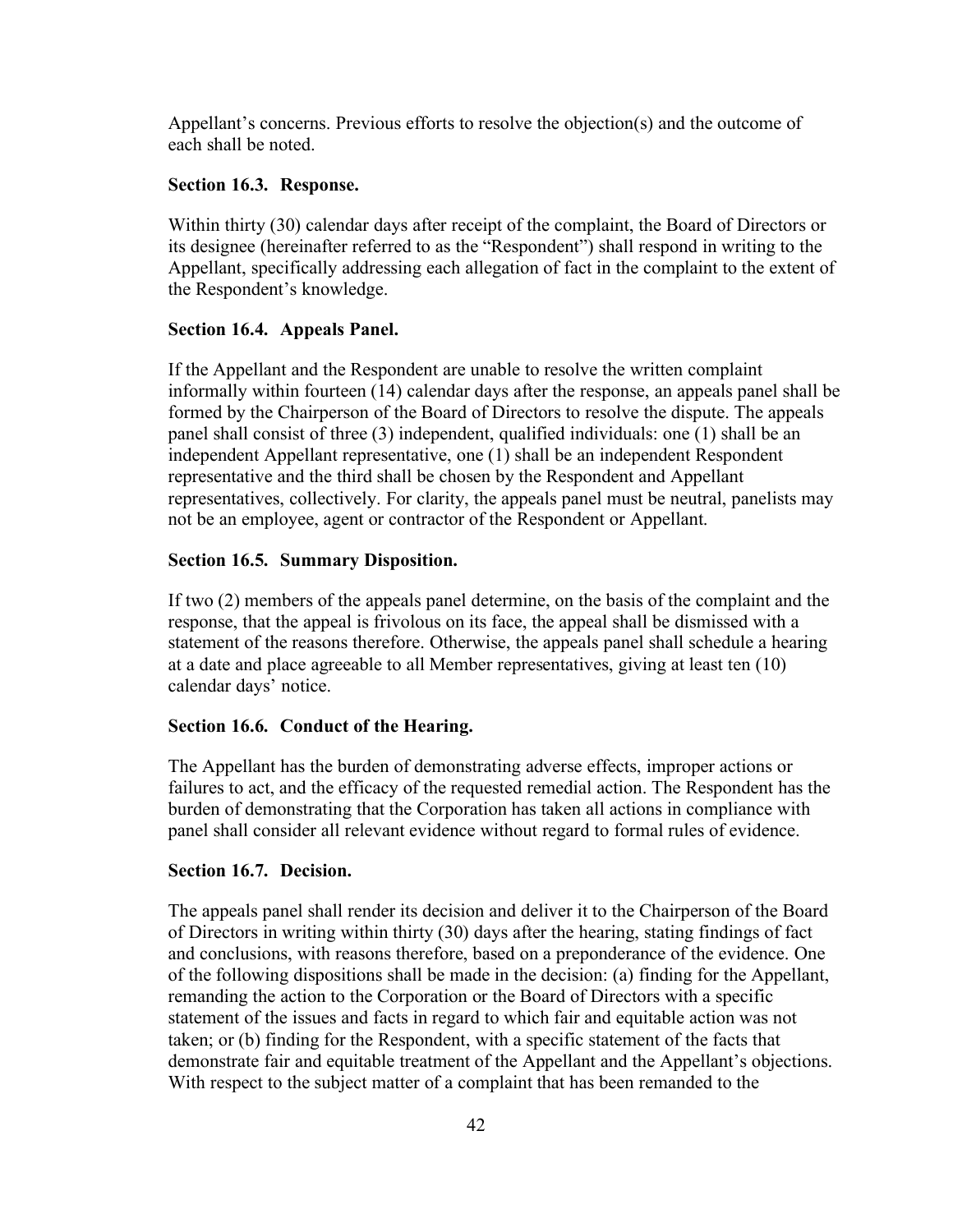Corporation by the appeals panel, any subsequent decision by the Corporation shall be final. This section shall not preclude an Appellant from exercising any rights and/or remedies that may be available to it under the law or equity.

## ARTICLE XVII. **AMENDMENT**

<span id="page-48-0"></span>The Bylaws and Articles of Incorporation may be altered, amended, or repealed, in whole or in part, or new terms may be adopted, pursuant to Article V. Any adopted amendment is effective upon the Members within thirty (30) days of the receipt of notice of the adoption of the amendment by the Board of Directors. The Secretary shall notify the Members of any amendment to the Bylaws or Articles of Incorporation in accordance with Article XX. If this Article or any portion hereof shall be invalidated or held to be unenforceable on any ground by any court of competent jurisdiction, the decision of which shall not have been reversed on appeal, such invalidity or unenforceability shall not affect the other provisions hereof, and this Article shall be construed in all respects as if such invalid or unenforceable provisions had been omitted there from.

## ARTICLE XVIII. **COMPLIANCE WITH ANTITRUST LAWS**

#### <span id="page-48-2"></span><span id="page-48-1"></span>**Section 18.1. Laws.**

The purpose of the Corporation is set forth in Article II. The Corporation is not intended to become involved, and will not become involved, in the competitive business decisions of its Member companies, nor will it take any action which would tend to restrain competition among and between such Members in violation of the antitrust laws. Accordingly, each of the Members of the Corporation hereby assumes responsibility to provide appropriate legal counsel to its representatives participating in any activity or meeting of the Corporation, Board of Directors, Committee, Working Group or other group established by the Corporation regarding the importance of limiting the scope of their discussions to the topics that relate to the purposes of the Corporation, whether or not such discussions take place during formal meetings, informal gatherings, or otherwise.

#### <span id="page-48-3"></span>**Section 18.2. Support.**

The Corporation unequivocally supports the policy of competition served by the antitrust laws and uncompromisingly intends to comply strictly with such laws. Each Member further acknowledges that it may compete with the others in various lines of business and that it is therefore imperative that they and their representatives act in a manner which does not violate any applicable state, federal or international antitrust laws or regulations. It shall be the responsibility of every Member of the Corporation to be guided by this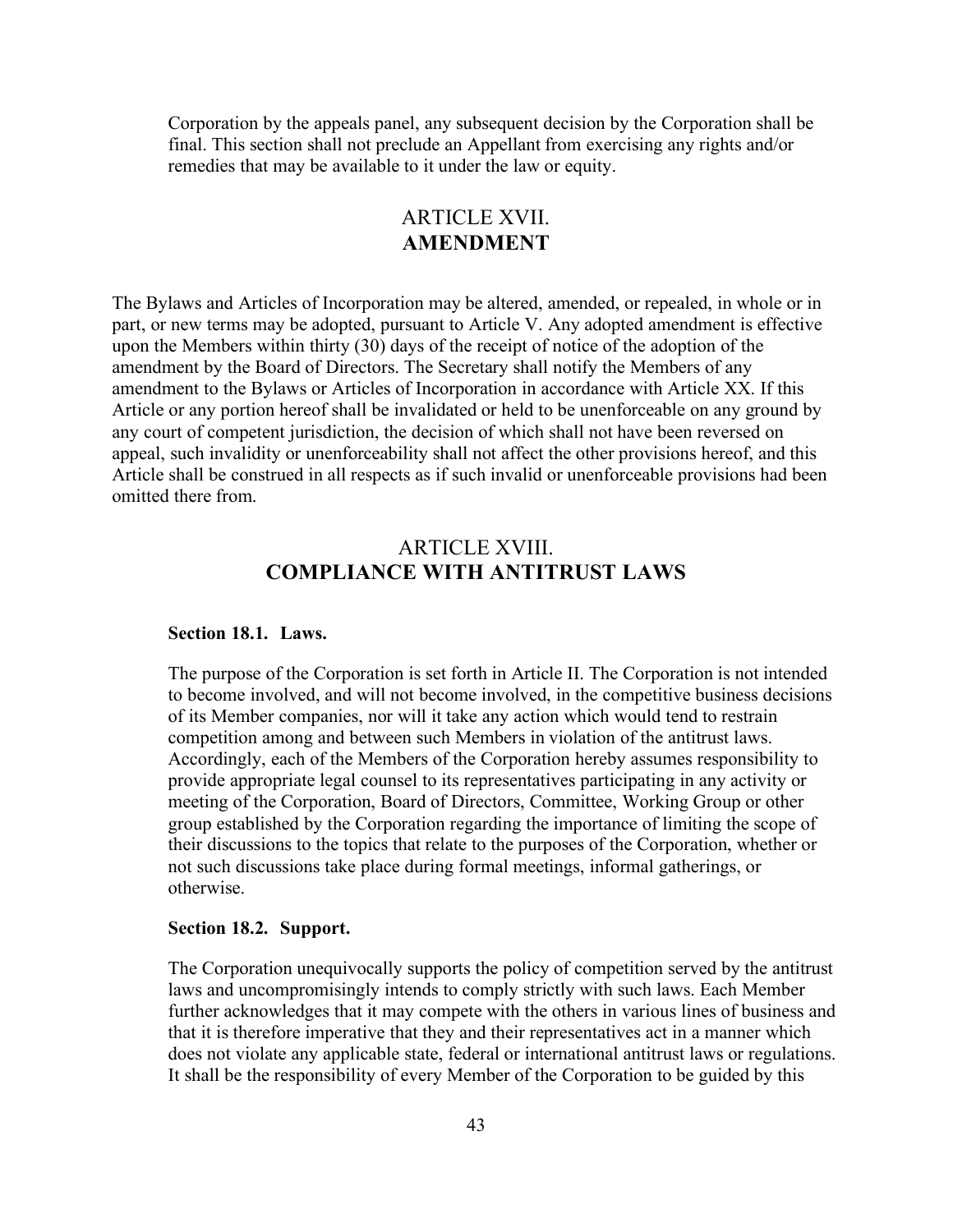policy of strict compliance with the antitrust laws in all of the Corporation's activities. It shall be the special responsibility of the Corporation's officers and Committee and Working Group chairpersons to ensure that this policy is known and adhered to in the course of activities pursued under their leadership.

## ARTICLE XIX. **CONSTRUCTION AND TERMS**

<span id="page-49-0"></span>If there is any conflict among the provisions of these Bylaws and the Governance Documents, the order of priority is as follows: (i) the applicable law; (ii) the Certificate of Incorporation; (iii) these Bylaws; (iv) the IPR Policy; (v) the Membership Agreement; and (vi) any other guidelines, policies and procedures approved by the Board of Directors. These documents represent a complete understanding of the Members with regard to the formation and function of the Corporation and supersede all prior and contemporaneous oral or written agreements regarding the same. These Bylaws have been prepared in the English Language and the English language shall be the official language of the Corporation.

## ARTICLE XX. **NOTICE**

<span id="page-49-1"></span>All notices and other communications hereunder shall be in writing and shall be sent by personal delivery, registered or certified mail, overnight delivery service, postage prepaid or facsimile with receipt of an electronic delivery confirmation or email with a return receipt to the address listed on the website, attention Secretary of the Corporation or where the notice is being sent to a Member, to the address provided to the Corporation in the Membership Application or as provided to the Secretary, in writing, by the Member and confirmed by the Secretary as to receipt of the new address.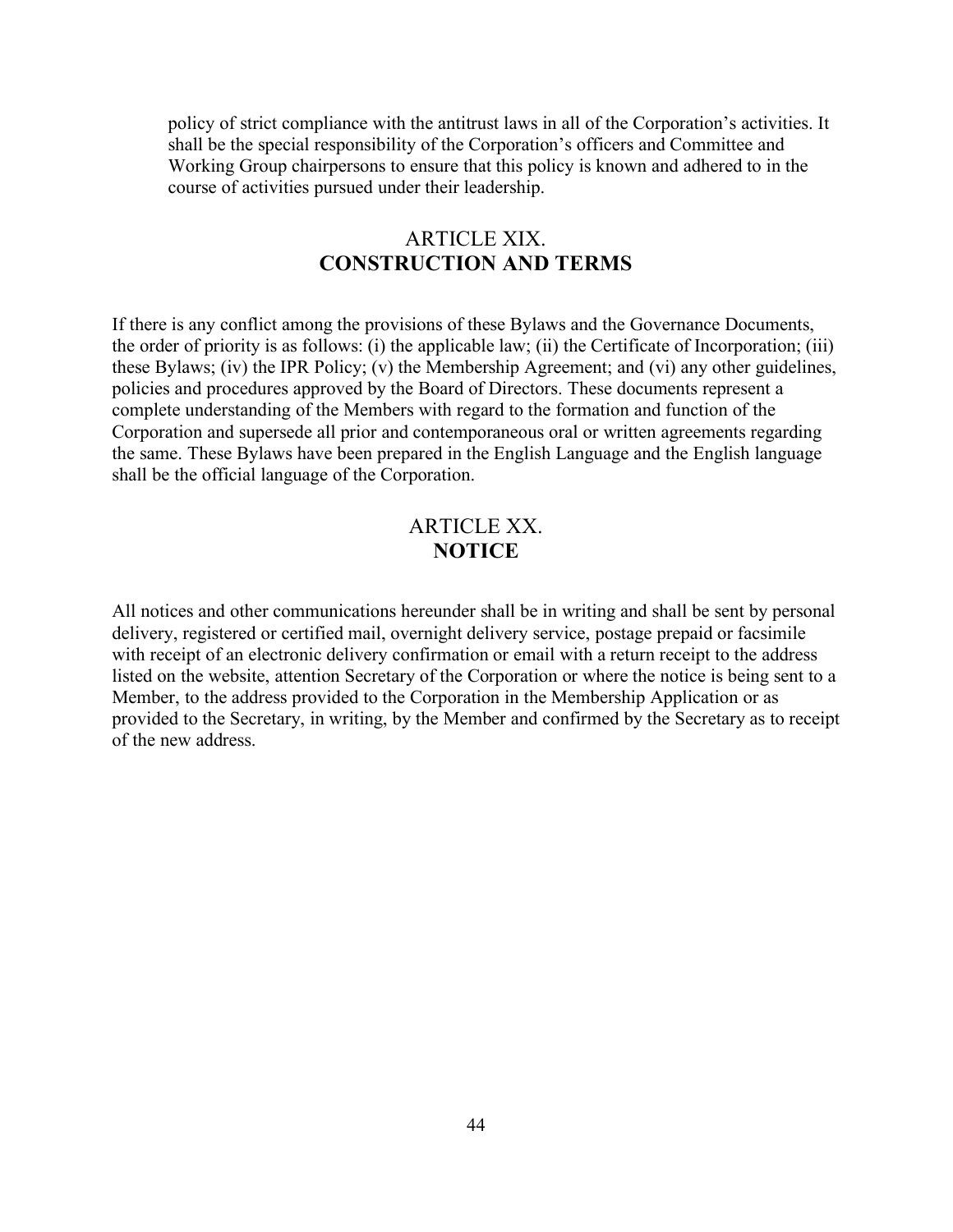## **EXHIBIT A FOUNDING MEMBERS**

## <span id="page-50-0"></span>**TIER I FOUNDING MEMBERS**

Chase Paymentech Solutions, LLC Evolution Benefits, Inc. Fifth Third Bank First Data Corporation MasterCard International Incorporated Metavante Corporation Visa, Inc.

### **TIER II FOUNDING MEMBERS**

Creative Benefits, Inc. CVS Caremark Corporation DataPath, Inc. Discover Financial Services Food Marketing Institute Humana Inc. Longs Drug Stores California, Inc. The Macaluso Group, LLC National Association of Chain Drug Stores, Inc. RBS Lynk, Inc. Total System Services, Inc. WageWorks, Inc. Wal-Mart Stores, Inc.

## **TIER III FOUNDING MEMBERS**

Target Corporation Motivano, Inc.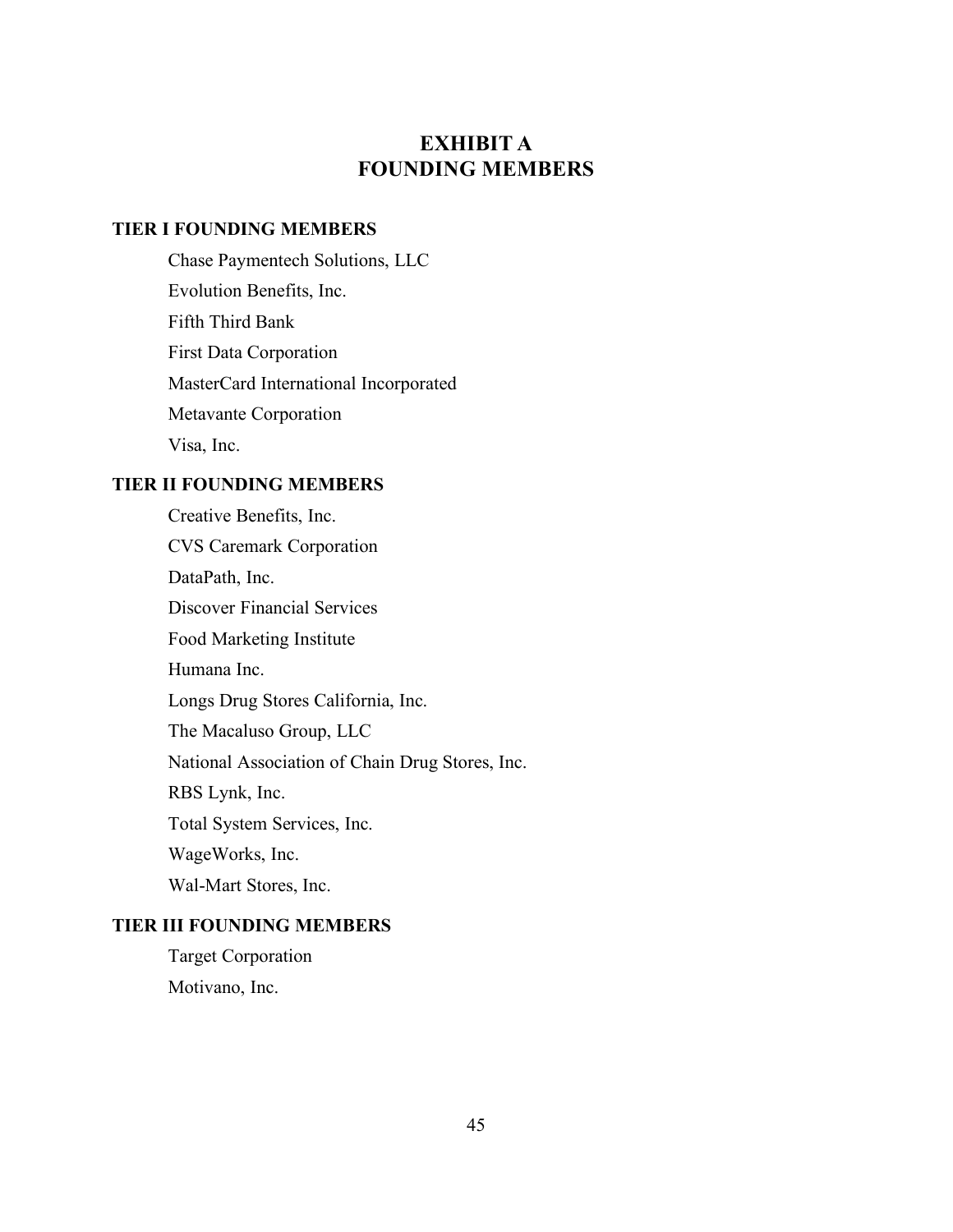## **EXHIBIT B INITIAL BOARD OF DIRECTORS**

<span id="page-51-0"></span>Chairperson: Greg Licata, Metavante Corporation Vice Chaiperson: Matt Lanford, MasterCard International, Inc. Secretary: Jody Dietel, Creative Benefits, Inc. Treasurer: Ryan Lykins, Humana, Inc. Mike Lavoie, Chase Paymentech Solutions, LLC Chris Byrd, Evolution Benefits, Inc. John Romer, Fifth Third Bank Joan Christensen, First Data Corporation Stacy Pourfallah, Visa, Inc. Jeff Beadle, Longs Drug Stores California, Inc. Dave Fitzsimmons, National Association of Chain Drug Stores, Inc.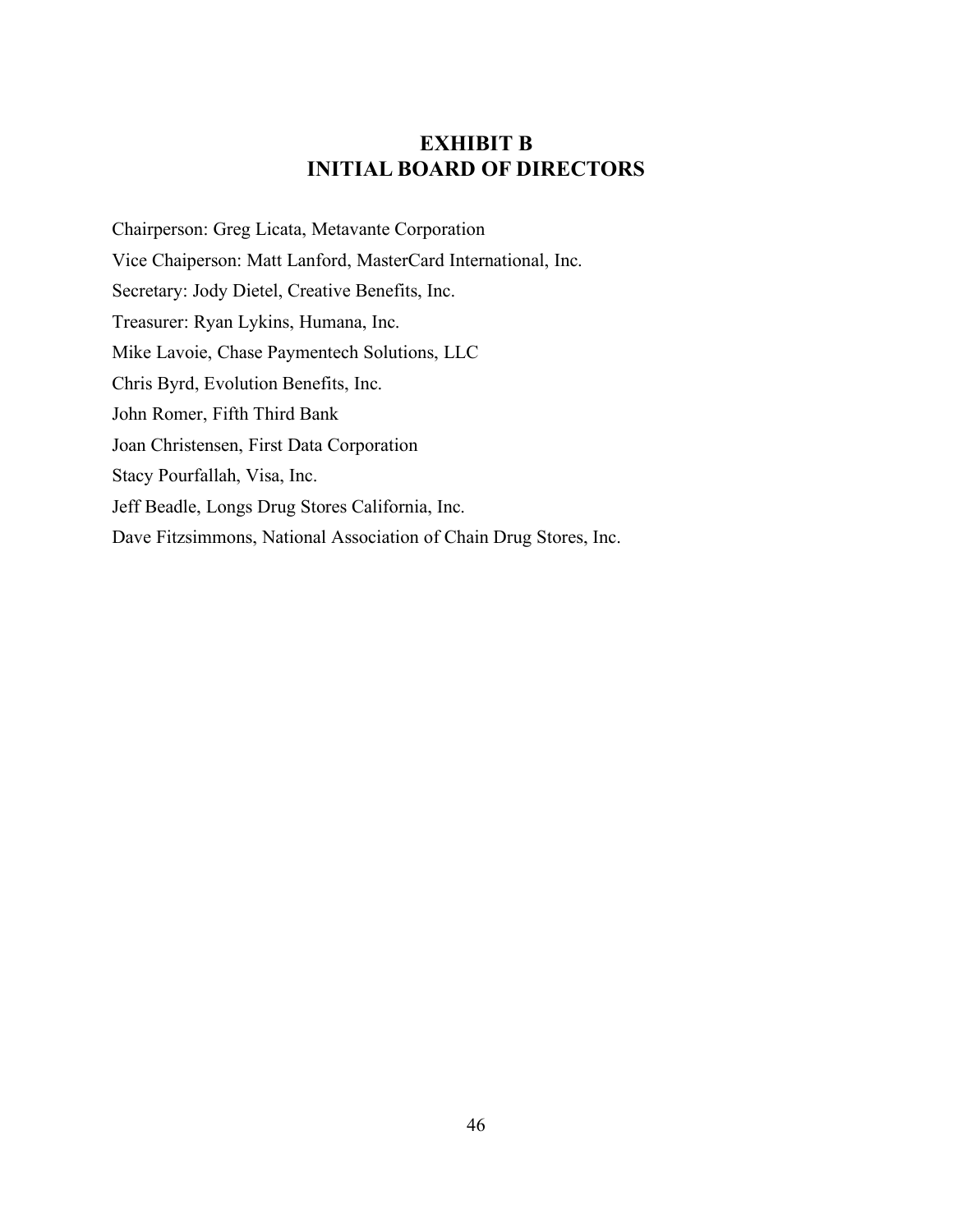# <span id="page-52-0"></span>**EXHIBIT C**